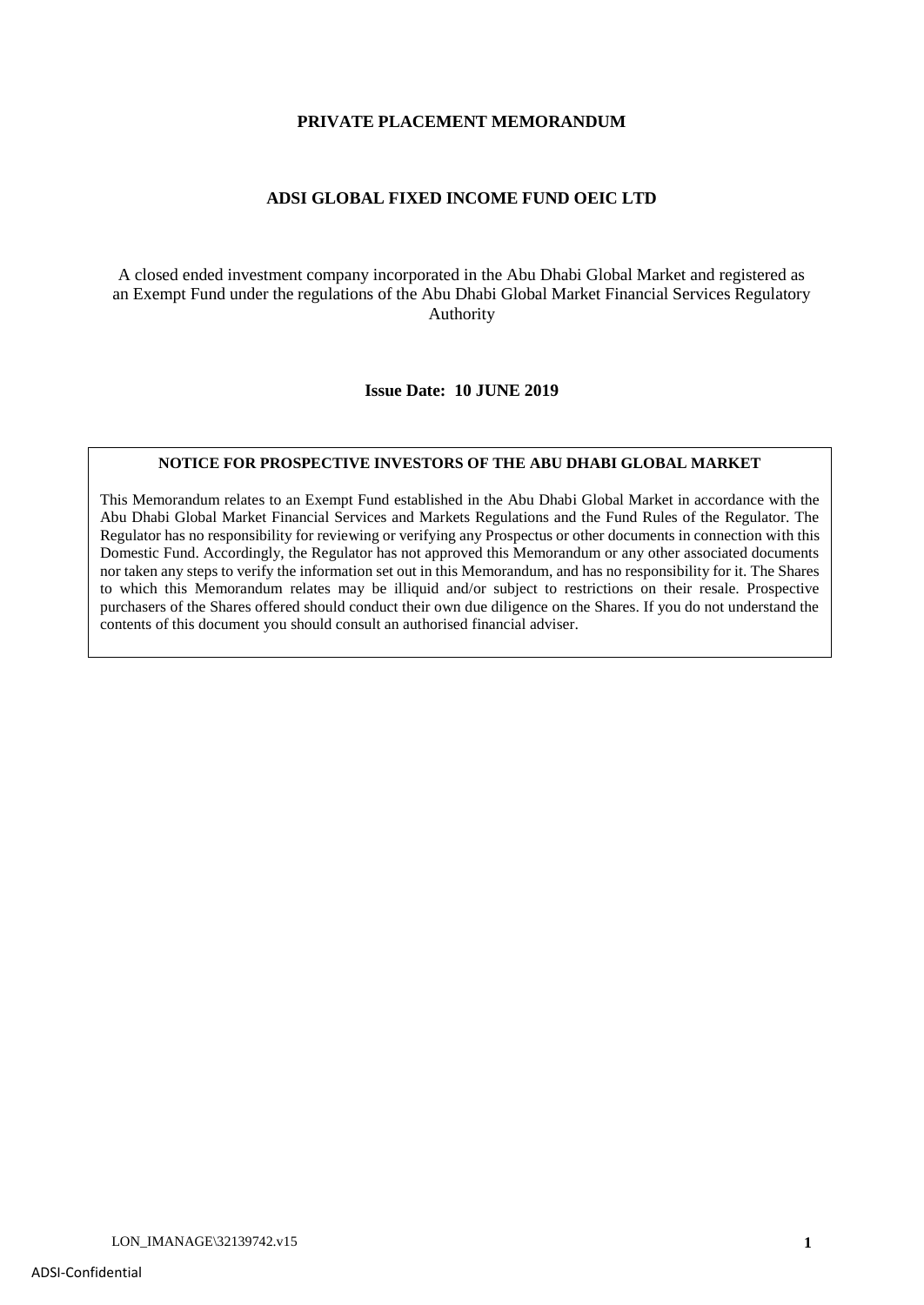## **IMPORTANT NOTICES**

This confidential private placement memorandum (the "**Memorandum**") is intended solely for the use on a confidential basis by those persons to whom it has been delivered by ADSI Global Fixed Income Fund OEIC Ltd (the "**Fund**") for the purpose of enabling the recipient to evaluate an investment in certain non-voting, redeemable, participating shares in the Fund (the "**Participating Shares**"). Unless the context otherwise requires, words and expressions defined in Appendix A shall have the same meanings where used in this Memorandum. Participating Shares may only be held by persons who are Professional Clients and Participating Shares shall not be offered to, and may not be purchased by, any Restricted Person.

The Fund is registered with the Abu Dhabi Global Market Financial Services Regulatory Authority (the "**FSRA**" or the "**Regulator**") as a "Exempt Fund" and intends to operate as a "Domestic Fund". The Fund is governed by the Funds Rules of the FSRA and the Companies Regulations of 2015 (as amended). As an Exempt Fund, the Fund may only be offered by way of private placement and the minimum subscription for Participating Shares in the Fund must be equal to or exceed US\$50,000 or its equivalent in any other currency.

There is no public or other market for the Participating Shares and none is expected to develop. The Participating Shares may not be sold, transferred, assigned, hypothecated or otherwise disposed of, in whole or in part, except as provided in the articles of association, as amended and/or restated from time to time (the "**Articles**"). The Fund has the right to compulsorily redeem the Participating Shares.

An investment in the Participating Shares involves a high degree of risk and is suitable only for investors who fully understand and who can, if necessary, bear the risks of such an investment for an indefinite period and who can afford a total loss of their investment. In addition, potential investors should be aware that there will be occasions when the Fund Manager and/or their respective directors, officers and/or affiliates may encounter conflicts of interest in connection with the Fund. All potential investors must carefully read the Section entitled "Certain Risk Factors and Potential Conflicts of Participating Shares" in this Memorandum.

The Fund reserves the right to modify, withdraw or cancel any offering made pursuant to this Memorandum at any time prior to consummation of the offering and to reject any subscription, in whole or in part, in its sole discretion.

No offering materials will or may be employed in the offering of Participating Shares except for this Memorandum and the documents summarized herein. No person has been authorised to make representations or give any information with respect to the Fund or the Participating Shares except for the information contained in this Memorandum. Potential investors should not rely on information not contained in this Memorandum or the documents summarized herein.

Recipients, by their acceptance and retention of this Memorandum, acknowledge and agree to preserve the confidentiality of the contents of this Memorandum and all accompanying documents and to return this Memorandum and all such documents to the Fund Manager or the Administrator and destroy or permanently erase, to the extent technically practicable, all electronic copies of such documents if the recipient does not purchase any Participating Shares. Neither this Memorandum nor any of the accompanying documents may be reproduced in whole or in part, nor may they be used for any purpose other than that for which they have been submitted, without the prior written consent of the Fund.

None of the Fund, the Administrator or the Fund Manager are making any representation to any offeree or investor in the Fund regarding the legality of investment by such offeree or investor under applicable investment or similar laws.

This Memorandum is based on the law and practice currently in force in the Abu Dhabi Global Market and is subject to changes therein.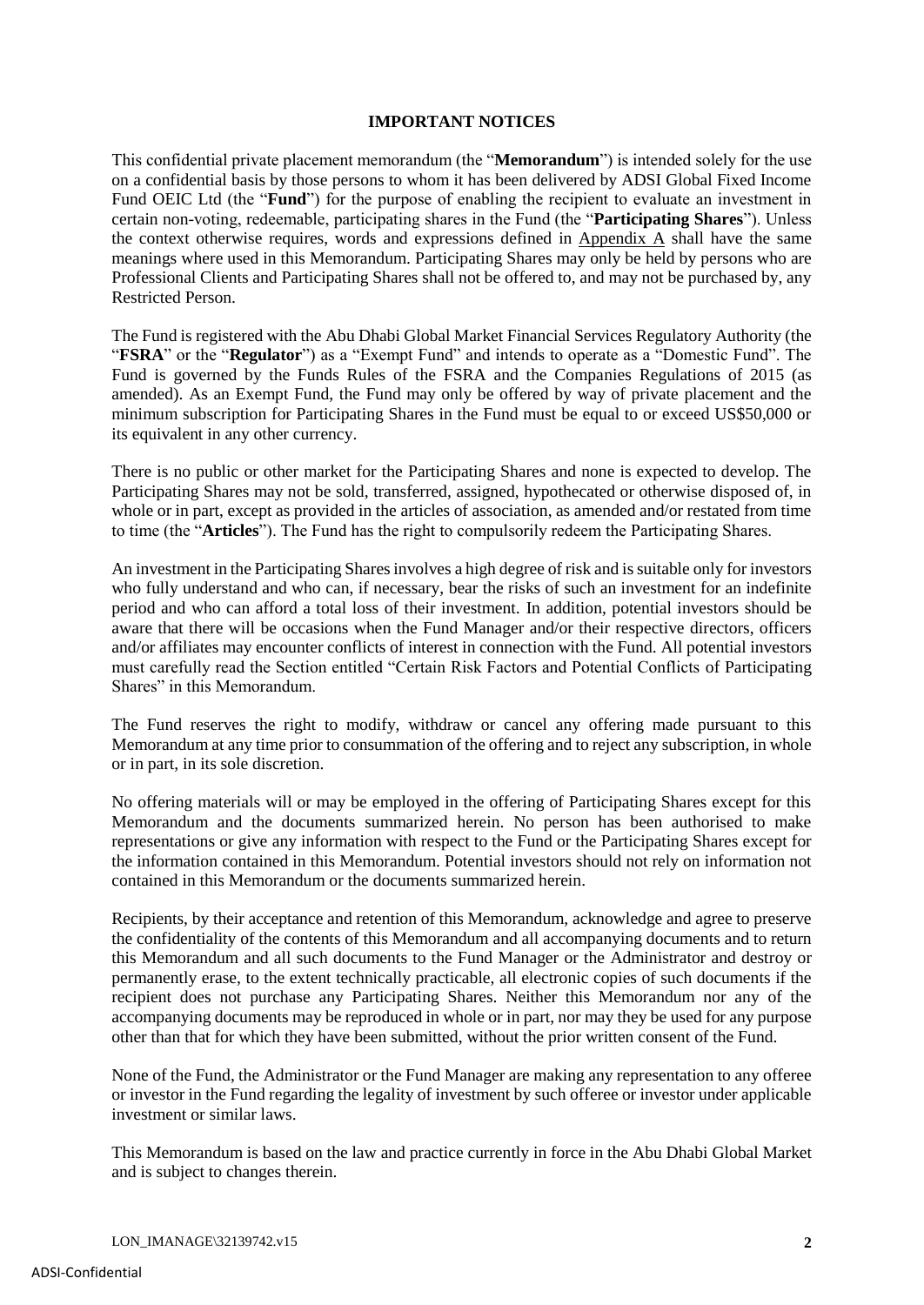Investors are not to construe the contents of this Memorandum as legal, business or tax advice. Each prospective investor should consult its own attorney, business adviser and tax adviser as to legal, business, tax and related matters concerning this offering.

Certain statements in this Memorandum are forward-looking statements. In some cases, they may be identified by terms such as "anticipates", "believes", "could", "estimates", "expects", "targets", "intends", "may", or "will" or the negative of those terms or comparable terms. In particular, the Fund's target return, its expectation as to whether and when investments will be realized and its expectation as regards to the performance of the economies in which the Fund proposes to invest are all forwardlooking statements.

Forward-looking statements are based on the Fund Manager's present beliefs, expectations, intentions and projections regarding the future performance, anticipated events or trends and other matters relating to the Fund that are not historical facts. These statements are not guarantees of future performance and are subject to known and unknown risks, uncertainties and other factors that could cause actual results to differ materially from those expressed or implied by such forward-looking statements.

Given the risks and uncertainties, prospective investors are cautioned not to place undue reliance on forward-looking statements. Forward-looking statements speak only as at the date of this Memorandum. Except as required by applicable law, the Fund and the Fund Manager do not undertake, and expressly disclaim, any obligation to update or revise publicly any forward-looking statement in this Memorandum, whether as a result of new information, future events or otherwise.

The distribution of this Memorandum and the offer and sale of the Participating Shares in certain jurisdictions may be restricted by law. Prospective investors should inform themselves as to the legal requirements and tax consequences within the countries of their citizenship, residence, domicile and place of business with respect to the acquisition, holding or disposal of Participating Shares, and any foreign exchange restrictions that may be relevant thereto. This Memorandum does not constitute an offer to sell or a solicitation of an offer to buy Participating Shares in any jurisdiction to any person to whom it is unlawful to make such an offer or sale. Prospective investors should review Appendix B hereto for a list of offering restrictions in certain jurisdictions.

This Memorandum is subject to and qualified in its entirety by reference to the Articles and the Subscription Agreement which should be reviewed for complete information concerning the rights, privileges and obligations of investors in the Fund. In the event that the description or terms in this Memorandum are inconsistent with or contrary to the descriptions in or terms of the Articles and the Subscription Agreement, the Articles and the Subscription Agreement shall prevail.

Certain of the information contained in this Memorandum is based on, or derived from, published sources or information provided by third parties. None of the Fund and the Fund Manager or any of their respective directors, officers, shareholders, affiliates, employees or agents assume or accept any responsibility for the accuracy or completeness of such information.

## **INVESTOR INFORMATION REQUESTS**

Each prospective investor will be afforded the opportunity to ask questions of, and receive answers from, the Fund Manager concerning the terms and conditions of the offering, the Participating Shares and the information set forth herein, and to obtain any additional information or documents, including a copy of the Articles and the Subscription Agreement. Inquiries should be directed to:

ADS Investment Solutions Limited Office 712, Level 7 Al Khatem Tower Abu Dhabi Global Market Square Al Maryah Island, Abu Dhabi T:+971 2 694 8686 E: info@ads-investments.com

LON\_IMANAGE\32139742.v15 **3**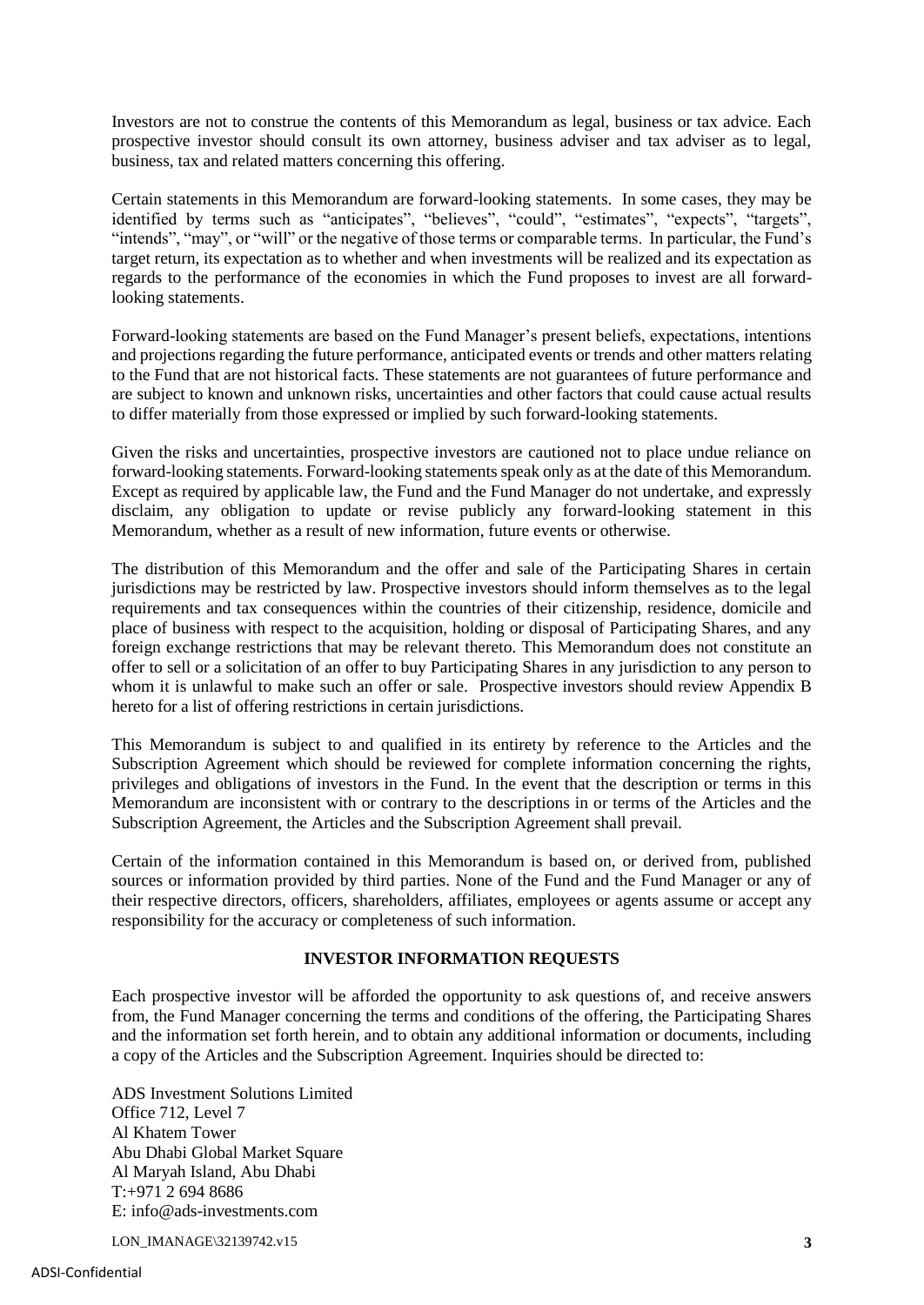## **DIRECTORY**

#### **Fund**

**ADSI Global Fixed Income Fund OEIC Ltd** c/o ADS Investment Solutions Limited Suite 712 Al Khatem Tower Abu Dhabi Global Market Square Al Maryah Island, Abu Dhabi United Arab Emirates

#### **Administrator**

**Standard Chartered Bank (DIFC Branch)** Securities Services, Level 3 Gate Precinct Building 1 Dubai International Financial Centre, P.O. Box 999 Dubai, United Arab Emirates

**Auditor**

**Deloitte & Touche (M.E.) LLP (Abu Dhabi Branch)** Level 11, Al Sila Tower Abu Dhabi Global Market Square Al Maryah Island P.O. Box 990 Abu Dhabi, United Arab Emirates

#### **Fund Manager and Director**

**ADS Investment Solutions Limited** Suite 712 Al Khatem Tower Abu Dhabi Global Market Square Al Maryah Island, Abu Dhabi United Arab Emirates

#### **Custodian**

**Standard Chartered Bank (DIFC Branch)** Securities Services, Level 3 Gate Precinct Building 1 Dubai International Financial Centre, P.O. Box 999 Dubai, United Arab Emirates

#### **Legal Counsel**

**King & Spalding LLP** Level 15, Al Sila Tower Abu Dhabi Global Market Square, PO Box 130522 Abu Dhabi, United Arab Emirates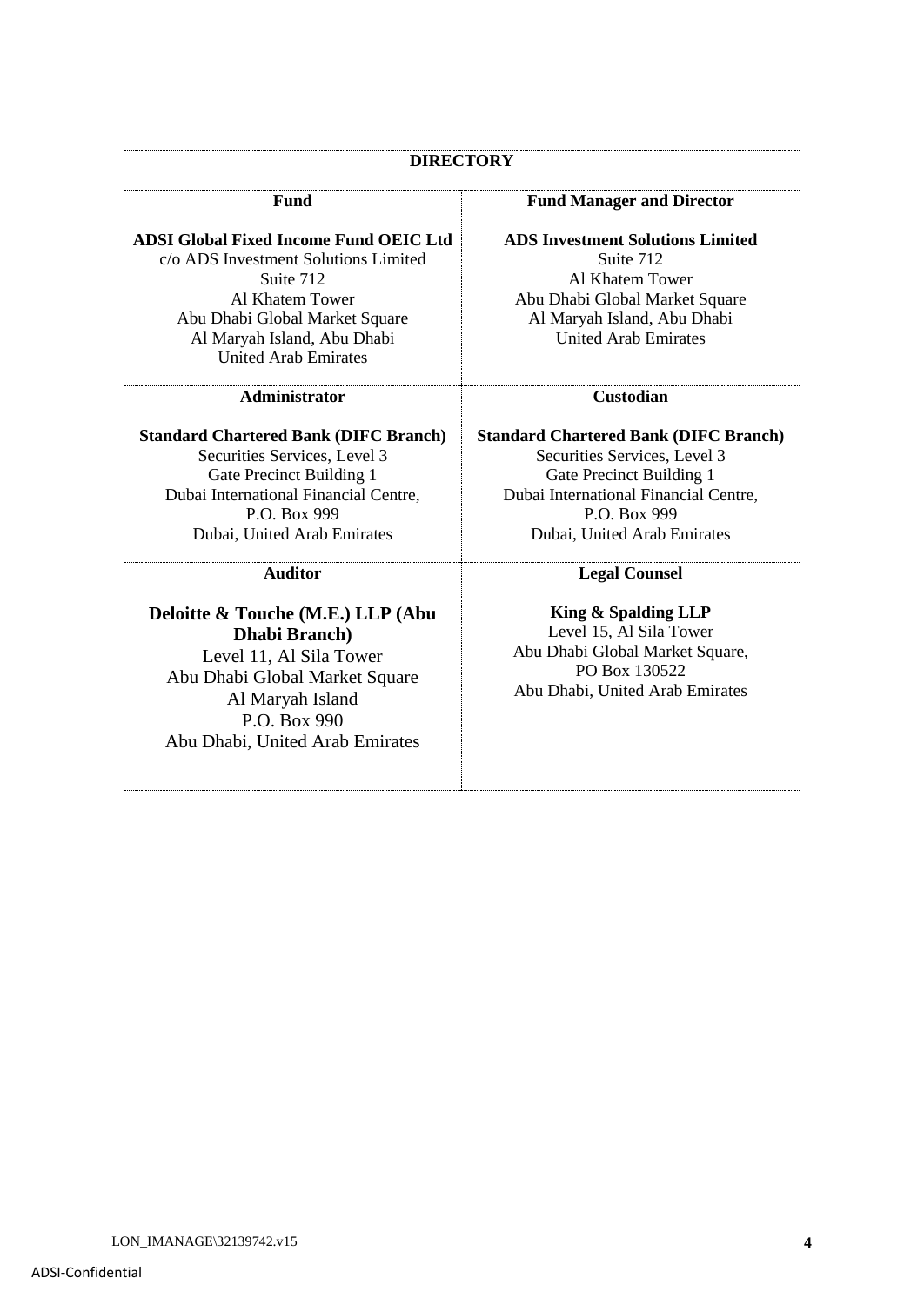# **TABLE OF CONTENTS**

| 1.               |                                                               |  |
|------------------|---------------------------------------------------------------|--|
| 2.               |                                                               |  |
| 3.               | 2.1<br>2.2<br>2.3                                             |  |
|                  | 3.1<br>3.2<br>3.3<br>3.4<br>3.5                               |  |
| $\overline{4}$ . |                                                               |  |
|                  | 4.1<br>4.2                                                    |  |
| 5.               |                                                               |  |
| 6.               |                                                               |  |
| 7.               | 6.1<br>62                                                     |  |
|                  | 71<br>7.2                                                     |  |
|                  | APPENDIX B - OFFERING RESTRICTIONS IN CERTAIN JURISDICTIONS39 |  |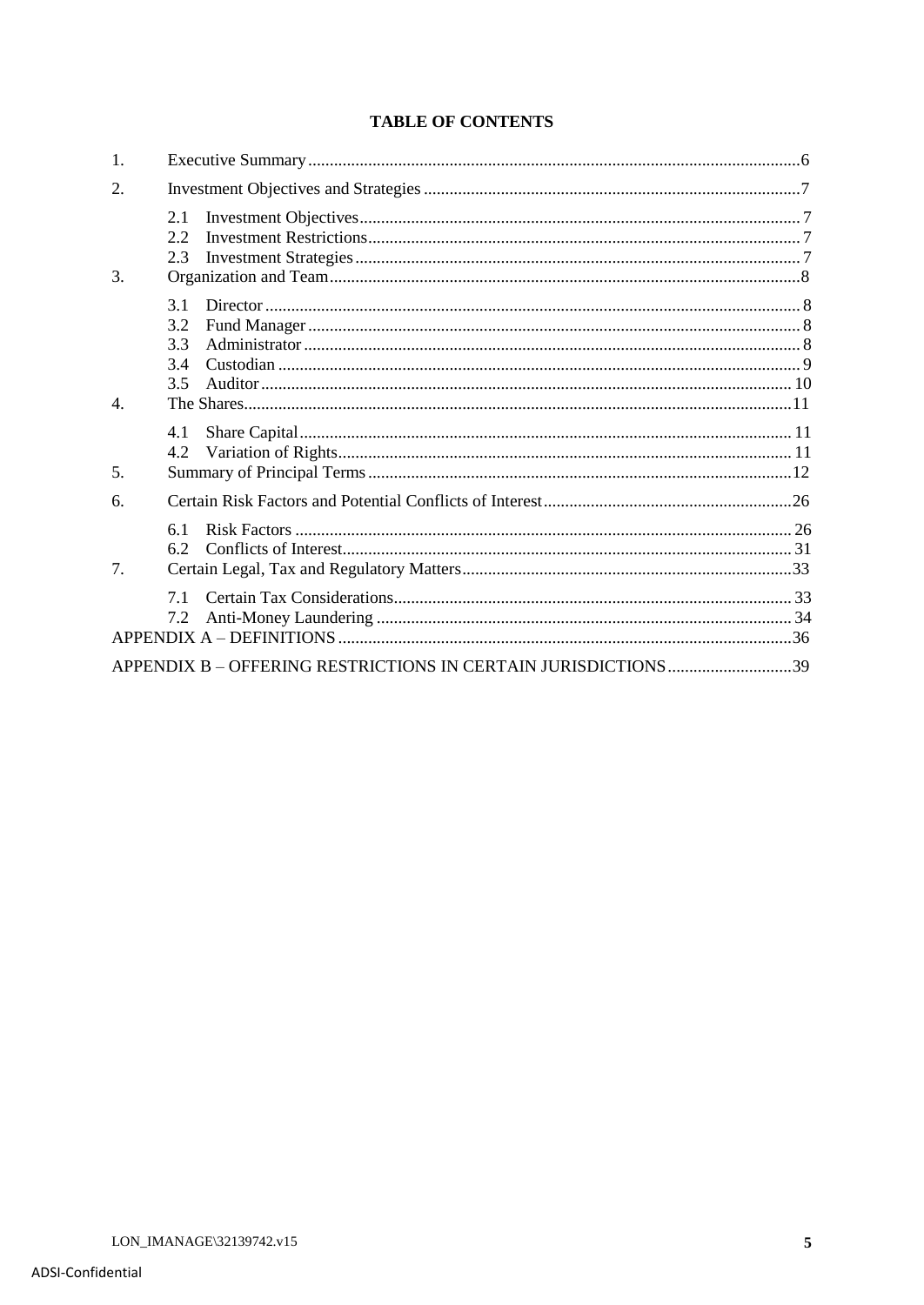# **1. EXECUTIVE SUMMARY**

This summary is qualified in its entirety by the more detailed information included, or referred to, in this Memorandum.

ADSI Global Fixed Income Fund OEIC Ltd (the "**Fund**") is an open ended investment company incorporated under the Companies Regulations of 2015 (as amended) of the ADGM and is registered as an Exempt Fund pursuant to the regulations of the Abu Dhabi Global Market.

The principal investment objective of the Fund is to maximise total return. The fund will invest in a diversified portfolio fixed income and fixed income like transferable securities denominated in various currencies issued by governments, agencies and companies and fixed income indices, derivatives and exchange traded funds worldwide that the Fund Manager has identified as underappreciated by the wider market. The full spectrum of available securities, including non-investment grade, may be utilised. Currency exposure is flexibly managed. The Fund will aim to outperform the Bloomberg Barclays Global Aggregate Total Return Index Unhedged in USD (the "**Index**"). The fund combines a bottom up security selection approach with a top down macroeconomic analysis framework to invest its capital and achieve superior returns over the economic cycle.

The Fund Manager of the Fund is ADS Investment Solutions Limited, a company limited by shares incorporated in the ADGM which is regulated by the FSRA (the "**Fund Manager**").

The minimum initial subscription amount from each investor is US\$50,000 (or its equivalent in another currency) subject to the ability of the Director in its sole discretion to accept a lesser amount subject to applicable regulations. Thereafter, Participating Shares will be offered on each Subscription Day at the Net Asset Value per Participating Share as at the close of business on the immediately preceding Valuation Day.

The Initial Offering Period is anticipated to commence as soon as practicable on such dates as the Director may from time to time determine. A Participating Shareholder may redeem some or all of his or her Participating Shares as of each Redemption Day at the Net Asset Value per Participating Share as at the relevant Redemption Day

An investment in the Participating Shares may involve a high degree of risk. Potential investors must carefully read the section entitled "Certain Risk Factors and Potential Conflicts of Interest" in this Memorandum before making an investment in the Fund.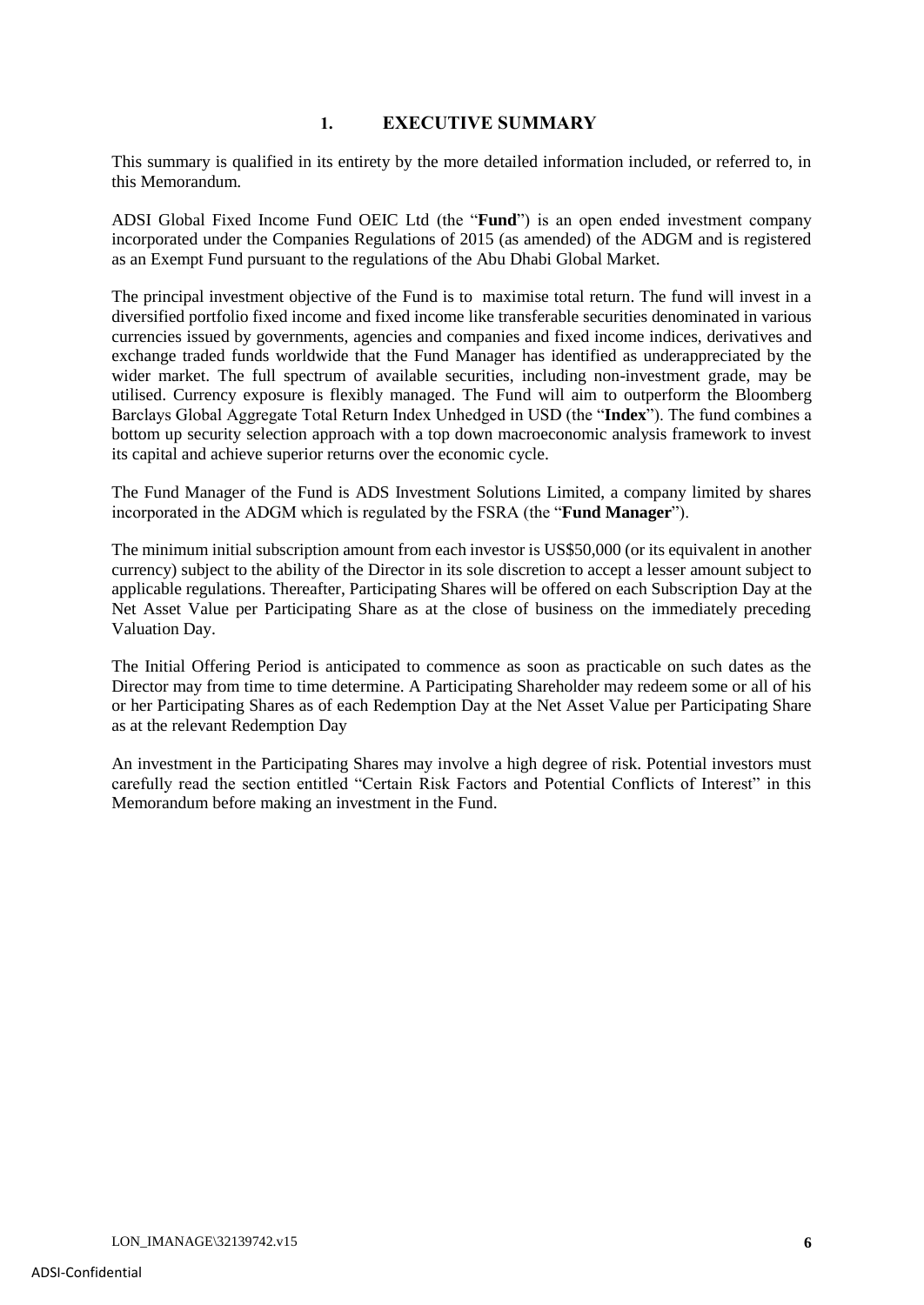# **2. INVESTMENT OBJECTIVES AND STRATEGIES**

# **2.1 Investment Objectives**

The principal investment objective of the Fund is to maximise total return. The Fund will invest in a diversified portfolio fixed income and fixed income like transferable securities denominated in various currencies issued by governments, agencies and companies and fixed income indices, derivatives and exchange traded funds worldwide that the Fund Manager has identified as underappreciated by the wider market. The full spectrum of available securities, including non-investment grade, may be utilised. Currency exposure is flexibly managed. The Fund will aim to outperform the Bloomberg Barclays Global Aggregate Total Return Index Unhedged in USD. The fund combines a bottom up security selection approach with a top down macroeconomic analysis framework to invest its capital and achieve superior returns over the economic cycle.

# **2.2 Investment Restrictions**

The following investment restrictions will be observed by the Fund, unless changed with the consent of the holders of a majority of Participating Shares of the Fund:

- (a) The Fund has the ability to hold cash of up to 10% of its Net Asset Value and employ leverage to hedge the portfolio of up to 125% of Net Asset Value. Net Long exposure will not exceed 100% of the Fund's Net Asset Value;
- (b) No more than 50% of the Fund's investments shall be in Emerging Markets;
- (c) No More than 10% in unrated securities; and
- (d) No more than 30% of the total Fund size shall be invested in below investment grade securities.

# **2.3 Investment Strategies**

The Fund will invest in a diversified portfolio fixed income and fixed income like transferable securities denominated in various currencies issued by governments, agencies and companies and fixed income indices, derivatives and exchange traded funds worldwide that the Fund Manager has identified as underappreciated by the wider market. In order to achieve its objective, the fund will employ a variety of investment strategies. Such strategies will include the active management of interest rates, sector and currency exposure.

**POTENTIAL INVESTORS ARE NOT TO CONSTRUE THE CONTENTS OF THIS MEMORANDUM AS LEGAL, BUSINESS OR TAX ADVICE. EACH PROSPECTIVE INVESTOR SHOULD CONSULT ITS OWN ADVISERS AS TO LEGAL, BUSINESS AND TAX AND RELATED MATTERS CONCERNING AN INVESTMENT IN THE FUND.**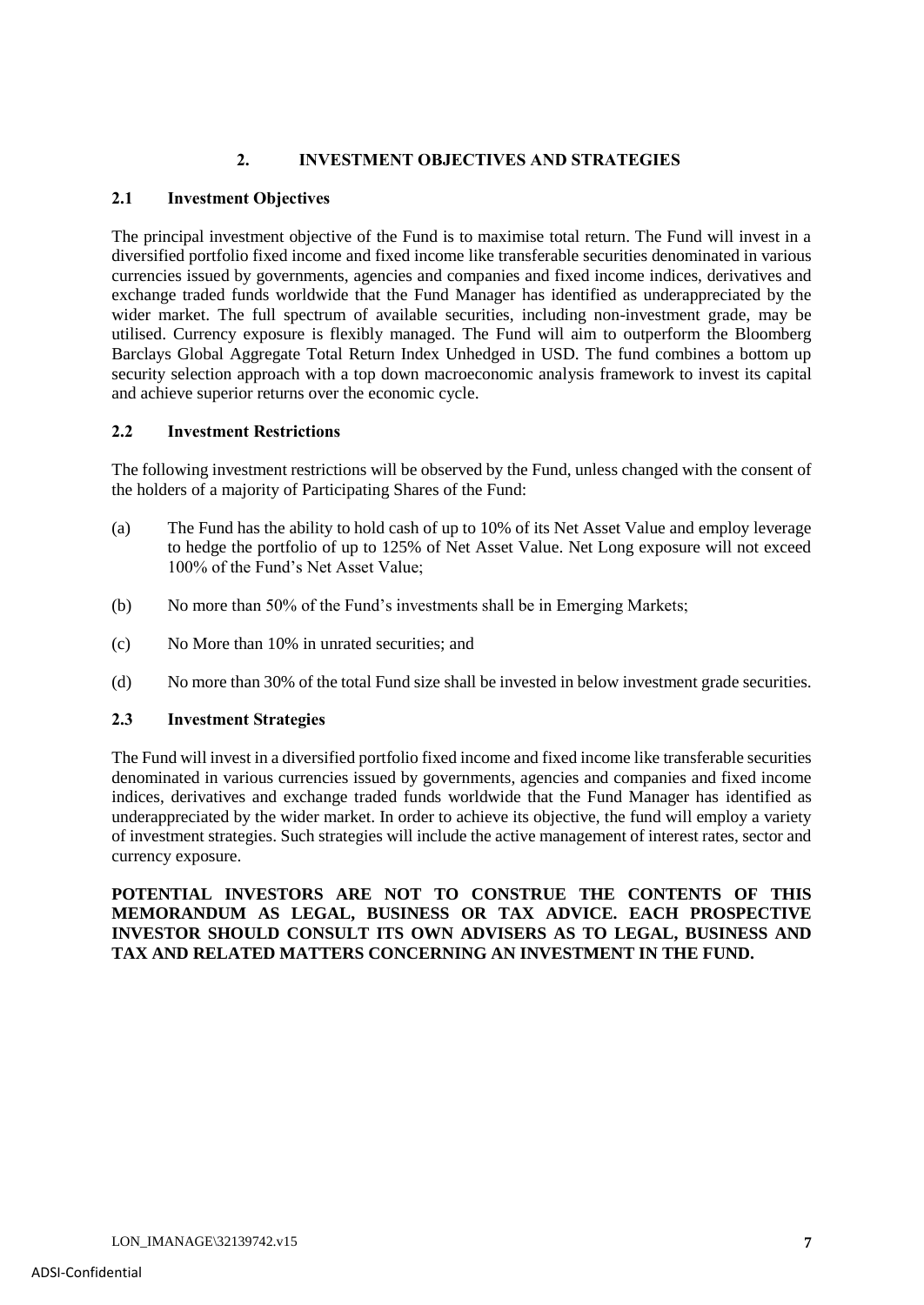# **3. ORGANIZATION AND TEAM**

## **3.1 Director**

ADS Investment Solutions Limited is the sole director of the Fund (the "**Director**") and has oversight responsibilities over the operations and management of the Fund. The Director does not manage the day-to-day conduct of the Fund's activities. The Director may delegate certain functions to other parties, subject to supervision and direction by the Director.

## **3.2 Fund Manager**

The Fund Manager of the Fund is ADS Investment Solutions Limited, a private company limited by shares incorporated in the Abu Dhabi Global Market. The Fund Manager is licensed by the ADGM Financial Services Regulatory Authority to carry on certain regulated financial services including managing an Exempt Fund. Pursuant to the terms of an Investment Management Agreement between the Fund and the Fund Manager (the "**Investment Management Agreement**"). The Fund Manager has primary responsibility for the business, affairs and management of the Fund (including investment decisions) in all respects.

Under the Investment Management Agreement, the Fund Manager will receive the Management Fee. The Investment Management Agreement may only be terminated in certain limited circumstances set out in the section of this Memorandum entitled "Summary of Principal Terms".

The Investment Management Agreement provides that none of the Fund Manager and its shareholders, partners, employees or affiliates (each, an "**Indemnified Party**") shall be liable to the Fund for any action taken or not taken by it or for any action taken or not taken by any other person with respect to the Fund or in respect of the investments of the Fund if the Indemnified Party has acted in good faith and in a manner reasonably believed to be in the best interests of the Fund and was neither grossly negligent, nor engaged in fraud or willful misconduct. In no event shall an Indemnified Party be liable to the Fund for indirect or consequential damages arising under or as a result of the Investment Management Agreement.

## **3.3 Administrator**

Standard Chartered Bank, acting through its DIFC Branch has been appointed by the Fund as administrator to the Fund pursuant to the terms of the Fund Administration Services Agreement.

Under the supervision of the Director, the Administrator will be responsible for providing certain fund administration services to the Fund in accordance with the provisions of the Fund Administration Services Agreement. These include the calculation of the Net Asset Value of the Fund and the Net Asset Value per share and transfer agency services in connection with the subscription and redemption of Shares in the Fund.

In calculating the Net Asset Value of the Fund and each share, the Administrator shall use prices ascribed to the Fund's underlying assets that the Administrator has, in its capacity as the Fund's Administrator, collected or received from (a) an independent financial market data provider available to and used by the Administrator in its capacity as a fund administrator or (b) the Fund, the Directors, the Fund Manager or other agents/parties appointed or nominated by the Fund ( (a) and (b) together the "**Pricing Sources**"). The Administrator shall not be liable to the Fund, any investor or any other person in respect of any loss suffered from the use of, or reliance by, the Administrator on information provided by Pricing Sources in its calculations. Where a price for an underlying asset is available from more than one Pricing Source, the Administrator may, if so directed by the Fund, compare the various prices it has collected or received with respect to the same underlying asset (a "**Price Comparison**") and if directed or requested by the fund, report such Price Comparison to the Fund. With the exception of performing and reporting Price Comparisons, the Administrator is not responsible or liable for: (a) verifying any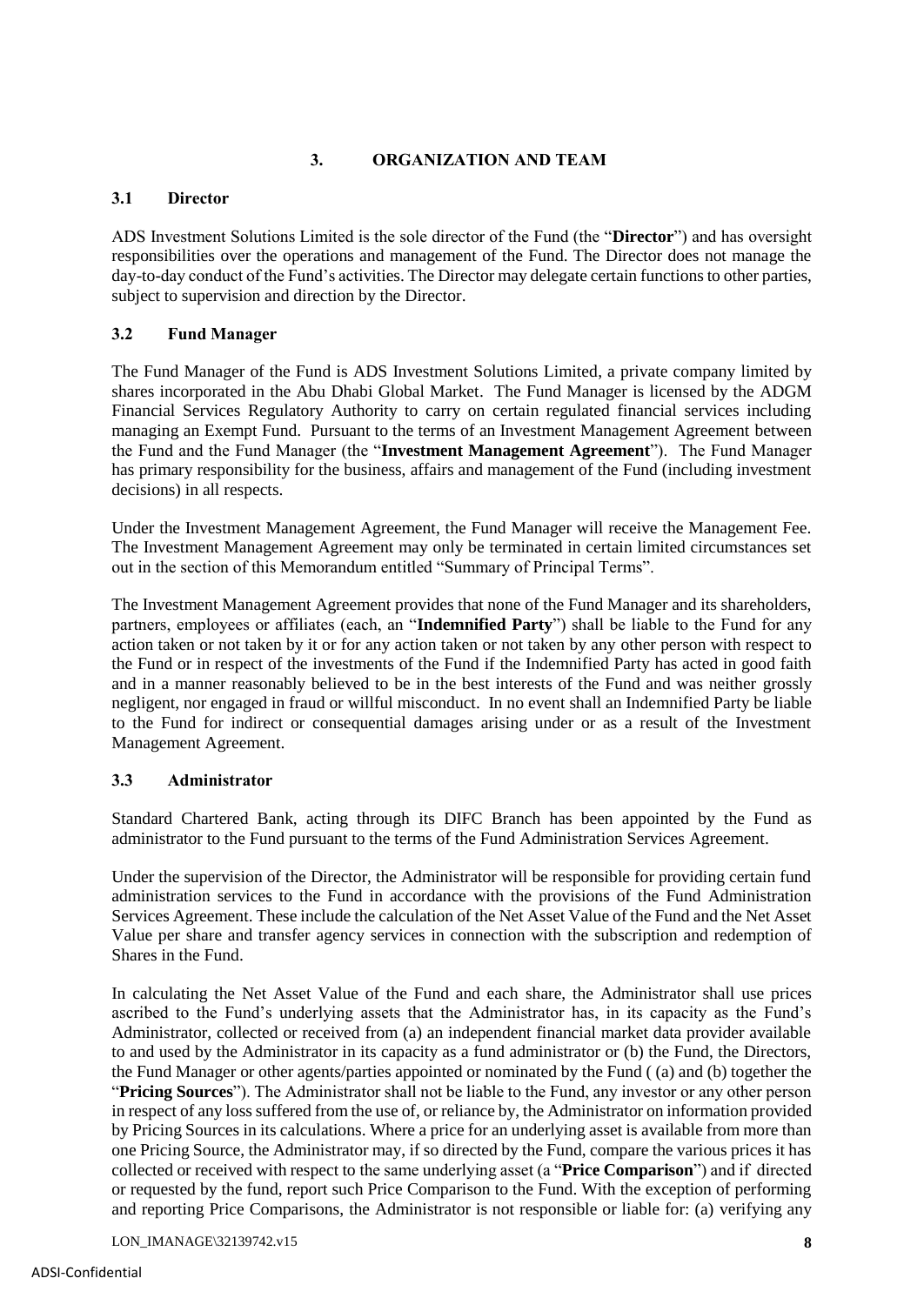price ascribed by the Pricing Sources to any of the Fund's underlying assets, including any illiquid and/or hard-to-value assets; or (b) the accuracy, correctness, completeness, reliability or current state of any price ascribed by a Pricing Source to any of the Fund's underlying assets.

The Administrator's obligations and liabilities are only to the Fund and only as provided in the Fund Administration Services Agreement. Under the Fund Administration Services Agreement (i) the Fund Administration Services Agreement may be terminated at any time by either party upon not less than three (3) months' prior written notice, (ii) the Administrator shall not be liable to the Fund or any other party unless it has been negligent, has willfully defaulted or committed a fraud and (iii) the Fund fully indemnifies the Administrator, its affiliates, and their respective directors, officers, employees, agents and nominees, on demand against any losses, claims, expenses of any kind (including legal and professional expenses), actions or proceedings of any nature which may be incurred by the Administrator arising out of or in connection with the services provided by the Administrator, other than by reason of the Administrator's negligence, willful default or fraud in connection with the provision of such services.

The Administrator has no regulatory or fiduciary responsibility to either the Fund or the Investors. The Administrator does not provide any investment management or advisory services to the Fund and, therefore, is not in any way responsible for the Fund's performance, the repayment of capital to the Fund's Investors, the monitoring of the Fund's investments or the Fund's compliance with its investment objectives or restrictions, borrowing restrictions or operating guidelines. The Administrator will not participate in transactions or activities or make any payments denominated in US dollars, which, if carried out by a US person, would be subject to sanctions of the Office of Foreign Assets Control. The Administrator was not involved in preparing, and accepts no responsibility for any information contained in, this Memorandum.

The Fund pays the Administrator fees for its services as agreed from time to time by the Fund and the Administrator. The Administrator is entitled to be reimbursed by the Fund for all reasonable out-ofpocket expenses.

# **3.4 Custodian**

Standard Chartered Bank, acting through its DIFC Branch has been appointed by the Fund as custodian to the Fund with responsibility for custody of certain of the Fund's assets. The Custodian provides custody services to the Fund under the terms and conditions of the Custodian Agreement. The Custodian is regulated by the Dubai Financial Services Authority in the conduct of its custody business.

Under the Custodian Agreement, the Custodian may, at the Fund's expense, appoint such subcustodians, agents, and delegates, as it thinks fit, and may delegate its duties, obligations and powers to such parties. The Custodian must exercise reasonable care and appropriate diligence in the selection and monitoring of these parties, maintain what the Custodian considers an appropriate level of supervision over these parties, and make what the Custodian considers appropriate periodic inquiries to confirm that these parties are competently discharging their obligations. The Custodian will not (except as provided in the Custodian Agreement) be responsible for any loss suffered by the Fund by reason of liquidation, bankruptcy or insolvency of any agent, sub-custodian, or delegate but will use reasonable endeavours to recover any property held by such person, and recover any losses or damages suffered by the Fund as a direct consequence.

The Fund's cash is not segregated from the Custodian's own cash and may be used by the Custodian in the course of its business. The Fund ranks as one of the Custodian's general creditors for the cash balance. The Custodian will not be responsible for any cash, securities and/or other assets of the Fund which are not deposited with or held to the Custodian's order. In particular, the Custodian will not be responsible for (i) any cash, securities and/or other assets placed with other co-custodians, brokers, or any other party outside the Custodian's global custodian network; or (ii) any cash placed with any bank or financial institution which is not a member of the SC Group. In addition, the Custodian will not be liable for any loss occasioned by reason of the liquidator, bankruptcy or insolvency of such cocustodian, broker or other intermediary.

LON\_IMANAGE\32139742.v15 **9**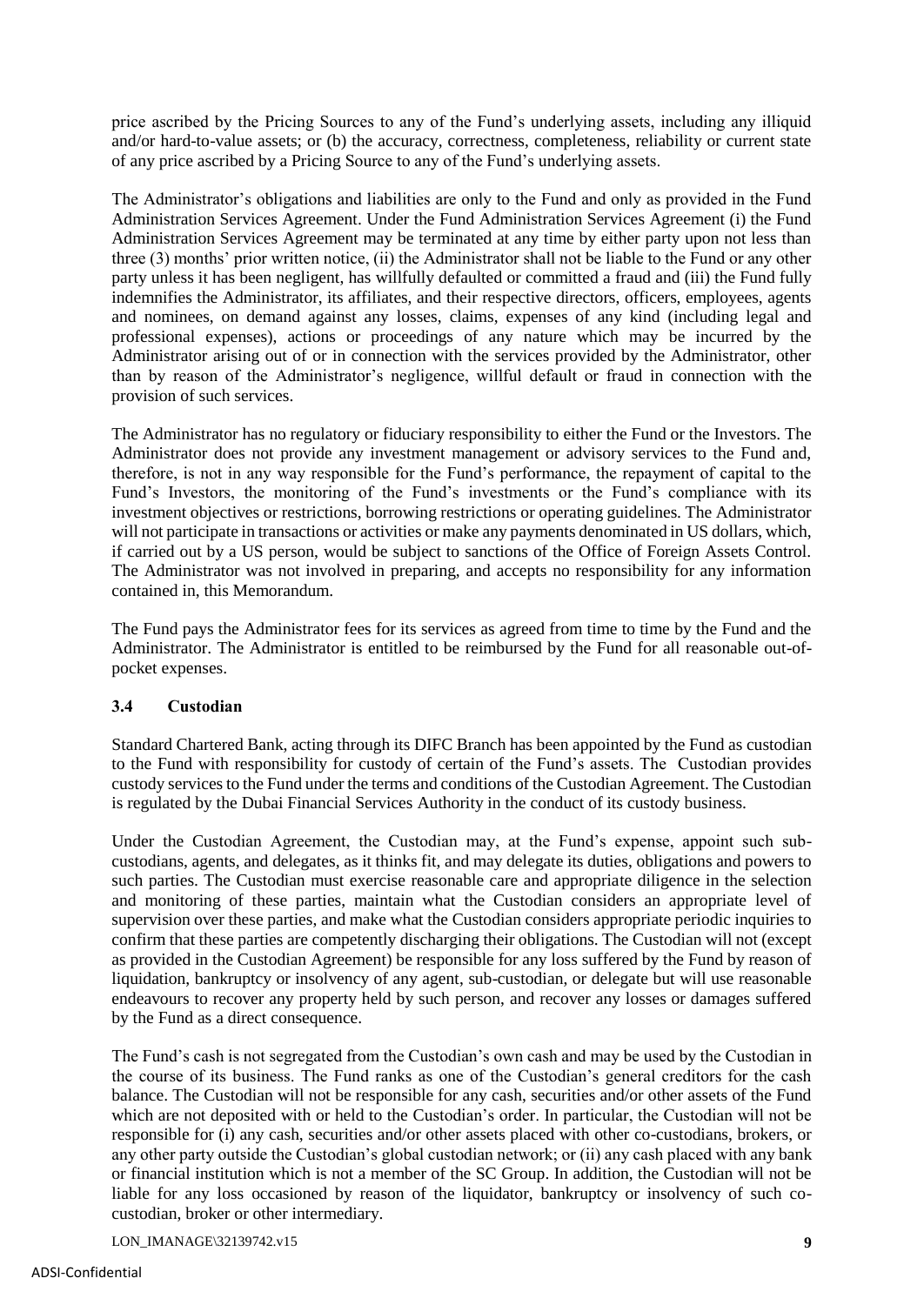The Custodian's obligations and liabilities are only to the Fund and only as provided in the Custodian Agreement. Under the Custodian Agreement (i) the Custodian Agreement may be terminated at any time by either party upon not less than ninety days' prior written notice, (ii) the Custodian shall not be liable to the Fund, any investor or any other person unless it has been negligent, has willfully defaulted or committed fraud. (iii) the Fund fully indemnifies the Custodian, its agents, delegates, affiliates, subcustodians and their respective directors, officers, employees, agents and nominees, on demand against any losses claims expenses of any kind (including legal and professional expenses), actions or proceedings of any nature which may be incurred by the Custodian arising out of or in connection with the services provided by the Custodian, any agent, sub-custodian, affiliate, or delegate of the Custodian (other than those resulting from the fraud, negligence or willful default on the part of the Custodian, agent, sub-custodian, affiliate, or delegate) and (iv) the Custodian shall have a general lien over the securities held by the Custodian pursuant to the Custodian Agreement until the satisfaction of all the liabilities and obligations of the Fund under the Custodian Agreement.

The Fund (and not the Custodian) is responsible for ensuring that the Fund assets are delivered to the Custodian as custodian. The Custodian is not responsible for monitoring the Fund's compliance with this obligation.

The Custodian has no fiduciary responsibility to either the Fund or the Investors. The Custodian does not provide any investment management or advisory services to the Fund and, therefore, is not in any way responsible for the Fund's performance or the repayment of capital to the Fund's investors, the monitoring of the Fund's investments or the Fund's compliance with its investment objectives or restrictions, borrowing restrictions or operating guidelines. The Custodian was not involved in preparing, and accepts no responsibility for any information contained in, this Memorandum. None of the Custodian or their employees or agents are directly involved in the business affairs, organization, sponsorship or management of the Fund. The Custodian will not participate in transactions or activities or make any payments denominated in US dollars, which if carried out by a US person, would be subject to sanctions of the Office of Foreign Assets Control.

The Fund pays the Custodian fees for its services as agreed from time to time by the Fund and the Custodian. The Custodian is entitled to be reimbursed by the Fund for all reasonable out-of-pocket expenses.

## **3.5 Auditor**

The Fund has appointed Deloitte & Touch (M.E.) LLP (Abu Dhabi Branch) to act as the auditor of the Fund.

## **THE ABOVE IS ONLY A BRIEF SUMMARY OF CERTAIN MATERIAL PROVISIONS OF CERTAIN OF THE MATERIAL CONTRACTS, WHICH SUMMARY IS QUALIFIED IN ITS ENTIRETY BY REFERENCE TO THE PROVISIONS OF CERTAIN OF THE MATERIAL CONTRACTS.**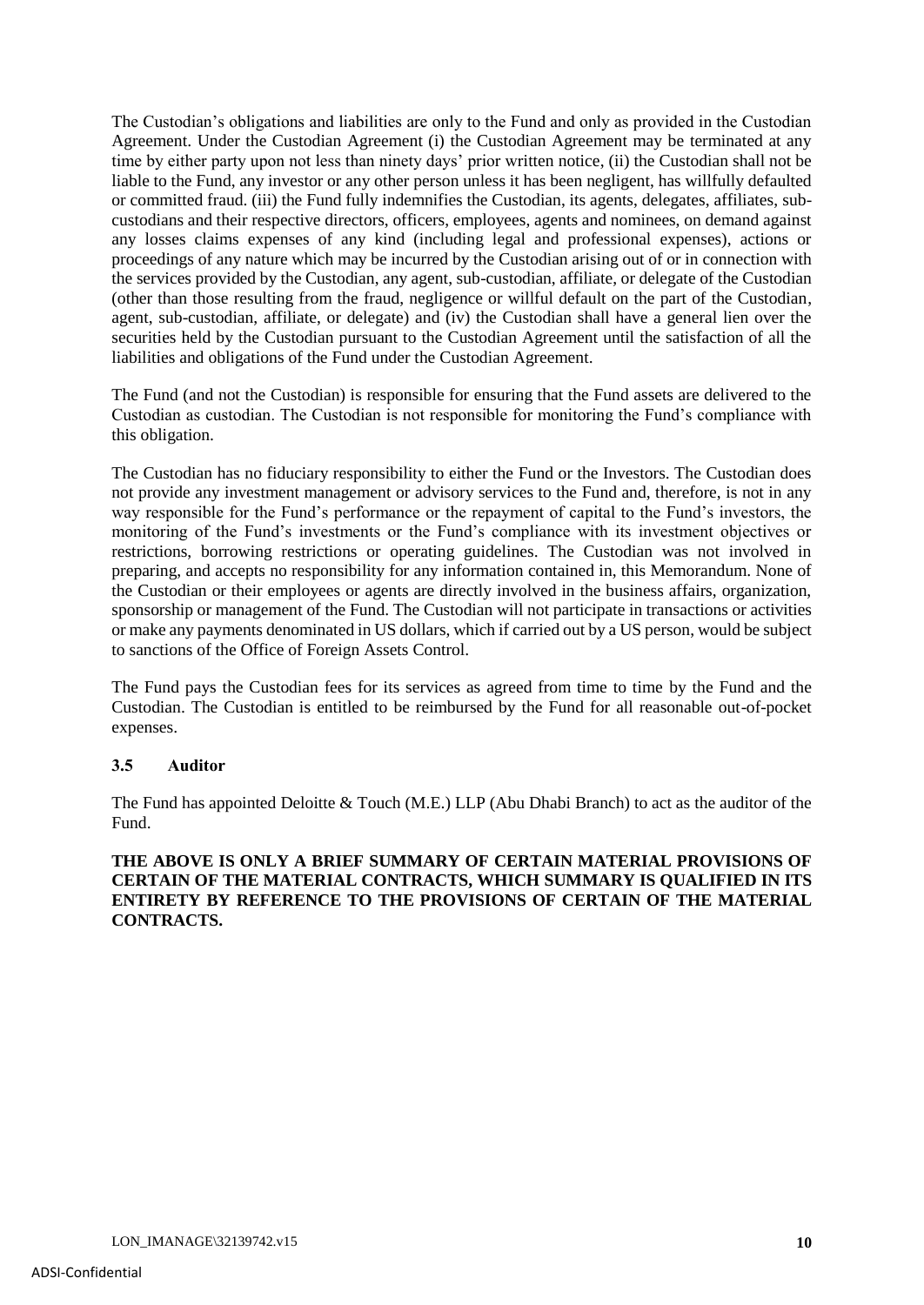## **4. THE SHARES**

All Participating Shareholders are entitled to the benefit of, are bound by and are deemed to have notice of the provisions of the Articles. Under the terms of the Articles, the liability of the Participating Shareholders of the Fund is limited to the amount, if any, unpaid on the Participating Shares.

## **4.1 Share Capital**

The Fund is offering Participating Shares being non-voting, participating, redeemable shares in the share capital of the Fund of nominal value US\$10.00 each. The Participating Shares being issued pursuant to this Memorandum do not have the right to speak or vote at general meetings of the Fund. Participating Shares are redeemable at the option of the holder in accordance with the terms set out in this Memorandum and the Articles and are subject to compulsory redemption in certain circumstances. Dividends may, in the absolute discretion of the Director, be paid to the holders of the Participating Shares out of the reserves available for distribution. In a liquidation, the assets available for distribution are to be distributed to the holders of the Participating Shares *pari passu* in proportion to the Net Asset Value per Participating Share.

The Fund will issue 100 Management Shares being voting, non-participating, shares of nominal value US\$1.00 each to the Fund Manager. Management Shares carry one vote per share but do not carry any right to dividends. In a liquidation the Management Shares rank only for a return of the nominal amount paid up on those shares before any payment to the holders of the Participating Shares and any other shares ranking *pari passu* with the Participating Shares in a liquidation.

Subject to the terms of the Articles, authorized but unissued Participating Shares may be re-designated and/or issued at the discretion of the Fund Manager and there are no pre-emption rights with respect to the issue of additional Participating Shares.

The Fund may by special resolution of the voting shareholders increase or reduce its authorized share capital in accordance with ADGM law.

# **4.2 Variation of Rights**

The rights attached to the Participating Shares may from time to time (whether or not the Fund is being liquidated) only be materially adversely varied or abrogated with the consent in writing of the holders of at least two thirds of the issued Participating Shares, or with the sanction of a resolution passed by a majority of at least two-thirds of the votes cast in person or by proxy at such a meeting.

All the provisions of the Articles as to general meetings of the Fund apply to every such separate meeting, except that the necessary quorum at any such meeting is one or more persons at least holding or representing by proxy at least one third of the issued Participating Shares.

The rights attaching to the Participating Shares shall be deemed not to be varied by the creation, allotment or issue of further shares ranking *pari passu* with the Participating Shares or ranking behind the Participating Shares, the redemption or repurchase of any shares, the passing of a Director's resolution to change or vary the investment objective and/or investment strategy, or any modification of the fees payable to any service provider to the Fund.

**THE STATEMENTS CONTAINED IN THIS MEMORANDUM CONCERNING THE ARTICLES, THE PARTICIPATING SHARES AND RELATED MATTERS ARE ONLY A SUMMARY, DO NOT PURPORT TO BE COMPLETE AND IN NO WAY MODIFY OR AMEND THE ARTICLES. PROSPECTIVE INVESTORS MUST CAREFULLY READ THE ARTICLES AND CONSULT WITH THEIR OWN LEGAL COUNSEL CONCERNING THEIR RIGHTS AND OBLIGATIONS BEFORE SUBSCRIBING FOR PARTICIPATING SHARES.**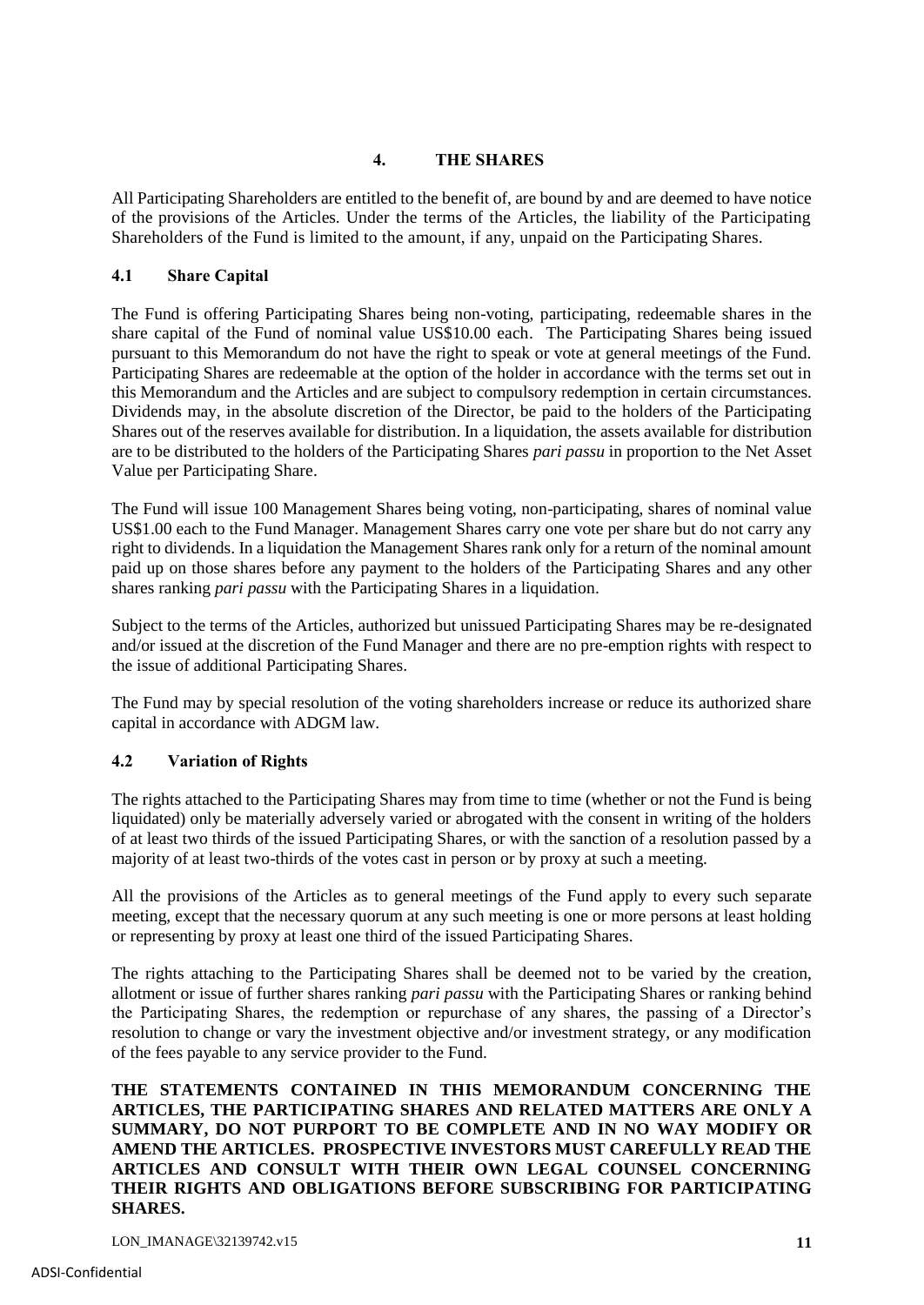#### **5. SUMMARY OF PRINCIPAL TERMS**

The following is a summary of the terms of the Fund. This summary is by its nature incomplete and therefore is qualified in its entirety by information contained elsewhere in this Memorandum, the Articles and the Subscription Agreement, each as may be amended and/or supplemented from time to time and each of which will be provided to each prospective investor prior to subscription. In the event that the description of terms in this summary of terms is inconsistent with or contrary to the description in, or terms of, the Articles or the Subscription Agreement, the terms of the Articles and the Subscription Agreement will control. The Articles and the Subscription Agreement should be read in their entirety by investors prior to any decision to invest in the Fund. Prospective investors should also carefully consider the information contained in this Memorandum in the section entitled "Certain Risk Factors and Potential Conflicts of Interest".

| <b>The Fund</b>                | ADSI Global Fixed Income Fund OEIC Ltd is an open-ended<br>investment company incorporated in the Abu Dhabi Global<br>Market (the "ADGM"). The Fund is registered as an Exempt<br>Fund with the Financial Services Regulatory Authority (the<br>"FSRA").                                                                                                                                                                                                                                                                                                                                                                                                                                                                                                                                                                                                                                                             |  |
|--------------------------------|----------------------------------------------------------------------------------------------------------------------------------------------------------------------------------------------------------------------------------------------------------------------------------------------------------------------------------------------------------------------------------------------------------------------------------------------------------------------------------------------------------------------------------------------------------------------------------------------------------------------------------------------------------------------------------------------------------------------------------------------------------------------------------------------------------------------------------------------------------------------------------------------------------------------|--|
| <b>Investment Objective</b>    | The principal investment objective of the Fund is to to maximise<br>total return. The Fund will invest in a diversified portfolio fixed<br>and fixed income like<br>transferable securities<br>income<br>denominated in various currencies issued by governments,<br>agencies and companies and fixed income indices, derivatives<br>and exchange traded funds worldwide that the Fund Manager<br>has identified as underappreciated by the wider market. The full<br>spectrum of available securities, including non-investment<br>grade, may be utilised. Currency exposure is flexibly managed.<br>The Fund will aim to outperform the Bloomberg Barclays<br>Global Aggregate Total Return Index Unhedged in USD. The<br>fund combines a bottom up security selection approach with a<br>top down macroeconomic analysis framework to invest its<br>capital and achieve superior returns over the economic cycle. |  |
| <b>Investment Restrictions</b> | The following investment restrictions will be observed by the<br>Fund, unless changed with the consent of the holders of a<br>majority of Participating Shares of the Fund:                                                                                                                                                                                                                                                                                                                                                                                                                                                                                                                                                                                                                                                                                                                                          |  |
|                                | The Fund has the ability hold cash of up to 10% of its<br>(a)<br>Net Asset Value and employ leverage to hedge the<br>portfolio of up to 125% of Net Asset Value. Net Long<br>exposure will not exceed 100% of the Fund's Net Asset<br>Value;                                                                                                                                                                                                                                                                                                                                                                                                                                                                                                                                                                                                                                                                         |  |
|                                | (b)<br>No More than 10% in unrated securities; and                                                                                                                                                                                                                                                                                                                                                                                                                                                                                                                                                                                                                                                                                                                                                                                                                                                                   |  |
|                                | No more than 30% of the total Fund size shall be<br>(c)<br>invested in below investment grade securities.                                                                                                                                                                                                                                                                                                                                                                                                                                                                                                                                                                                                                                                                                                                                                                                                            |  |
| <b>Fund Manager</b>            | ADS Investment Solutions Limited, a company limited by<br>shares incorporated in the ADGM has been appointed by the<br>Fund to act as the manager of the Fund (the " <b>Fund Manager</b> ").                                                                                                                                                                                                                                                                                                                                                                                                                                                                                                                                                                                                                                                                                                                         |  |
| <b>Director</b>                | The director of the Fund is ADS Investment Solutions Limited.                                                                                                                                                                                                                                                                                                                                                                                                                                                                                                                                                                                                                                                                                                                                                                                                                                                        |  |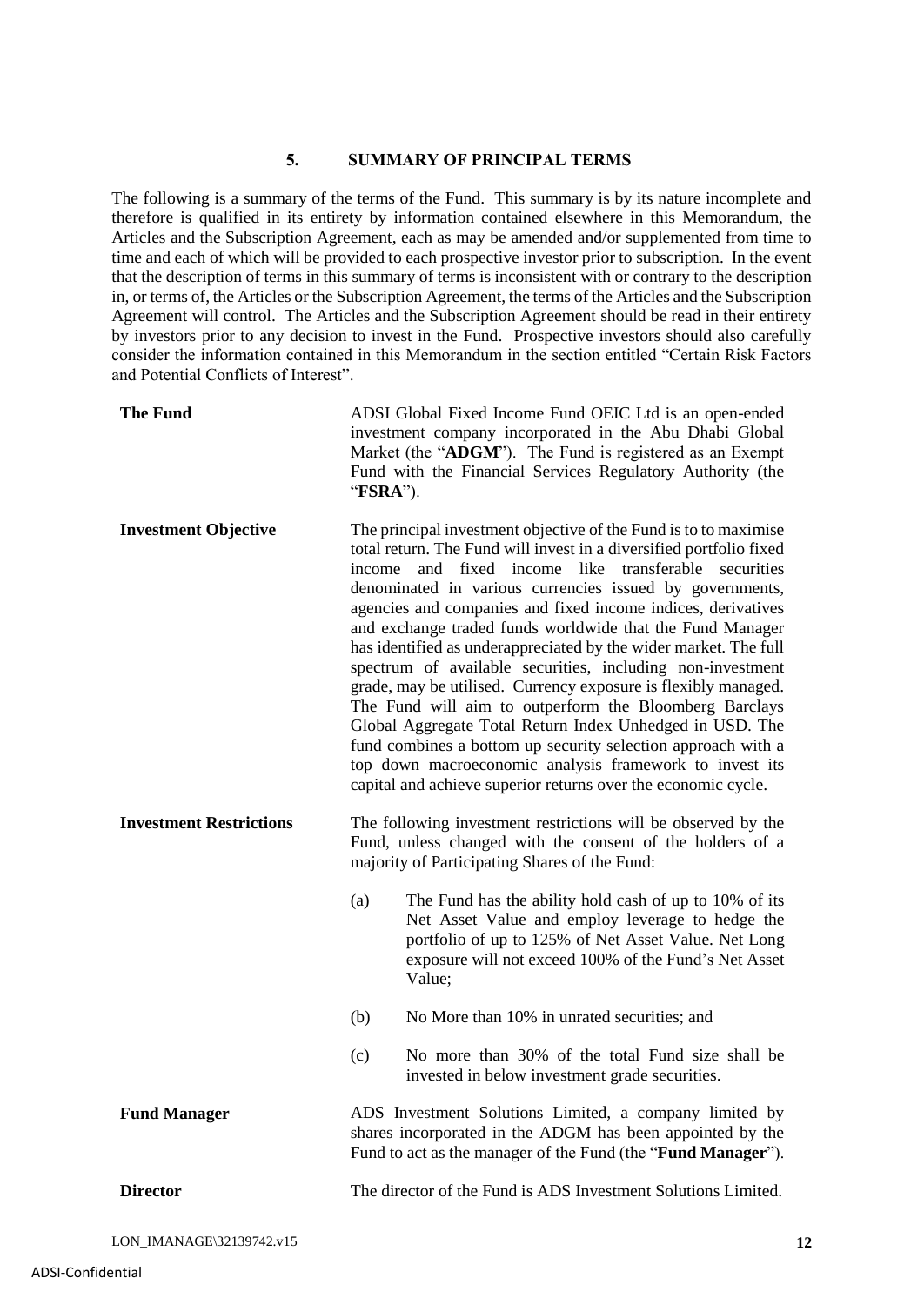| <b>Participating Shares</b> | This Memorandum relates to an offering of non-voting,<br>participating shares of nominal value US\$10.00 each in the<br>capital of the Fund ("Participating Shares"). Participating<br>Shares issued in respect of the Fund shall be redeemable at the<br>option of the shareholder, in accordance with the terms of the<br>Memorandum and the Articles. Participating Shares will be<br>offered in one or more of the following classes (each, a "Class"):             |
|-----------------------------|-------------------------------------------------------------------------------------------------------------------------------------------------------------------------------------------------------------------------------------------------------------------------------------------------------------------------------------------------------------------------------------------------------------------------------------------------------------------------|
|                             | (a)<br>Class A non-voting, participating, redeemable shares<br>with a par value of US\$10.00 each in the Fund ("Class<br>A Shares"); and                                                                                                                                                                                                                                                                                                                                |
|                             | (b)<br>Class B non-voting, participating, redeemable shares<br>with a par value of US\$10.00 each in the Fund ("Class"<br><b>B</b> Shares");                                                                                                                                                                                                                                                                                                                            |
|                             | Each person that is issued Participating Shares will become a<br>shareholder of the Fund (each, a "Participating Shareholder",<br>and collectively, the "Participating Shareholders") and shall<br>be bound by the terms of the Articles.                                                                                                                                                                                                                               |
|                             | The Participating Shares are entitled to receive, to the exclusion<br>of the holders of the Management Shares, any dividends that<br>may be declared by the Fund. The holders of Participating<br>Shares generally have no right to vote in respect of matters<br>relating to the Fund.                                                                                                                                                                                 |
| <b>Management Shares</b>    | "Management Shares" are the voting, non-participating shares<br>of nominal value US\$1.00 each in the capital of the Fund. The<br>Management Shares do not participate in the profits and losses<br>of the Fund and carry no right to dividends. All of the<br>Management Shares will be held by the Fund Manager.                                                                                                                                                      |
| <b>Dividends</b>            | The Director may declare and pay dividends and other<br>distributions in relation to the Fund at such times and in such<br>amounts as they may determine from time to time, in its sole<br>discretion, including the payment of different amounts of<br>dividends to different Classes, provided the Net Asset Value of<br>such Classes are adjusted to reflect the dividend paid.                                                                                      |
| <b>Eligible Investors</b>   | Participating Shares shall not be offered to or purchased by<br>Restricted Persons.                                                                                                                                                                                                                                                                                                                                                                                     |
|                             | Participating Shares may only be offered to and purchased by<br>persons who meet the criteria to be classified as "Professional<br>Clients" as defined in the Conduct of Business Module of the<br>FSRA Rulebook.                                                                                                                                                                                                                                                       |
|                             | The Participating Shares are suitable investments only for<br>sophisticated investors who fully understand, and are willing to<br>assume, and have the financial resources to withstand, the risks<br>involved in the Fund's specialized investment program and to<br>bear the potential loss of their entire investment in the<br>Participating Shares. The Fund Manager, in its sole discretion,<br>may decline to accept the subscription of a prospective investor, |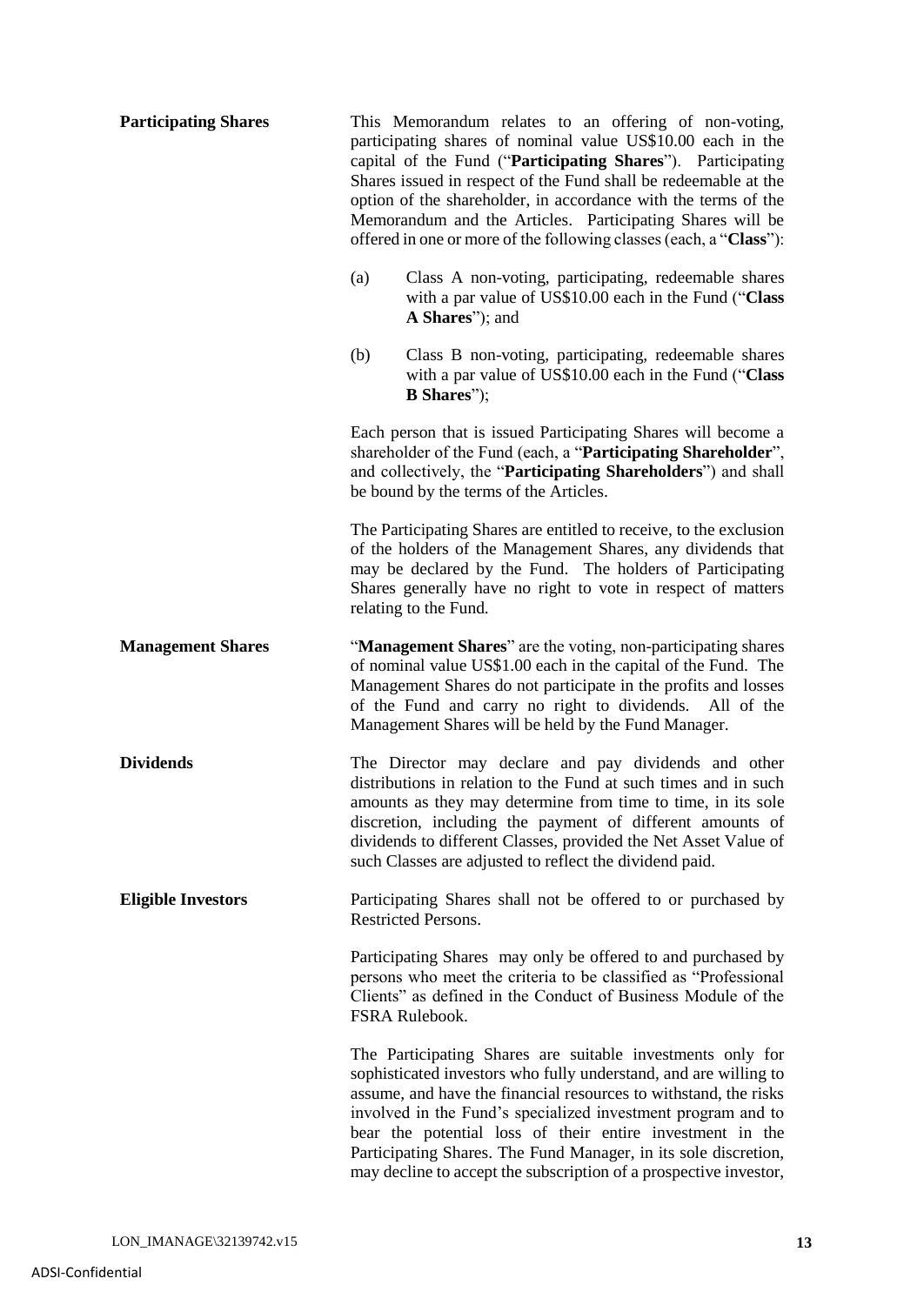for any reason or for no reason, even if it satisfies the Fund's eligibility requirements.

- **Minimum Initial Subscription** The minimum initial subscription amount from each investor is US\$50,000 (or its equivalent in another currency) subject to the ability of the Director in its sole discretion to accept a lesser amount subject to applicable regulations.
- **Minimum Holding** US\$50,000 (or its equivalent in another currency) per investor subject to the ability of the Director in its sole discretion to accept a lesser amount subject to applicable regulations.

**Subscriptions** Participating Shares will be issued at the subscription price of US\$10 per Participating Share during the initial offering period, which shall commence as soon as practicable on such dates as the Director may from time to time determine (the "**Initial Offering Period**") and thereafter, will be offered on each Subscription Day at the Net Asset Value per Participating Share as at the close of business on the immediately preceding Valuation Day (the "**Subscription Price**"). A subscriber for Participating Shares may also be required to pay an additional amount as an Equalisation Credit.

> Prospective investors will be required to complete and return a subscription agreement (each, a "**Subscription Agreement**"). to the Administrator, with a copy to the Fund Manager. Subscription Agreements must be received together with subscription monies in cleared funds, in the case of subscriptions during the Initial Offering Period, no later than 11am (UAE time) on the last Business Day of the Initial Offering Period or such earlier or later time as determined by the Fund Manager either generally or in any particular case, and thereafter, no later than 11am (UAE time) on the Business Day before the relevant Subscription Day or such earlier or later time as determined by the Fund Manager either generally or in any particular case. If the Subscription Agreement or cleared funds are received after the relevant deadline, it will (unless otherwise determined by the Fund Manager) be treated as a request for subscription on the next Subscription Day.

> The Fund Manager reserves the right to reject or accept subscriptions in whole or in part in its absolute discretion and without assigning any reason therefore, in which event subscription monies shall be refunded, without interest.

> Subscription Agreements will (save as determined by the Director or the Fund Manager) be irrevocable and must be sent by facsimile, email, registered post or courier to the Administrator at its address set out in the Subscription Agreement, with a copy to the Fund Manager. If given by facsimile or email initially, the original Subscription Agreement must be sent to the Administrator by post or courier. Failure to provide the original Subscription Agreement may, at the discretion of the Fund Manager or the Administrator, result in the cancellation of the allotment of the Participating Shares. Neither the Fund nor the Administrator shall be responsible for any mis-delivery or non-receipt of any facsimile or email.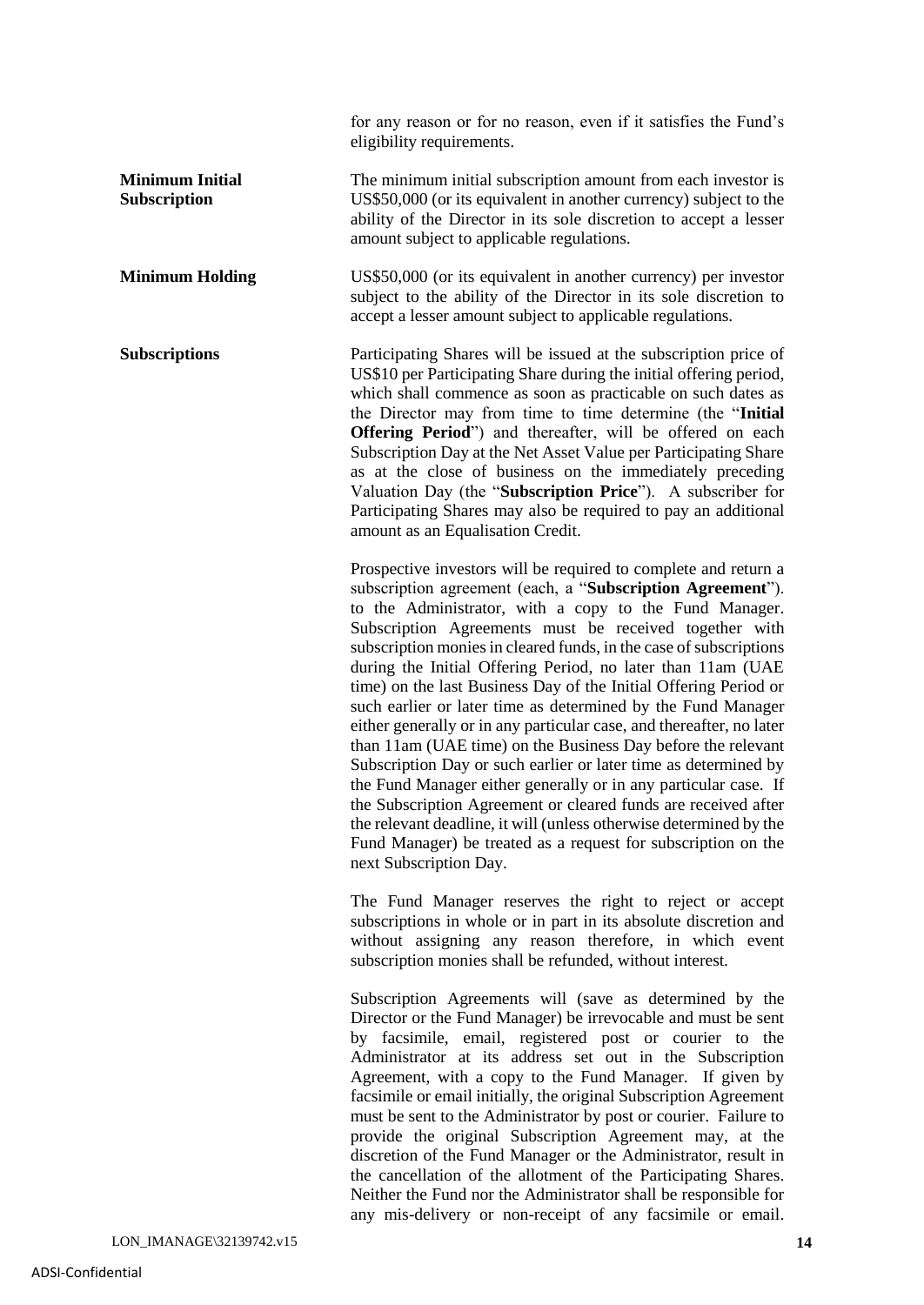|                             | Facsimiles and emails sent to the Administrator shall only be<br>effective when actually received by the Administrator.                                                                                                                                                                                                                                                                                                                                                                                                                                                                                                                                                                                                                                                                                                                                                                                                                                                                                                                                                 |
|-----------------------------|-------------------------------------------------------------------------------------------------------------------------------------------------------------------------------------------------------------------------------------------------------------------------------------------------------------------------------------------------------------------------------------------------------------------------------------------------------------------------------------------------------------------------------------------------------------------------------------------------------------------------------------------------------------------------------------------------------------------------------------------------------------------------------------------------------------------------------------------------------------------------------------------------------------------------------------------------------------------------------------------------------------------------------------------------------------------------|
|                             | Fractions of Participating Shares will be issued to the nearest 3<br>decimal places where the balance of the subscription monies for<br>Participating Shares represents less than the Subscription Price.                                                                                                                                                                                                                                                                                                                                                                                                                                                                                                                                                                                                                                                                                                                                                                                                                                                               |
|                             | Confirmations will be sent to applicants on approval of their<br>application as soon as practicable after the Initial Offering<br>Period or the relevant Subscription Day, setting out details of<br>the Participating Shares they have been allotted.                                                                                                                                                                                                                                                                                                                                                                                                                                                                                                                                                                                                                                                                                                                                                                                                                  |
|                             | Participating Shares will be issued only in registered form.                                                                                                                                                                                                                                                                                                                                                                                                                                                                                                                                                                                                                                                                                                                                                                                                                                                                                                                                                                                                            |
| <b>Subscription Day</b>     | Each day (other than a Saturday or a Sunday) and/or such other<br>day or days as the Director may determine, either generally or<br>in any particular case (each, a "Subscription Day").                                                                                                                                                                                                                                                                                                                                                                                                                                                                                                                                                                                                                                                                                                                                                                                                                                                                                |
| <b>Valuation Day</b>        | Each day (other than a Saturday or a Sunday) and/or such other<br>day or days as the Director may determine, either generally or<br>in any particular case (each, a "Valuation Day").                                                                                                                                                                                                                                                                                                                                                                                                                                                                                                                                                                                                                                                                                                                                                                                                                                                                                   |
| <b>Business Day</b>         | Each day (other than a Saturday, a Sunday, or a public holiday<br>in Dubai) and/or such other day or days as the Director may<br>determine, either generally or in any particular case (each, a<br>"Business Day").                                                                                                                                                                                                                                                                                                                                                                                                                                                                                                                                                                                                                                                                                                                                                                                                                                                     |
| <b>Redemptions</b>          | Subject to any restrictions set out in this Memorandum, a<br>Participating Shareholder may redeem some or all of his or her<br>Participating Shares as of each Redemption Day at the Net Asset<br>Value per Participating Share as at the relevant Redemption Day<br>(the "Redemption Price").<br>A redeeming Participating<br>Shareholder may receive additional redemption proceeds if an<br>Equalisation Credit paid at the time of subscription has not been<br>fully applied.                                                                                                                                                                                                                                                                                                                                                                                                                                                                                                                                                                                      |
| <b>Redemption Day</b>       | Each day (other than a Saturday or a Sunday) and/or such other<br>day or days as the Director may determine, either generally or<br>in any particular case (each, a "Redemption Day").                                                                                                                                                                                                                                                                                                                                                                                                                                                                                                                                                                                                                                                                                                                                                                                                                                                                                  |
| <b>Redemption Procedure</b> | Redemption Notices will (save as determined by the Director or<br>the Fund Manager) be irrevocable and must be sent by facsimile,<br>email, registered post or courier to the Administrator at its<br>address set out in the Redemption Notice, with a copy to the<br>Fund Manager. If given by facsimile or email initially, the<br>original Redemption Notice must be sent to the Administrator<br>by post or courier. No redemption proceeds will be paid to the<br>redeeming Participating Shareholder until the Administrator has<br>received the duly completed and signed Redemption Notice.<br>The duly completed and signed Redemption Notice must be<br>received by the Administrator no later than 11am (UAE time)<br>on the Business Day prior to the relevant Redemption Day or<br>such earlier or later time as determined by the Fund Manager<br>either generally or in any particular case. Neither the Fund nor<br>the Administrator shall be responsible for any mis-delivery or<br>non-receipt of any facsimile or email. Facsimiles and emails sent |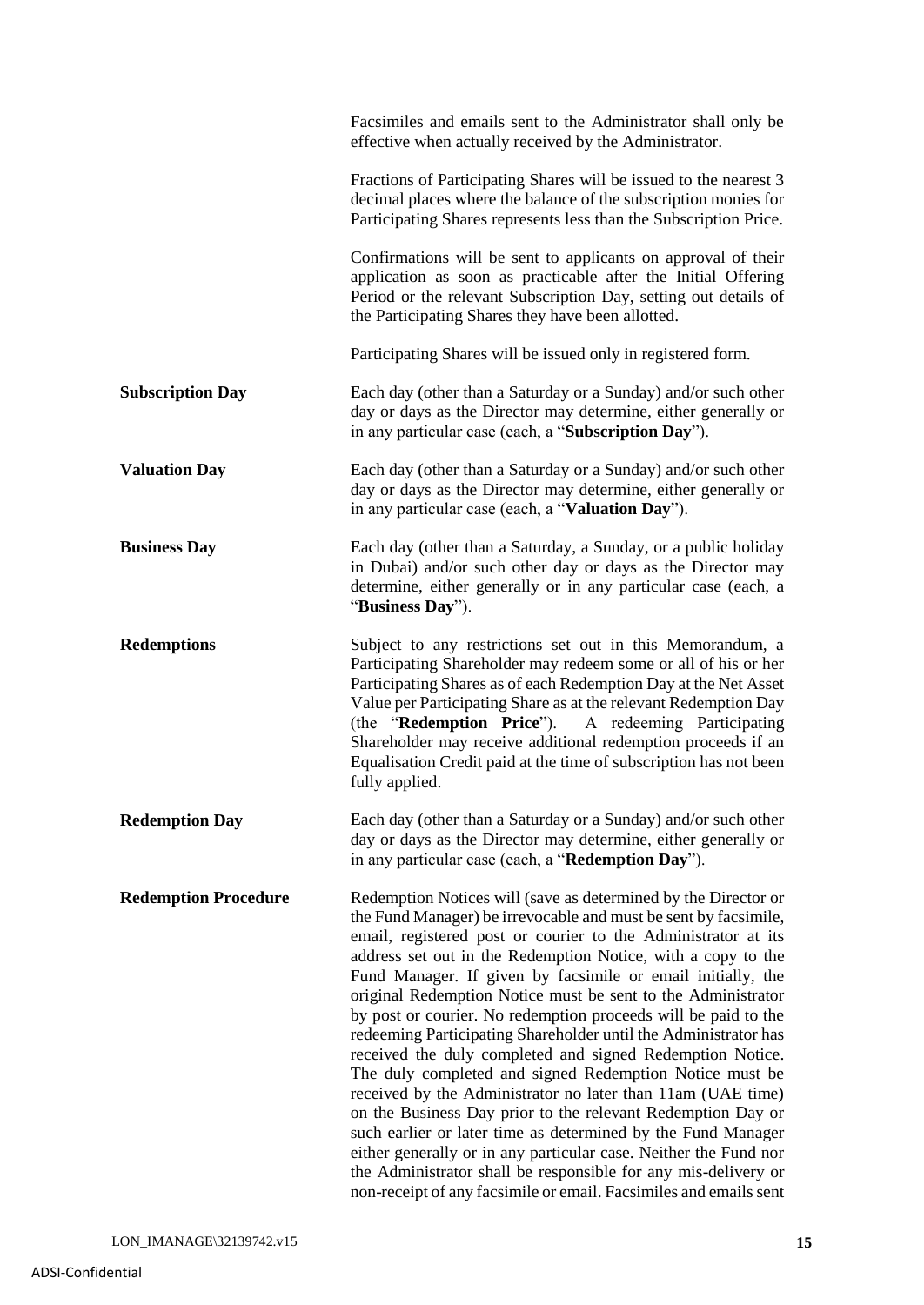to the Administrator shall only be effective when actually received by the Administrator. The Administrator will acknowledge receipt of any Redemption Notice on behalf of the Fund, and in the event no acknowledgement is received from the Administrator within one (1) Business Day of submission, the Participating Shareholder should assume that the Redemption Notice has not been received and should contact the Administrator via telephone to confirm the status of their request. If the Redemption Notice is received after the deadline for receipt of requests for redemption for any particular Redemption Day, it shall (unless otherwise determined by the Administrator or the Fund Manager) be treated as a request for redemption on the next Redemption Day. In the event that a Participating Shareholder has multiple subscriptions for Participating Shares, a redemption by such Participating Shareholder will be made on a "first-in, first-out" basis, unless otherwise agreed by the Fund Manager. **Redemption Proceeds** The Fund will generally pay a redeeming Participating Shareholder 100% of the amount due to such redeeming Participating Shareholder within three Business Days after the relevant Redemption Day, based upon the Net Asset Value per Share. Redemption payments will be made in US\$ or in the sole discretion of the Fund Manager, in another currency. Cash payments will be remitted by wire transfer to the account designated by the Participating Shareholder in the Redemption Notice. No interest will accrue on the redemption proceeds pending payment. Third party payments will not be made. **Restrictions on Redemptions** If Redemption Notices are received by the Administrator in respect of any Redemption Day in relation to Participating Shares with an aggregate Net Asset Value of more than 25% of the Net Asset Value of the Fund, the Fund Manager may, in its discretion, reduce each request for redemptions pursuant to such Redemption Notices pro rata, as between those Participating Shares sought to be redeemed, so that only Participating Shares with an aggregate Net Asset Value equal to 25% (or such higher percentage as the Fund Manager in its discretion may determine) of the Net Asset Value of the Fund are redeemed on any Redemption Day. A redeeming Participating Shareholder whose request for a redemption of Participating Shares is reduced will be deemed to have submitted a Redemption Notice to have the remaining balance of the Participating Shares as specified in the original Redemption Notice redeemed on the following Redemption Day without the need to submit a further Redemption Notice. Such deemed submitted Redemption Notice shall not have priority over other submitted Redemption Notices, provided always that redemptions on any such subsequent Redemption Day shall always be subject to the discretion of the Fund Manager to reduce each request for redemptions pursuant to each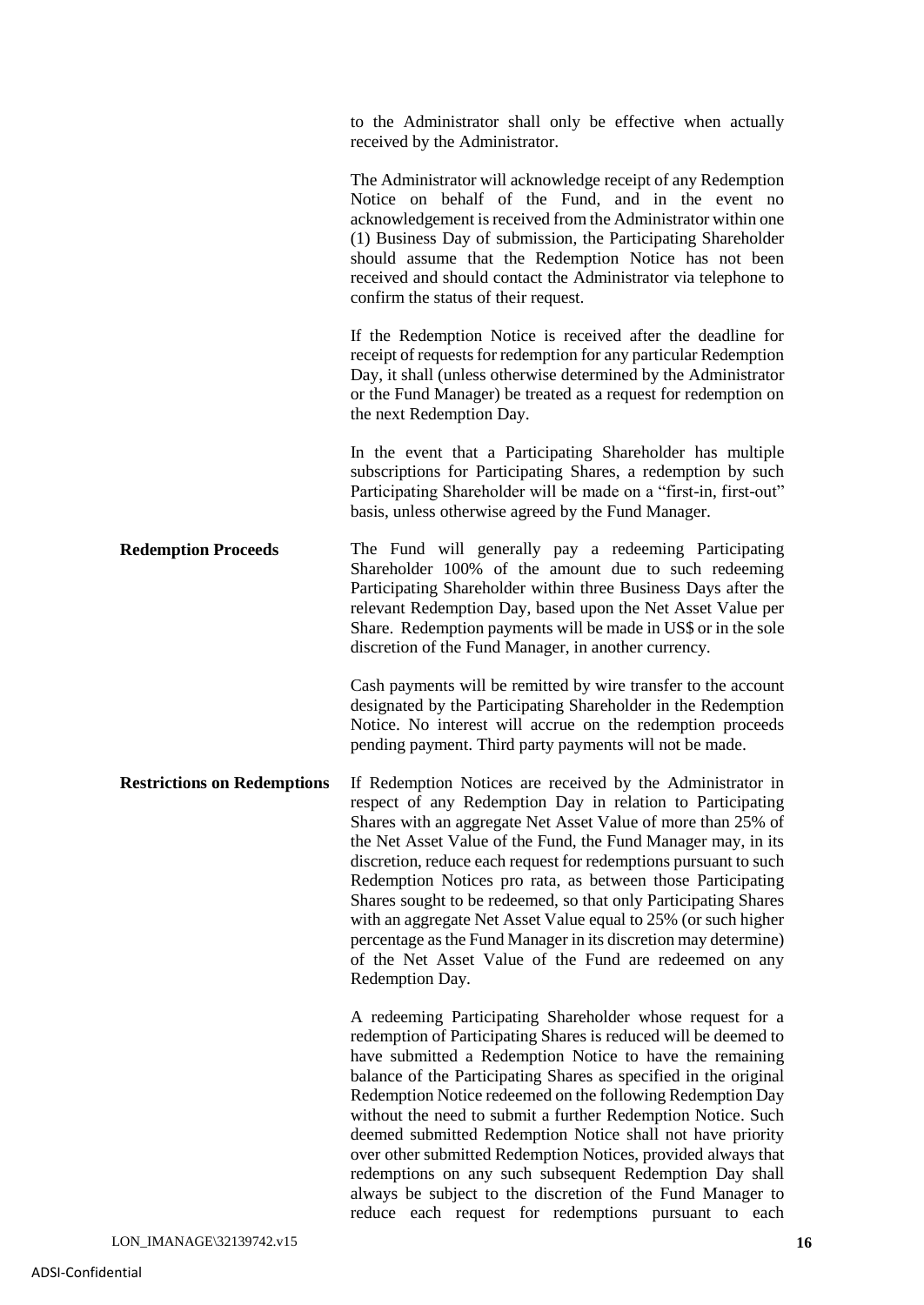Redemption Notice on a pro rata basis as aforesaid to ensure that no more than 25% of the Net Asset Value of the Fund shall be redeemed on any Redemption Day, unless the Fund Manager determines otherwise.

Notwithstanding the above, the Fund Manager may in its discretion acting reasonably reject or delay, in part or in whole, for such period of time, any redemption requests made by a Participating Shareholder for any reason, including without limitation compliance with regulatory or legal requirements by the Fund.

**Compulsory Redemptions** Upon written notice to a Participating Shareholder, the Fund Manager has the right to compulsorily redeem all or some of the Participating Shares held by a Participating Shareholder at the Net Asset Value per Participating Share as at the day of redemption, if the Fund Manager for any reason determines in its discretion to do so. Without prejudice to its general powers to redeem compulsorily for any reason, the Fund Manager intends to compulsorily redeem Participating Shares where:

- (a) the Participating Shares are held by or for the benefit (directly or indirectly) of any Restricted Person;
- (b) the value at the Net Asset Value per Participating Share as at the last Valuation Day of all the Participating Shares held by a Participating Shareholder is less than the Minimum Holding; or
- (c) any of the representations given by a Participating Shareholder in its Subscription Agreement were not true or have ceased to be true.

**Suspension of Redemptions and Subscriptions** The Fund Manager may postpone or suspend (a) the determination of the Net Asset Value of the Fund and/or the Participating Shares of any one or more Classes (and the applicable Valuation Day), (b) the issue of Participating Shares of any one or more Classes (and the applicable Subscription Day), (c) the redemption by Participating Shareholders (in whole or in part) of Participating Shares of any one or more Classes (and the applicable Redemption Day), and (d) the payment (in whole or in part) of any redemption proceeds (even if Valuation Days and Redemption Days are not postponed or suspended), upon the occurrence of any of the following circumstances (and in each case for the whole or any part of a period):

- (a) when any stock exchange on which investments held by the Fund are quoted is closed except for ordinary holidays and weekends, or during periods in which dealings are restricted or suspended;
- (b) during the existence of any state of affairs as a result of which in the opinion of the Fund Manager, the disposal of investments held by the Fund would not be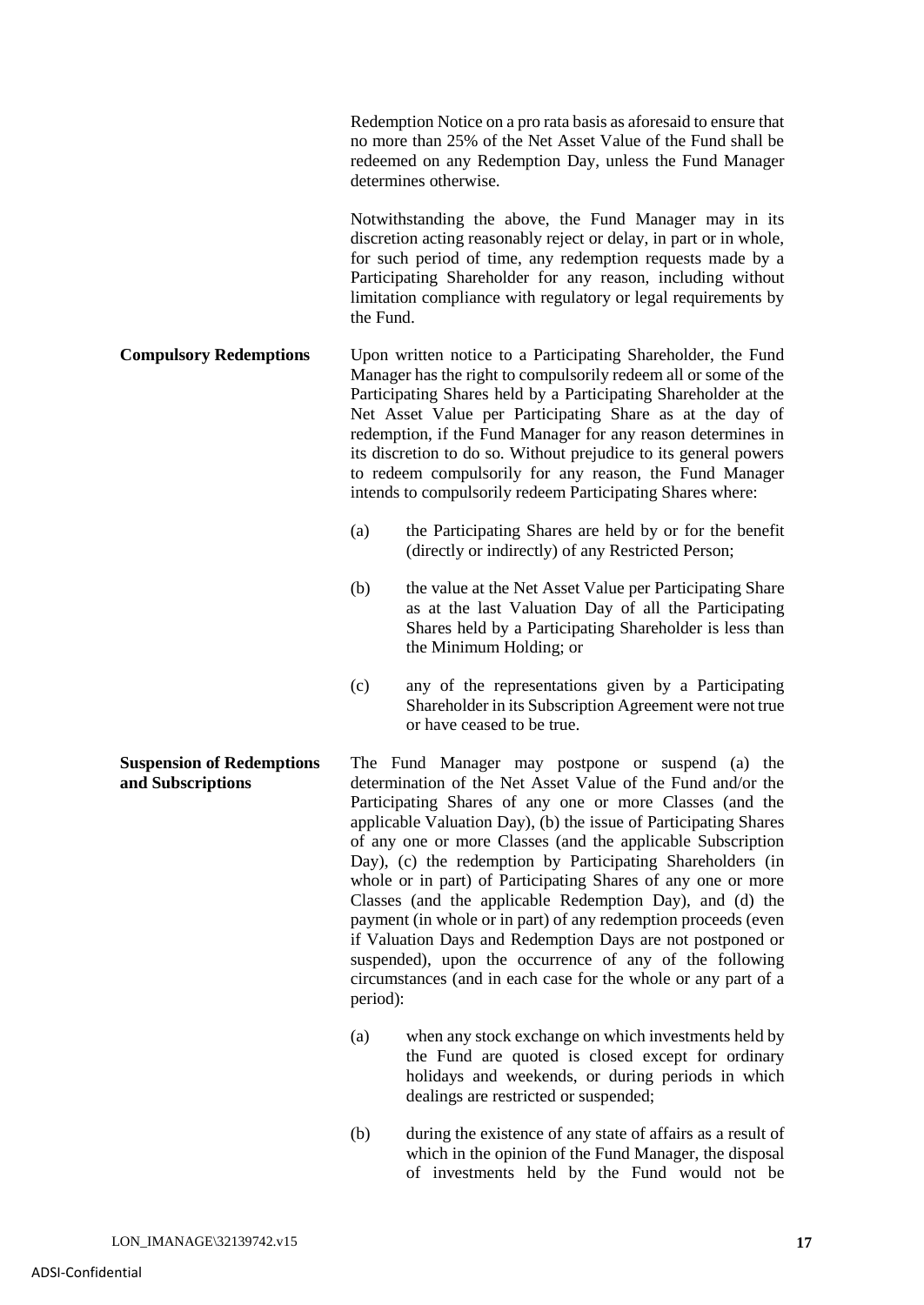reasonably practicable or might prejudice the nonredeeming Participating Shareholders;

- (c) during any breakdown in the means of communication normally employed in determining the price or value of any investments held by the Fund or of current prices in any stock market on which investments held by the Fund are quoted, or when for any other reason the prices or values of any investments held by the Fund cannot reasonably be promptly and accurately ascertained;
- (d) when the transfer of funds involved in the realisation or acquisition of any investments held by the Fund cannot, in the opinion of the Fund Manager be effected at normal rates of exchange;
- (e) during which the Fund Manager determines in good faith that there exist any circumstances that render the calculation of the Net Asset Value, acceptance of subscriptions for Participating Shares, redemptions, repurchases or payment of the Redemption Price, impracticable or undesirable; and
- (f) when any investment fund (in which the Fund holds a substantial position) makes a similar postponement or suspension.

The Fund may withhold payment to any person whose Participating Shares have been tendered for redemption until after any suspension has been lifted. If a redemption request is not withdrawn by a Participating Shareholder following declaration of a suspension, the redemption will be completed (subject to any restrictions on redemption) on the first Redemption Day after the suspension is ended, unless the Fund Manager determines otherwise, on the basis of the Net Asset Value per Participating Share as at such Redemption Day.

**Transfers Participating Shares shall not be transferred to Restricted** Persons.

> No Participating Shares may be transferred, assigned or disposed of without the prior written consent of the Fund Manager or their authorised agents which shall not be withheld unreasonably. Subject as aforesaid, Participating Shares are transferable by written instrument signed by the transferor, but transfers will not be effective until registered in the register of members of the Fund. Participating Shareholders wishing to transfer Participating Shares must complete and sign the transfer in the exact name or names in which the Participating Shares are registered, indicating any special capacity in which they are signing and supply the details to the Fund.

> The transferor or transferee shall pay, or reimburse the Fund for, any and all fees and expenses incurred by or on behalf of the Fund in connection with any transfer of Participating Shares.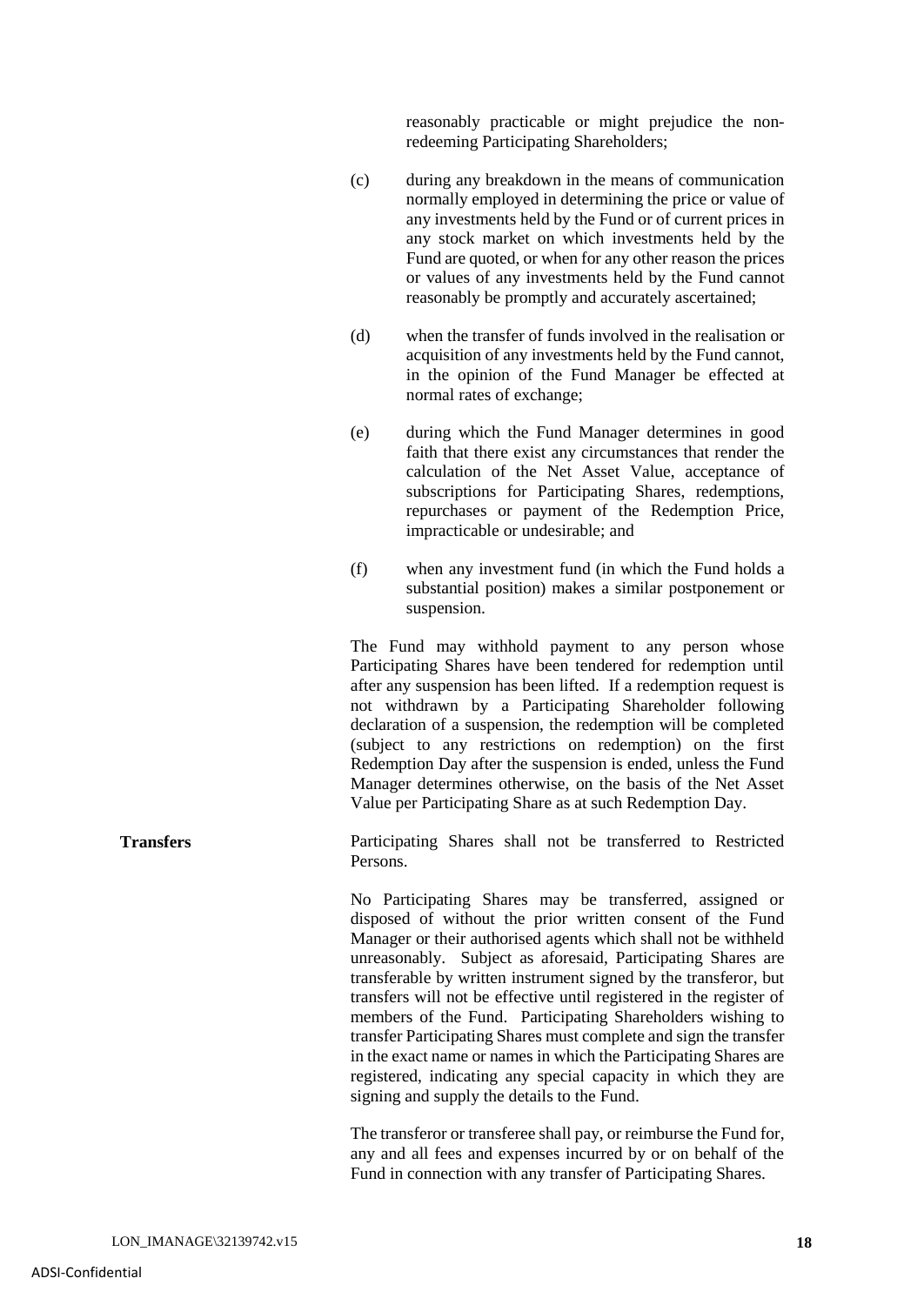**Management Fees** The Fund shall pay the Fund Manager a management fee in respect of Class B Shares only (the "**Management Fee**"), calculated on each Valuation Day and payable monthly in arrears, in an amount equal to 0.50% per annum of the Net Asset Value per Share (before any accruals for the Management Fee for the current valuation). The Management Fee shall be calculated based on the Net Asset Value as at the end of each Valuation Day after adjustment for subscriptions and redemptions and any profits and losses for the current valuation period. All payments of the Management Fee shall be grossed up to include value added tax.

**Performance Fee** The Fund Manager will be entitled to receive from the Fund a performance or incentive fee (the "**Performance Fee**") in respect of Class B Shares only on a share-by-share basis so that each Class B Share is charged a Performance Fee that equates with the Class B Share's performance against the Index.

> The Performance Fee with respect to the Class B Shares shall be equal to 10% of the difference between the Share Performance and the Index Performance, provided the Class B Shares have outperformed the Index. The Class B Share is considered to have outperformed the Index since a Fee Payment Date (as defined below) where the difference is positive and such positive differential shall be referred to as the "**Outperformance**". If a Class B Share appreciates in value during the Calculation Period, then the Class B Share has outperformed the Index if the appreciation of the Net Asset Value of the Class B Share is greater than the appreciation of the Index during the Calculation Period. If the Class B Share depreciates in value during the Calculation Period, then the Class B Share has outperformed the Index if the depreciation of the Class B Share is lower than the depreciation of the Index during the Calculation Period.

> A Performance Fee may accrue where there is negative return, provided that the performance of a Class B Share exceeds the performance of the Index since the end of the previous calculation period in respect of which a Performance Fee was charged (the "**Fee Payment Date**") or, in the case of Class B Shares issued subsequent to the last Fee Payment Date, the performance of the Index since the date of issuance of such Class B Shares.

> The Performance Fee will be calculated and accrued on each Valuation Day, but will be paid on an annual basis after the end of each Calculation Period (if any is payable). The Performance Fee in respect of each Calculation Period will be calculated by reference to the Net Asset Value per Class B Share and the Share Performance before deduction for accrued Performance Fees.

> If a Class B Share is redeemed during a Calculation Period, the Performance Fee will be calculated as though the relevant Redemption Day was the end of a Calculation Period and an amount equal to any accrued Performance Fee in respect of such Class B Shares will be paid to the Fund Manager. In the event of a partial redemption, Class B Shares will be treated as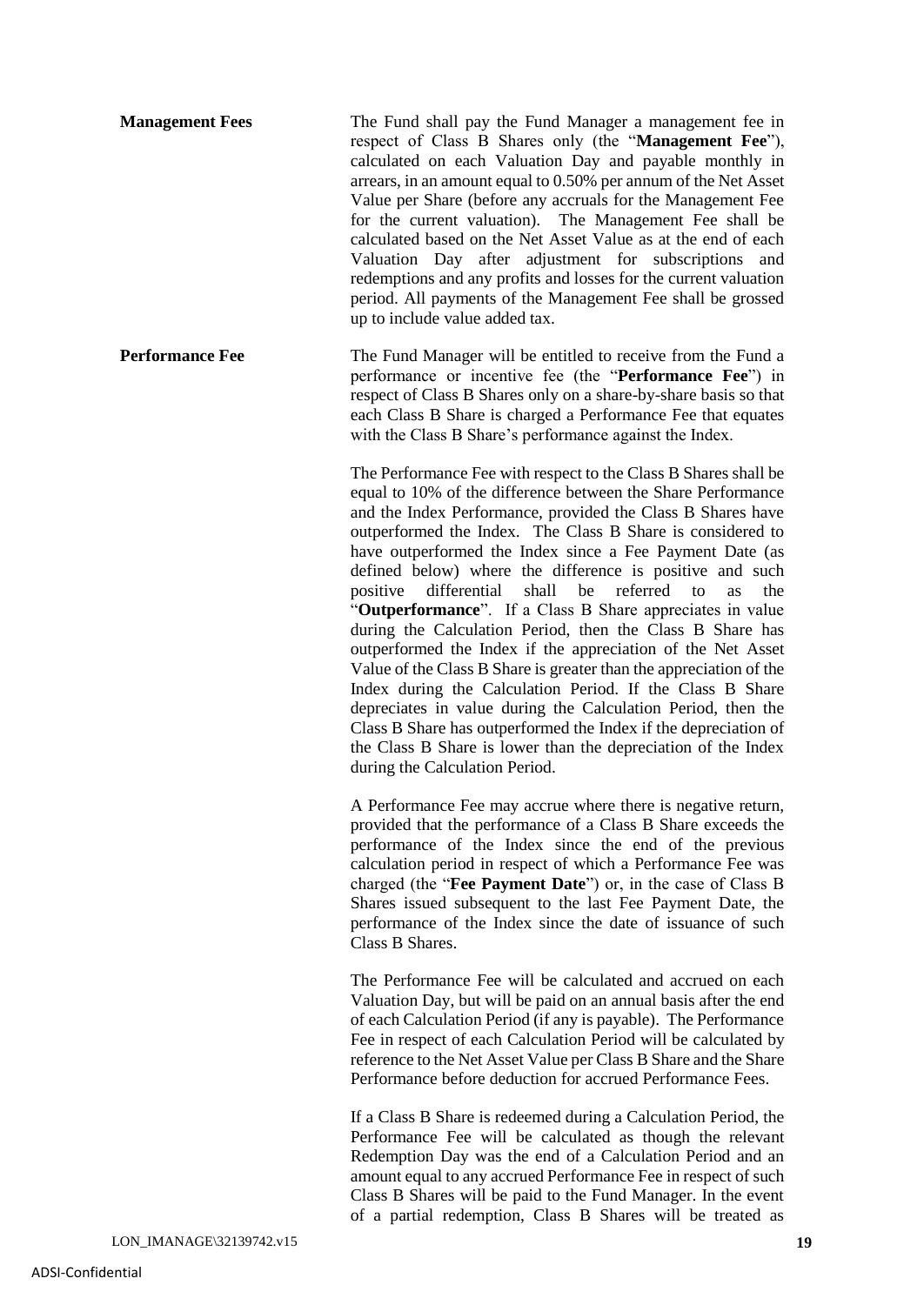redeemed on a first in, first out basis for the purpose of calculating the Performance Fee. The accrued Performance Fee in respect of those Class B Shares will be paid to the Fund Manager as soon as reasonably practicable after the relevant Redemption Day.

If the Investment Management Agreement is terminated during a Calculation Period, the Performance Fee in respect of the then current Calculation Period will be calculated and paid as though the date of termination were the end of the relevant Calculation Period.

If an investor subscribes for Class B Shares at a time when the Share Performance and the Index Performance are not equal, certain adjustments will be made to reduce inequities that could otherwise result to the investor or to the Fund Manager.

(A) If Class B Shares are subscribed for at a time when the difference between the Share Performance and the Index Performance is negative (such difference to be referred to as the "**Underperformance**"), the Participating Shareholder will be required to pay a Performance Fee with respect to any reduction in the Underperformance of those Class B Shares. With respect to any reduction in the Underperformance of those Class B Shares, the Performance Fee will be charged at the end of each Calculation Period by redeeming such number of each relevant Participating Shareholder's Class B Shares as have an aggregate Net Asset Value equal to 10% of the reduction in the Underperformance (a "**Performance Fee Redemption**"). An amount equal to the aggregate Net Asset Value of the Class B Shares so redeemed will be paid as a Performance Fee. Performance Fee Redemptions ensure that the Fund maintains a uniform Net Asset Value per Class B Share. As regards the relevant Participating Shareholder's remaining Class B Shares, any Outperformance (i.e. positive differential between the Share Performance and the Index Performance) will be charged a Performance Fee in the normal manner.

(B) If Class B Shares are subscribed for at a time when the difference between the Share Performance and the Index Performance is positive, the Participating Shareholder will be required to pay subsequently an amount equal to 10% of the Outperformance since the date of issuance or last Fee Payment Date (an "**Equalisation Credit**"). At the date of subscription, the Equalisation Credit will equal the Performance Fee per Share accrued with respect to the other Class B Shares (the "**Maximum Equalisation Credit**"). The Equalisation Credit accounts for the fact that the Net Asset Value per Class B Share has been reduced to reflect an accrued Performance Fee to be borne by existing holders of Class B Shares and serves as a form of credit against Performance Fees that might otherwise be payable by the Class B Shares but that should not, in fairness, be charged against the holder of the Class B Shares making the subscription (because, in relation to the new Shares of that Class, no favourable performance has yet occurred). The Equalisation Credit mechanism seeks to ensure that all holders of Class B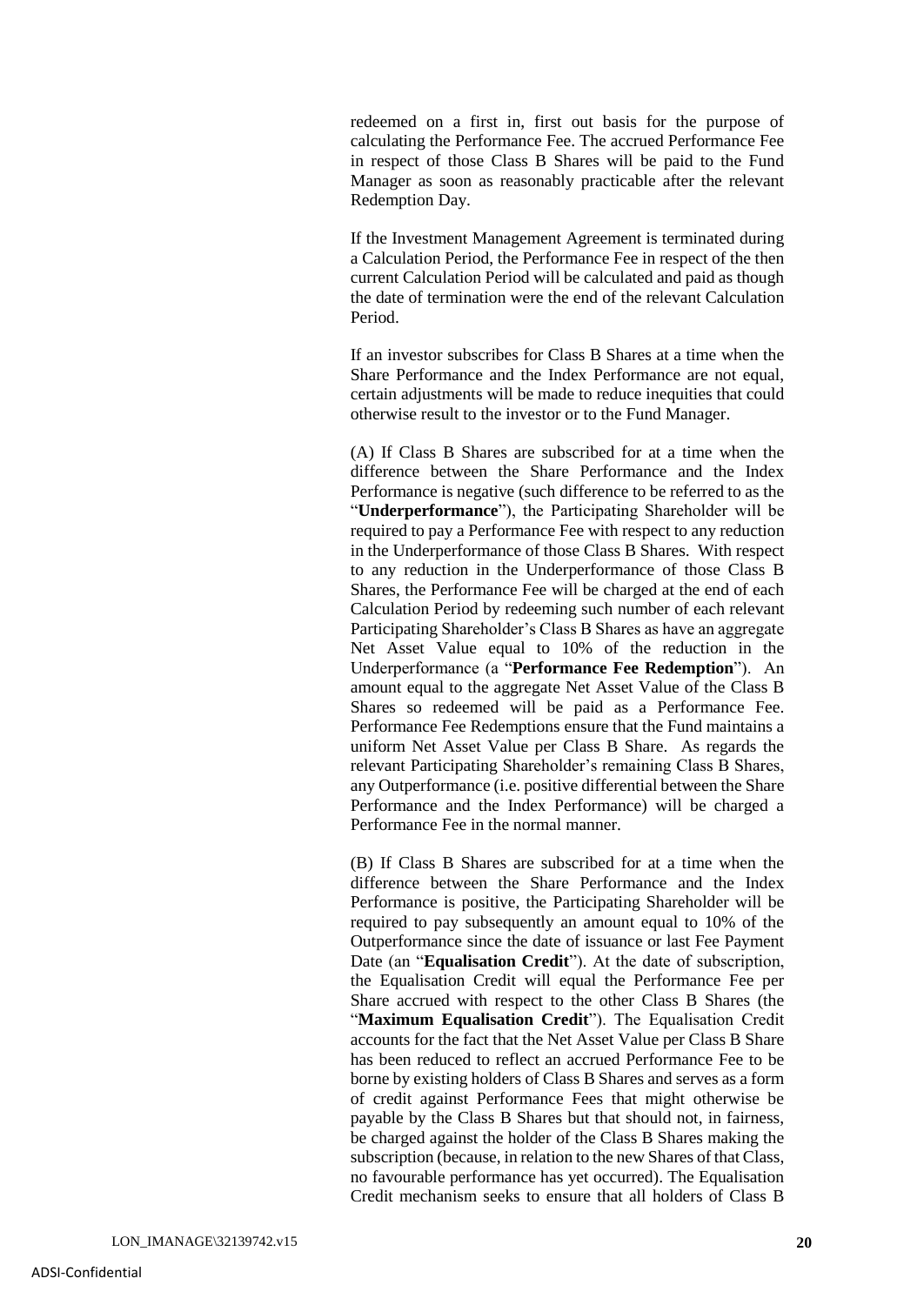Shares have the same amount of capital at risk per Class B Share.

|                           | The additional amount invested as the Equalisation Credit will<br>be at risk in the Class B Shares and will therefore appreciate or<br>depreciate based on the performance of the Class B Shares<br>subsequent to the issue of the relevant Shares of the same Class<br>(but will never exceed the Maximum Equalisation Credit). In the<br>event of a decline as at any Valuation Day in the<br>Outperformance of the Class B Shares, the Equalisation Credit<br>will also be reduced by an amount equal to 10% of change in the<br>Outperformance. Any subsequent appreciation in the Net Asset<br>Value per Share of the Class will result in the recapture of any<br>reduction in the Equalisation Credit but only to the extent of the<br>previously reduced Equalisation Credit up to the Maximum<br>Equalisation Credit. If the Participating Shareholder redeems his<br>Shares before the Equalisation Credit has been fully applied, the<br>Participating Shareholder will receive additional redemption<br>proceeds equal to the Equalisation Credit then remaining<br>multiplied by a fraction, the numerator of which is the number<br>of Class B Shares being redeemed and the denominator of which<br>is the number of Shares of that Class held by the Participating<br>Shareholder immediately prior to the redemption (in respect of<br>which an Equalisation Credit was paid on subscription).<br>The Management Fee and Performance Fee are based in part<br>upon unrealised gains (as well as unrealised losses and such<br>unrealised gains and/or losses may never be realized).<br>All payments of the Performance Fee shall be grossed up to |
|---------------------------|---------------------------------------------------------------------------------------------------------------------------------------------------------------------------------------------------------------------------------------------------------------------------------------------------------------------------------------------------------------------------------------------------------------------------------------------------------------------------------------------------------------------------------------------------------------------------------------------------------------------------------------------------------------------------------------------------------------------------------------------------------------------------------------------------------------------------------------------------------------------------------------------------------------------------------------------------------------------------------------------------------------------------------------------------------------------------------------------------------------------------------------------------------------------------------------------------------------------------------------------------------------------------------------------------------------------------------------------------------------------------------------------------------------------------------------------------------------------------------------------------------------------------------------------------------------------------------------------------------------------------------------------------------------------|
| <b>Subscription Fee</b>   | include value added tax.<br>The Fund Manager will be entitled to receive a subscription fee<br>of 3% ("Subscription Fee") in relation to Class B Shares only.<br>All payments of the Subscription Fee shall be grossed up to<br>include value added tax. The Fund Manager may waive the                                                                                                                                                                                                                                                                                                                                                                                                                                                                                                                                                                                                                                                                                                                                                                                                                                                                                                                                                                                                                                                                                                                                                                                                                                                                                                                                                                             |
| <b>Redemption Fee</b>     | Subscription Fee at its sole discretion.<br>There shall be no redemption fee payable.                                                                                                                                                                                                                                                                                                                                                                                                                                                                                                                                                                                                                                                                                                                                                                                                                                                                                                                                                                                                                                                                                                                                                                                                                                                                                                                                                                                                                                                                                                                                                                               |
| <b>Operating Expenses</b> | The Fund will bear all costs and expenses associated with its<br>operations and business, including all transactional and<br>investment-related expenses (such as brokerage commissions,<br>sales and purchase commissions, clearing and settlement<br>charges, banking fees and charges, interest expenses, income<br>taxes, value added tax, withholding taxes, transfer taxes and<br>other governmental charges and duties, due diligence fees and<br>expense, legal fees, accounting fees, audit fees, administration<br>fees, custodian and prime broker fees, the Management Fee, the<br>Performance Fee and other similar costs and expenses related to<br>the Fund as the Fund Manager determines in its sole discretion<br>(together, the "Operating Expenses").                                                                                                                                                                                                                                                                                                                                                                                                                                                                                                                                                                                                                                                                                                                                                                                                                                                                                           |

The Fund Manager and any other service providers will each be responsible for their own general operating and overhead costs.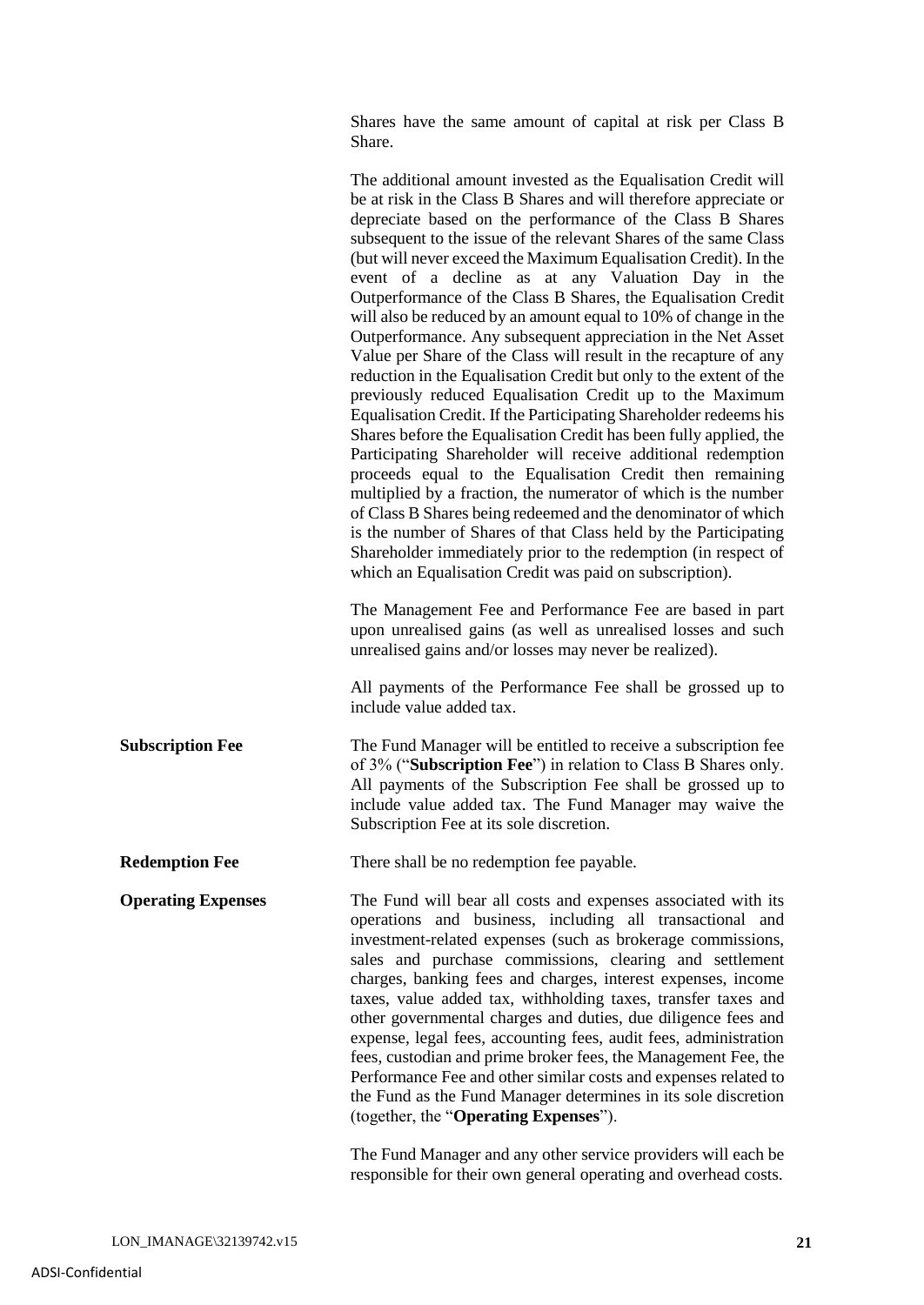To the extent that Operating Expenses are paid by the Fund Manager, the Fund shall reimburse the Fund Manager for such Operating Expenses.

**Organizational Expenses** The Fund will bear all costs and expenses associated with the establishment and launch of the Fund including, government incorporation charges and professional fees and expenses in connection with the preparation of this Memorandum, the Memorandum and the agreements referred to therein ("**Organizational Expenses**").

> To the extent that Organizational Expenses are paid by the Fund Manager, the Fund shall reimburse the Fund Manager for such Organizational Expenses.

**Net Asset Valuations** The Net Asset Value of the Fund and the Net Asset Value per Participating Share shall be calculated, in US\$, by the Administrator acting pursuant to the Administration Agreement (or such other person as the Director may appoint for such purpose from time to time) as at the close of business on the relevant Valuation Day (or at such other times as the Director may determine).

> The Net Asset Value of the Fund shall be equal to the value of all the assets less the value of all the liabilities of the Fund as at the relevant Valuation Day.

> The Net Asset Value per Participating Share of any Class is determined by dividing the value of the assets of the Fund attributable to the Participating Shares of the relevant Class less all liabilities attributable to the Participating Shares of such Class by the number of such Participating Shares in the Fund as at the close of business on the relevant Valuation Day, the result being round up or down to the nearest three decimal figures.

> The value of the assets of the Fund and the method of valuation of such assets shall be determined by the Administrator acting pursuant to the Administration Agreement or a duly authorised agent (who may, if applicable, consult with and rely in good faith on the advice of the Fund Manager).

> Assets will be valued in accordance with the valuation policy as summarised hereunder:

> (a) any security which is listed or quoted on any securities exchange or similar electronic system and regularly traded thereon will be valued at its closing price on the relevant Valuation Day or, if no trades occurred on such day, at the last traded price when the last trade occurred as adjusted in such manner as the Fund Manager, in its sole discretion, thinks fit, having regard to the size of the holding, and where prices are available on more than one exchange or system for a particular security the price will be the closing price, as the case may be, on the exchange which constitutes the main market for such security or the one which the Fund Manager in its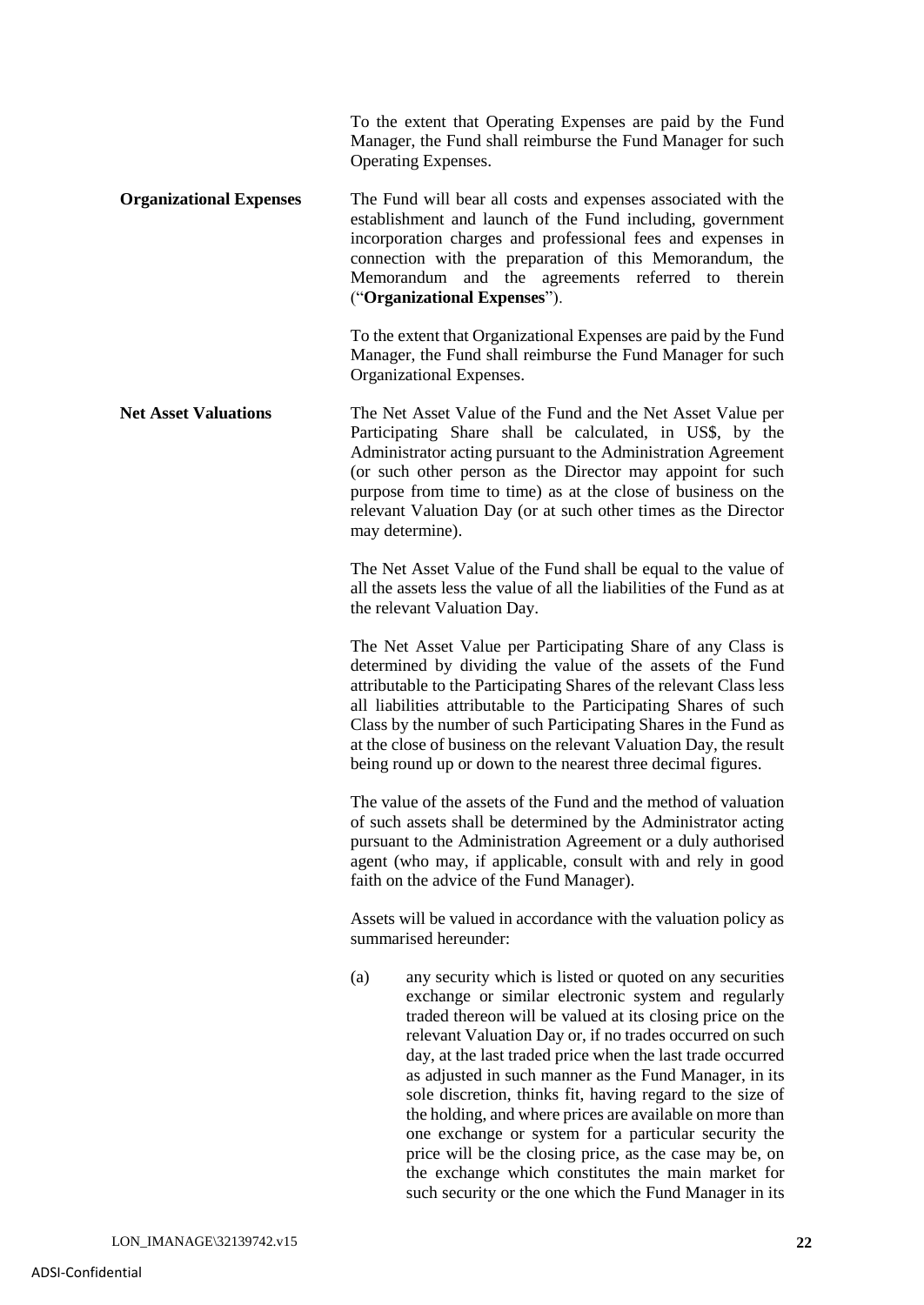sole discretion determines provides the fairest criteria in ascribing a value to such security;

- (b) any security which is not listed or quoted on any securities exchange (for example, private placement securities in private companies) or similar electronic system or if, being so listed or quoted, is not regularly traded thereon or in respect of which no prices as described above are available, will be valued at its probable realization value as determined by the Fund Manager in good faith having regard to its cost price, the price at which any recent transaction in the security may have been effected, the size of the holding having regard to the total amount of such security in issue, and such other factors as the Fund Manager in its sole discretion deems relevant in considering a positive or negative adjustment to the valuation; and
- (c) deposits will be valued at their cost plus accrued interest.

The Fund may, in its discretion, permit any other method of valuation to be used if they consider that such method of valuation better reflects value generally or in particular markets or market conditions and is in accordance with good accounting practice.

The Fund Manager shall determine which accounting principles shall apply to the calculation of the Net Asset Value. To the extent that the Fund Manager has not determined otherwise, or to the extent feasible, expenses, fees and other liabilities will be accrued in accordance with International Financial Reporting Standards ("**IFRS**"). Reserves (whether or not in accordance with IFRS) may be established for estimated or accrued expenses, liabilities or contingencies.

Subject to the provisions of the FSRA Rules, all valuations will be binding on all persons and in no event shall the Director, the Administrator or the Fund Manager incur any individual liability or responsibility for any determination made or other action taken or omitted by them in the absence of manifest error or bad faith.

Prospective investors should be aware that situations involving uncertainties as to the valuation of positions could have an adverse effect on the Fund's net assets if the Administrator's or the Fund Manager's judgments regarding appropriate valuations should prove incorrect.

If no Net Asset Value, bid or ask prices or price quotation are available for an asset held by the Fund, the value of the relevant asset shall be determined from time to time in such manner as the Fund or the Fund Manager shall determine provided that any asset of the Fund which is not listed, quoted or dealt in on any securities exchange or over the counter market shall be valued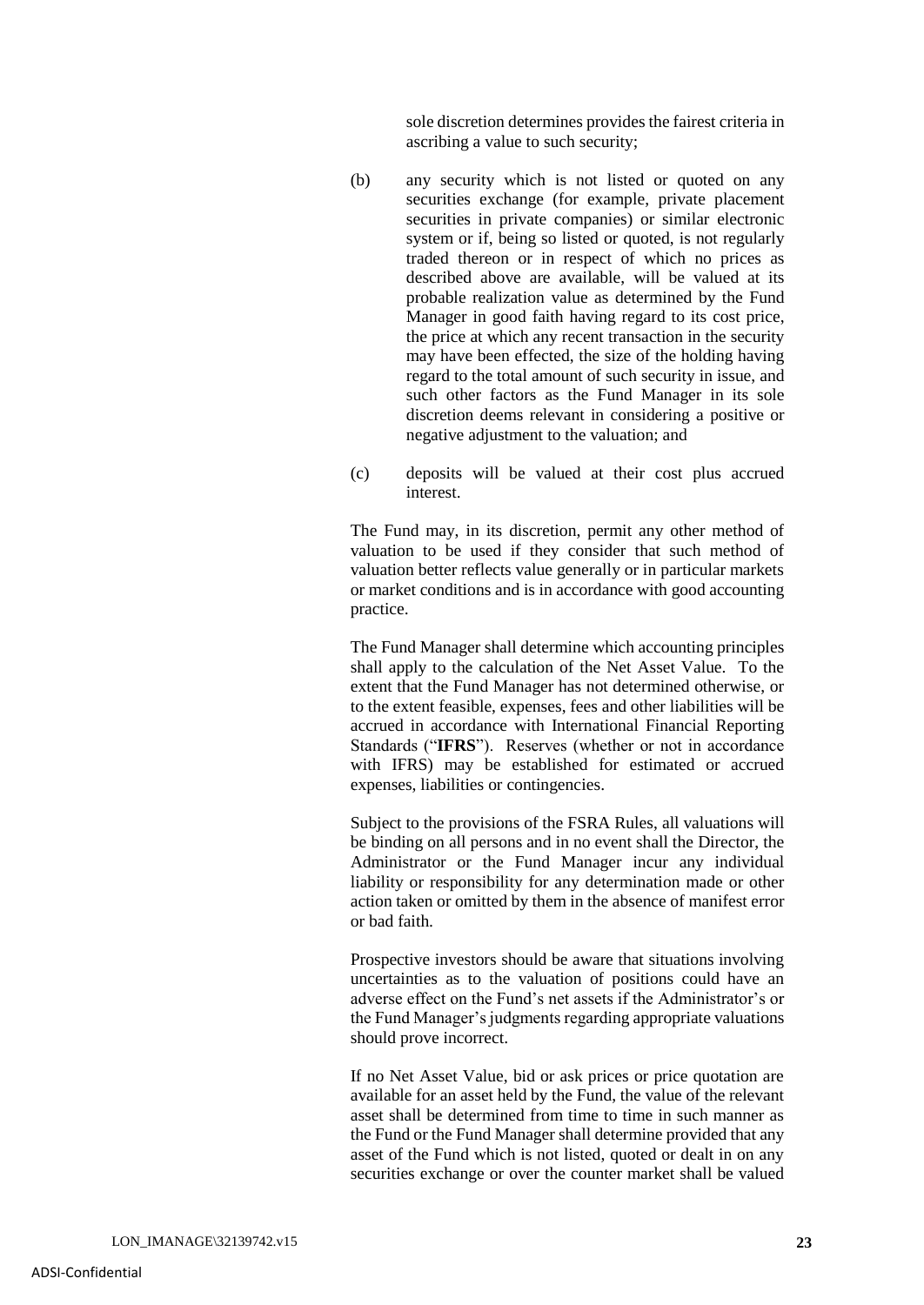at the lower of cost and the Fund's or the Fund Manager's estimation of the realizable value of such asset.

For the purposes of ascertaining quoted, listed, traded or market dealing prices, the Fund, the Director, the Fund Manager, the Administrator or their agents are entitled to use and rely upon mechanized or electronic systems of pricing dissemination with regard to the pricing of assets held by the Fund and the prices provided by any such system will be deemed to be an accurate price for that asset.

Notwithstanding the foregoing, the Fund, the Director or the Fund Manager may, at their absolute discretion, permit such other method of pricing or valuation which, in their opinion, better reflects fair value and direct the Administrator to apply this to the calculation of the Net Asset Value of the Fund.

The Director will have ultimate authority and responsibility to value investments/assets of the Fund and to calculate Net Asset Value in accordance with the constitutive document of the Fund.

#### **Limitations of Net Asset Value Information**

Prospective investors in the Fund should ensure that they understand the nature of Net Asset Value information. Where, for example, the underlying assets are illiquid or speculative, Net Asset Value should be viewed in the same way as investments in private equity or venture capital strategies. The involvement of third party service provider (such as the Administrator) in the Net Asset Value calculation process should not be equated with a representation or guarantee as to realizable value. Pricing and valuation techniques are limited and may not have application to all portfolio and investment strategy types.

- **Variation of Terms** The Fund Manager reserves the right to agree with any Participating Shareholder to waive or modify any of the terms set out herein with respect to such Participating Shareholder (including those relating to fees) without providing notice to, or obtaining the consent of, any other Participating Shareholder (other than a Participating Shareholder whose rights are adversely affected by such waiver or modification. Such modification or waiver may be effected through the establishment of a separate class of Participating Shares. Such modification or waiver may require the consent of the Fund Manager or other third party service provider.
- **Fiscal Year** The fiscal year of the Fund (the "**Fiscal Year**") ends on December 31 of each calendar year or such other date determined by the Director from time to time.
- **Borrowing Policy** The Fund shall have the ability to hold cash of up to 10% of its Net Asset Value. The Fund has the ability to leverage its assets by up to 25% of its Net Asset Value in the following circumstances: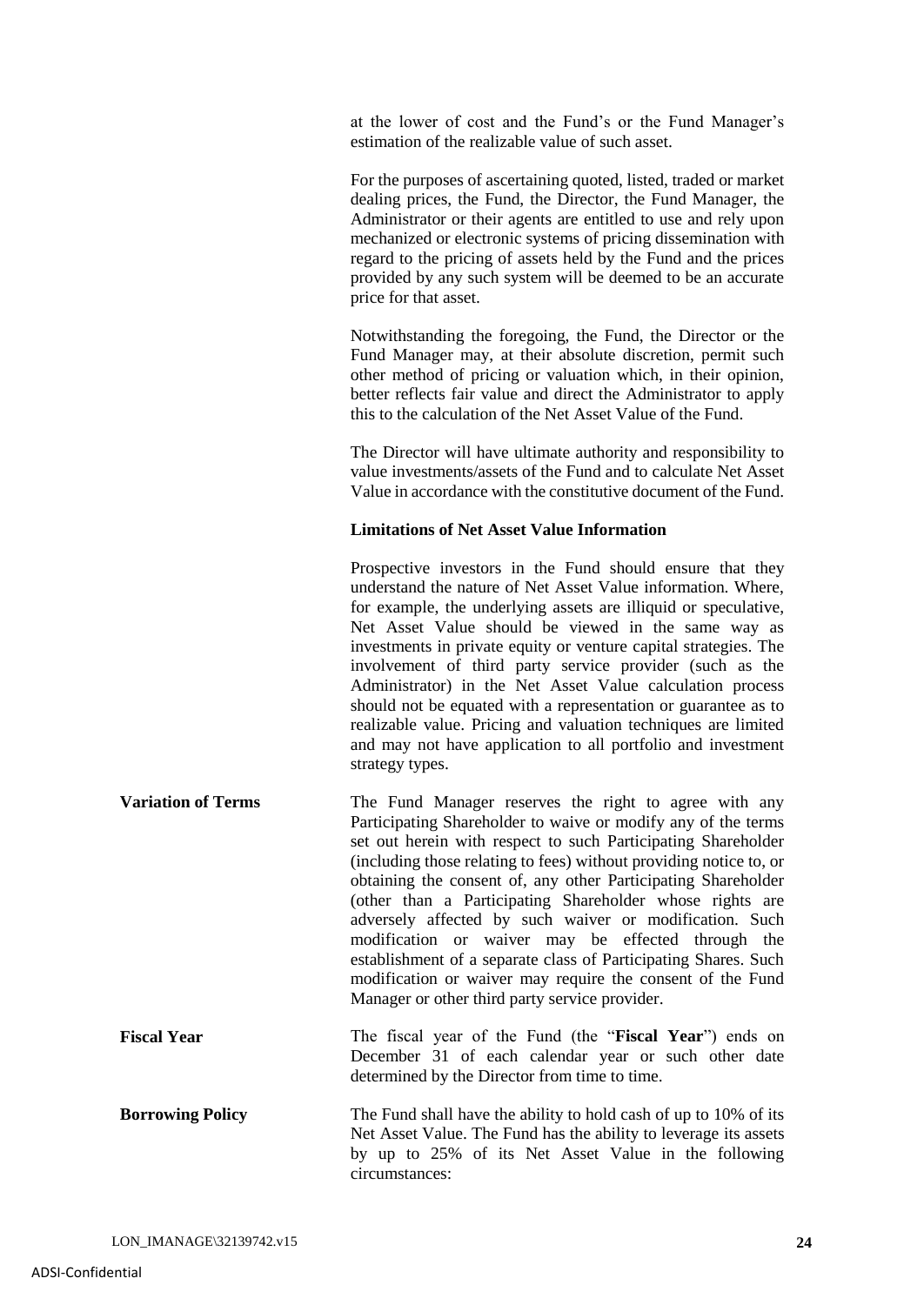|                                                                   | To borrow assets to short sell and through derivatives used for<br>hedging purposes. The sum of gross longs (including delta<br>adjusted derivatives long exposure) and gross shorts (including<br>delta adjusted derivatives short exposure) is less than 125% of<br>Net Asset Value.                                                                                                                                                                                                                                                                                                                                                                                                                                                         |
|-------------------------------------------------------------------|------------------------------------------------------------------------------------------------------------------------------------------------------------------------------------------------------------------------------------------------------------------------------------------------------------------------------------------------------------------------------------------------------------------------------------------------------------------------------------------------------------------------------------------------------------------------------------------------------------------------------------------------------------------------------------------------------------------------------------------------|
| <b>Reports to Shareholders</b>                                    | The Fund will provide Participating Shareholders with an<br>annual audited financial report of the Fund as soon as practicable<br>and in any event within 120 days following the end of each<br>Fiscal Year. The Fund will provide Participating Shareholders<br>with a monthly investor report including unaudited statement of<br>the Net Asset Value per Participating Share applicable to such<br>Participating Shareholder as soon as practicable after calculation<br>of the Net Asset Value following the end of each calendar<br>month. The Fund's financial statements will be prepared in<br>accordance with IFRS.                                                                                                                   |
| <b>Tax</b>                                                        | It is the responsibility of all persons interested in purchasing<br>Participating Shares to inform themselves as to any tax<br>consequences from their investing in the Fund and the Fund's<br>operations or management, as well as any foreign exchange or<br>other fiscal or legal restrictions, which are relevant to their<br>particular circumstances in connection with the acquisition,<br>holding or disposition of Participating Shares. Investors should<br>therefore seek their own separate tax advice in relation to their<br>holding of Participating Shares and accordingly neither the Fund<br>nor the Fund Manager accept any responsibility for the taxation<br>consequences of any investment into the Fund by an investor. |
| <b>Risk Factors and Potential</b><br><b>Conflicts of Interest</b> | Potential investors should be aware that an investment in the<br>Fund involves a high degree of risk and is suitable only for<br>investors who fully understand and who can bear the risks of<br>such an investment for an indefinite period and who can afford<br>a total loss of their investment. In addition, potential investors<br>should be aware that there will be occasions when the Director,<br>the Fund Manager and/or their respective directors, officers<br>and/or affiliates may encounter conflicts of interest in<br>connection with the Fund.                                                                                                                                                                              |
| Administrator                                                     | Standard Charted Bank (DIFC Branch).                                                                                                                                                                                                                                                                                                                                                                                                                                                                                                                                                                                                                                                                                                           |
| <b>Auditor</b>                                                    | Deloitte & Touch (M.E.) LLP (Abu Dhabi Branch).                                                                                                                                                                                                                                                                                                                                                                                                                                                                                                                                                                                                                                                                                                |
| Custodian                                                         | Standard Charted Bank (DIFC Branch).                                                                                                                                                                                                                                                                                                                                                                                                                                                                                                                                                                                                                                                                                                           |
| <b>Legal Counsel</b>                                              | King & Spalding LLP.                                                                                                                                                                                                                                                                                                                                                                                                                                                                                                                                                                                                                                                                                                                           |

In case of a mismatch between redemptions and the sale of assets which will be rectified within a reasonable period of time.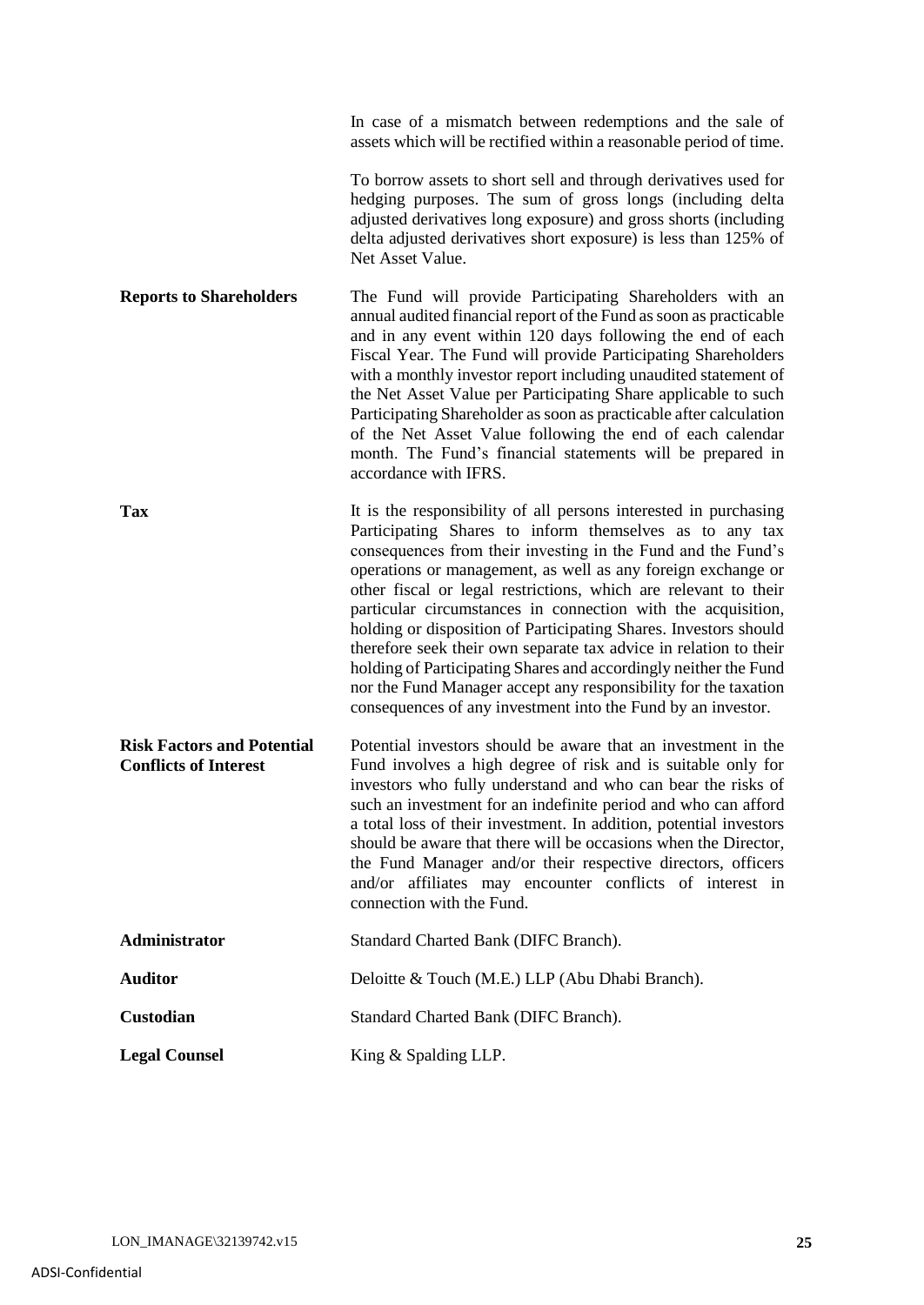# **6. CERTAIN RISK FACTORS AND POTENTIAL CONFLICTS OF INTEREST**

Potential investors should be aware that an investment in the Fund involves a high degree of risk and is suitable only for investors who fully understand and who can bear the risks of such an investment for an indefinite period and who can afford a total loss of their investment. In addition, potential investors should be aware that there will be occasions when the Director, the Fund Manager and/or their affiliates may encounter potential conflicts of interest in connection with the Fund. Potential investors should carefully evaluate the following considerations and other risks before making an investment in the Fund.

## **6.1 Risk Factors**

## **General Investment Risk**

There can be no guarantee that the Fund will achieve its investment objectives or that a Participating Shareholder will receive a return of its capital. There can be no guarantee that implementation of the investment objective and strategy of the Fund will not result in losses to the Participating Shareholders.

Past activities of investment entities associated with the Fund provide no assurance of future success. In considering the performance information contained herein, prospective investors should bear in mind that past or estimated performance is not a guarantee, projection or prediction and is not necessarily indicative of future results. There can be no assurance that estimated returns will be achieved, that the Fund will achieve comparable results, that the returns generated by the Fund will equal or exceed those of investment activities of its affiliates.

## **Economic Conditions**

Changes in economic conditions, including, for example, interest rates, inflation rates, employment conditions, competition, technological developments, political and diplomatic events and trends, and tax laws can affect substantially and adversely the business and prospects of the Fund. While the Fund or the Fund Manager may, employ appropriate strategies to offset these conditional risks, none of these conditions is within the control of the Fund or the Fund Manager and no assurances can be given that the Fund or the Fund Manager will anticipate these developments.

# **Force Majeure Risk**

Force majeure is the term generally used to refer to an event beyond the control of the party claiming that the event has occurred, including acts of God, fire, flood, earthquakes, war, terrorism and labour strikes. Some force majeure events may adversely affect a party's ability to perform its obligations until it is able to remedy the force majeure event. In some cases, agreements entered into in connection with investments (for example construction contracts) could be terminated if the force majeure event is so catastrophic as to render it incapable of remedy within a reasonable, pre-agreed time period.

## **Terrorism Risk**

Terrorist attacks have caused instability in the world financial markets and may generate global economic instability. The continued threat of terrorism and the impact of military or other action have led to and will likely lead to increased volatility in prices for electricity, ethanol/biodiesel, coal, oil and gas and could affect the Fund's financial results. Further, governments have issued public warnings indicating that energy assets might be a specific target of terrorist organizations. As a result of such a terrorist attack or terrorist activities in general, the Fund may not be able to obtain insurance coverage and other endorsements at commercially reasonable prices or at all. A terrorist attack may result in liability far in excess of available insurance coverage and have adverse consequences for the Fund, insurance for terrorism may be unavailable in the market or be prohibitively expensive. Even if insurance is purchased, there is no guarantee that the insurer will not dispute the payout as to what is classified as terrorism.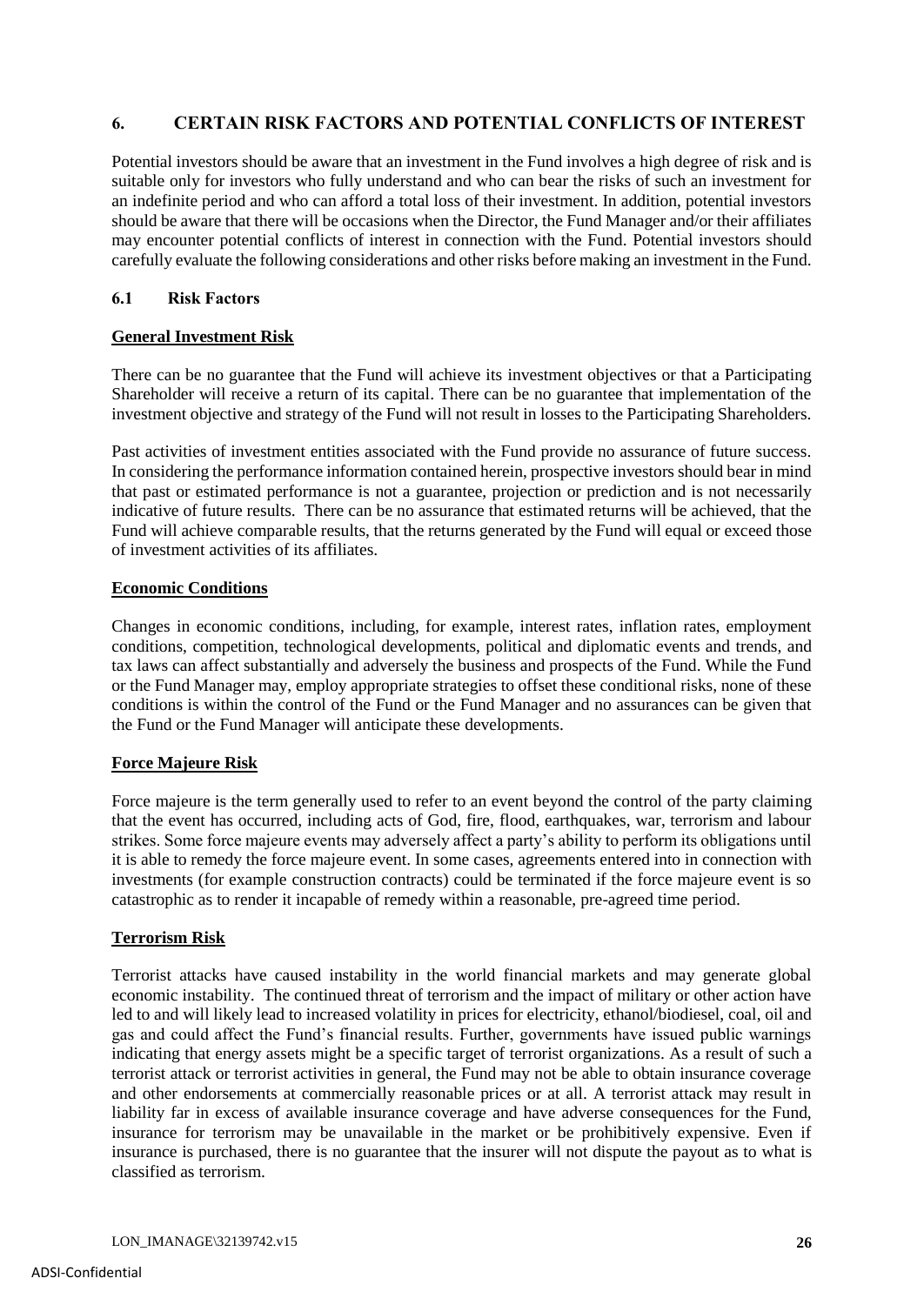## **Non-Participation in Management**

Except as expressly described herein, investors will have no right or power to participate in the management of the Fund or to influence any of the Fund's investment decisions. All management responsibilities will be entrusted to the Director and/or the Fund Manager as described herein, and the Fund Manager will retain overall responsibility for the management of the Fund.

## **Nature of Investment**

The Fund's business will involve a degree of financial risk. The Fund Manager in its sole discretion may employ such investment and trading strategies and methods as it determines to adopt. The Fund may also invest in securities for which no active trading market exists. As a result of these investment risks, an investor may lose all or a substantial amount of his investment in the Fund.

## **Operating History**

The Fund has only recently been established and therefore does not have an operating history upon which potential investors may evaluate its likely performance. The nature of, and risks associated with, the Fund's investments may differ from those investments and strategies undertaken historically by the Fund Manager (or any affiliates thereof). There is no guarantee that the Fund will perform similarly to any previous investment fund or investment managed or advised by the Fund Manager (or any affiliates thereof).

# **Tax Risks**

Any changes in the tax laws or other regulations or laws of any applicable jurisdiction could have an adverse impact on a Participating Shareholder's investment in the Fund or on the Fund or its access to investment opportunities. In particular, tax laws relevant to the Fund are subject to change and Participating Shareholder s could incur tax liabilities as a result of such change. It is possible, therefore, that the current interpretation of the law or understanding of practice may change or, indeed, that the law may be changed with retroactive effect. Each Participating Shareholder should take independent advice on their tax position, as the consequences for investing are different and complex for each Participating Shareholder.

Statements in this document concerning the taxation of the Fund and its investors are based on current tax law and practice which is subject to change. There can be no assurances that the expected tax efficiencies of the Fund will be achieved or will continue in the future.

# **Custody Risk**

There are risks involved in dealing with custodians or prime brokers who hold assets of the Fund and who settle the Fund's trades. Securities and other assets deposited with custodians or prime brokers may not be clearly identified as being assets of the Fund, and hence the Fund may be exposed to a credit risk with regard to such parties. In some jurisdictions, the Fund may only be an unsecured creditor of its prime broker or custodian in the event of bankruptcy or administration of such broker. Further, there may be practical or time problems associated with enforcing the Fund's rights to its assets in the event of insolvency of any such party (including sub-custodians or agents appointed by the custodian in jurisdictions where sub-custodians are not available). Recent apparently significant losses incurred by many hedge funds in relation to the bankruptcy and/or administration of financial institutions illustrate the risks incurred in both derivatives trading and custody and prime brokerage arrangements. Assets deposited with prime brokers or custodians which are fully paid (being those not held by the prime broker as margin) may be held in segregated safe custody in accordance with the prime brokerage and custodian agreements. Assets held as collateral by the prime brokers or custodians in relation to facilities offered to the Fund and assets deposited as margin with the custodians and prime brokers may therefore be available to the creditors of such persons in the event of their insolvency. The banking and other financial systems in some jurisdictions may not be well developed or well regulated. Delays in transfers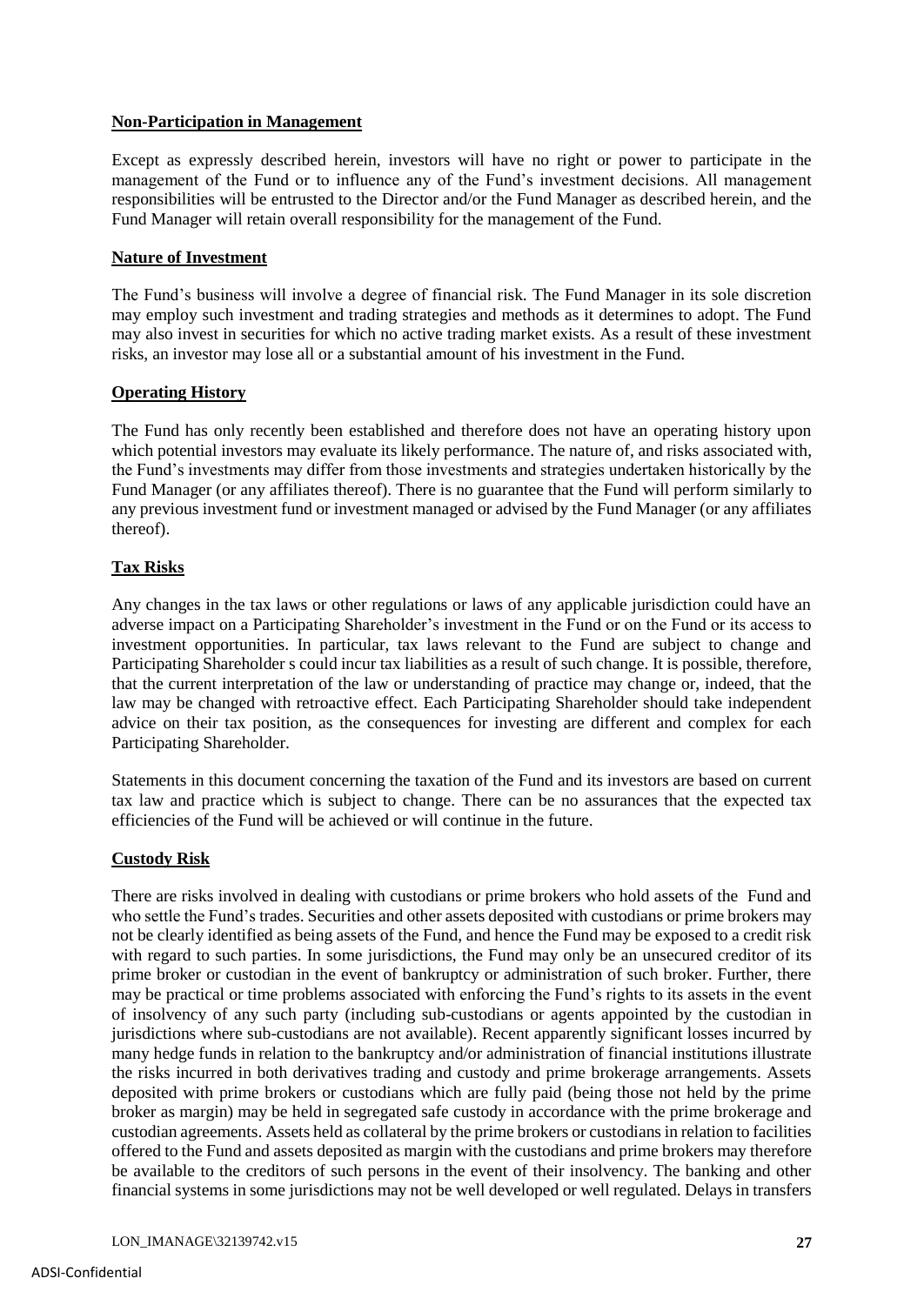by banks may result, as may liquidity crises and other problems arising as a result of the undercapitalisation of the banking sector as a whole.

## **Risks Related To Valuation Of The Fund's Assets**

Financial instruments that are illiquid and/or not publicly traded may not have readily available prices and may therefore be difficult to value. Dealer supplied quotations or pricing models developed by third parties, the Manager, its affiliates and/or delegates, may be utilised in valuations and the calculation of the net asset value of each Fund. Such methodologies may be based upon assumptions and estimates that are subject to error. Investors should be aware that in these circumstances a possible conflict of interest may arise, as the higher the estimated valuation of the securities the higher the fees payable to the Manager, Fund Manager or the administrator. Any party providing valuation services may, in the absence of its negligence, be indemnified out of the property of the relevant Fund from all claims and losses which such party may incur directly or indirectly arising out of or in connection with the performance of such valuation services. In addition, given the nature of such investment, determinations as to their fair value may not represent the actual amount that will be realised upon the eventual disposal of such investment.

The Fund's assets are generally valued based on quotes provided by exchanges, brokers and other third party sources. However, these values may not reflect the actual prices which would be realised upon a sale of a particular asset. In addition, the Fund may hold loans or privately placed securities for which no public market exists. Valuations of assets undertaken or provided by the Fund will be conclusive and binding on all Investors.

Prospective Investors should be aware that the valuation or pricing of certain asset classes, particularly hard-to-price assets such as illiquid, unlisted and unquoted securities, may result in subjective prices being applied to the Administrator's calculations of the Net Asset Value of the Fund, or the Net Asset Value per Share. The Administrator does not undertake any actual valuation of underlying assets of the Fund, and relies on prices ascribed to these assets by third party sources, the Fund itself, the Fund Manager, or other brokers, agents or third parties the Fund directs the Administrator to use. The Administrator does not perform any independent verification or validation of valuations/prices so provided to it. The Administrator bears no responsibility for any discrepancy between valuations and/or prices provided to it and relied on by the Administrator in the calculator of Net Asset Value of the Fund or the Net Asset Value per Share, and the price of which such asset of the Fund is subsequently sold, or in the case of an asset sold short, purchased, by the Fund. This could materially affect the Net Asset Value of the Fund, the Price of the Share at which the Investors will deal and the fees paid by the Investors, particularly if the Directors', the Fund Manager's or their third party valuation agents' judgements regarding appropriate valuations or pricing should prove incorrect.

## **Documentation and Legal Risks**

The Fund's investments will be governed by a complex series of legal documents and contracts. As a result, the risk of dispute over interpretation or enforceability of the documentation may be high. In addition, investments may be exposed to a variety of other legal risks. These can include, but are not limited to, environmental issues, land expropriation and other property-related claims, industrial action and legal action.

## **Emerging Market Risks**

The Fund intends to make investments in a number of different assets, a substantial amount of which may be in countries which may prove unstable or are considered to be "emerging markets." Specific "emerging market" risks include the possibility of adverse political developments, adverse economic change, as well as exchange control regulations, expropriation, confiscatory taxation, nationalization, restrictions on repatriation of capital and renunciation of foreign debt. Investments may require significant government approvals under corporate, securities, foreign investment and other similar laws and may require financing and structuring alternatives that differ significantly from international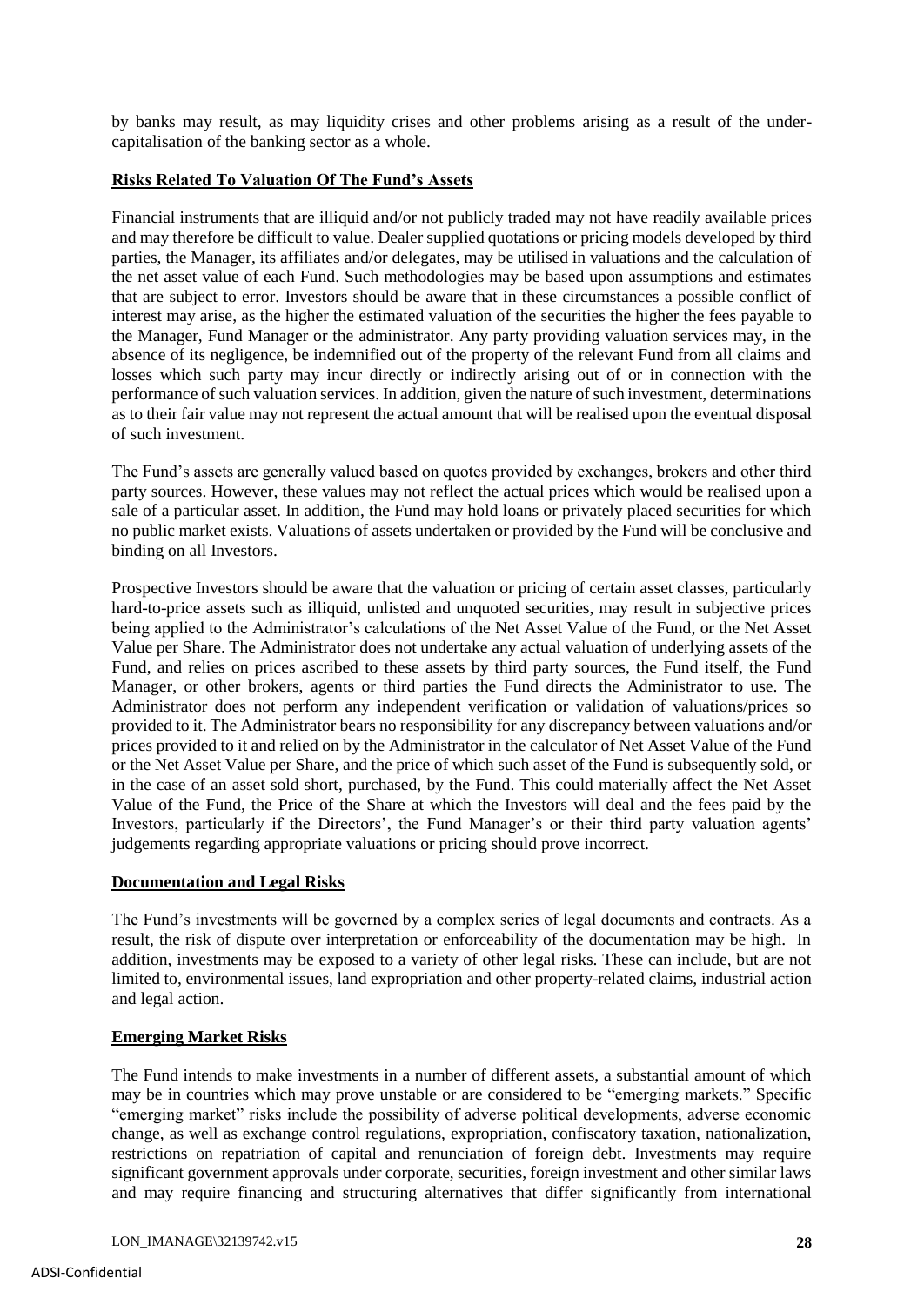standards. Furthermore, government restrictions may hinder distributions from individual investments or the transfer of ownership on any exit.

## **Exchange Fluctuations**

The Fund may invest in instruments denominated in various currencies. Investments in foreign securities may involve additional considerations, such as fluctuations in the rate of exchange between US\$ and the various foreign currencies in which the Fund's investments are denominated, and costs associated with conversion of investment principal and income from one currency into another.

## **International Investing**

A substantial portion of the trades executed for the Fund may take place on foreign exchanges. Additional risks of international investing include political or economic instability in the country of issue, and the possible imposition of exchange controls or other laws or restrictions. In addition, prices of securities in many markets may be subject to different economic, financial, political and social factors than are the prices of securities in more-established markets. With respect to some countries there may be the possibility of expropriation or confiscatory taxation, limitations on liquidity of securities, or political or economic developments which could affect the assets held by the Fund.

## **Third-Party Litigation**

The Fund and any investment may be involved in litigation from time to time. The expense of defending against claims by third parties and paying any amounts pursuant to settlements or judgments, would reduce net assets and could require Participating Shareholders to return to the Fund distributed capital and earnings. The Director, the Fund Manager and others are entitled to be indemnified by the Fund in connection with such litigation, subject to certain limitations.

## **Compulsory Redemptions**

Under the Articles, the Fund has the right to compulsorily redeem all or some of the Participating Shares held by a Participating Shareholder at the Net Asset Value per Participating Share as at the day of redemption, if the Fund Manager for any reason determines in its discretion to do so. . For further details, please refer to the section entitled "Shares" under the sub-heading "Compulsory Redemptions" in Section 5.

## **Performance Fee**

The Performance Fee may create an incentive for the Fund Manager and/or its directors, officers, employees and/or agents to make investments that are riskier or more speculative than would be the case in the absence of the Performance Fee. Prospective investors should note that the Management Fee and Performance Fee are based in part upon unrealized gains (as well as unrealized losses), and that such unrealized gains and losses may never be realized by the Fund. Prospective investors should also note that a Performance Fee may accrue where there is negative returns, if the performance of the Fund exceeds that of the Index.

# **Market Risk**

Any investment made in a specific group of securities is exposed to the universal risks of the securities market. However, there can be no guarantee that losses equivalent to or greater than the overall market will not be incurred as a result of investing in such securities.

## **Counterparty Risks**

The Fund will, in certain circumstances, be fully subject to the default of a counterparty. Additionally, the Fund is exposed to the risk that third parties that may owe the Fund, its subsidiaries or the vehicles through which the investments are (directly or indirectly) held money, securities or other assets and will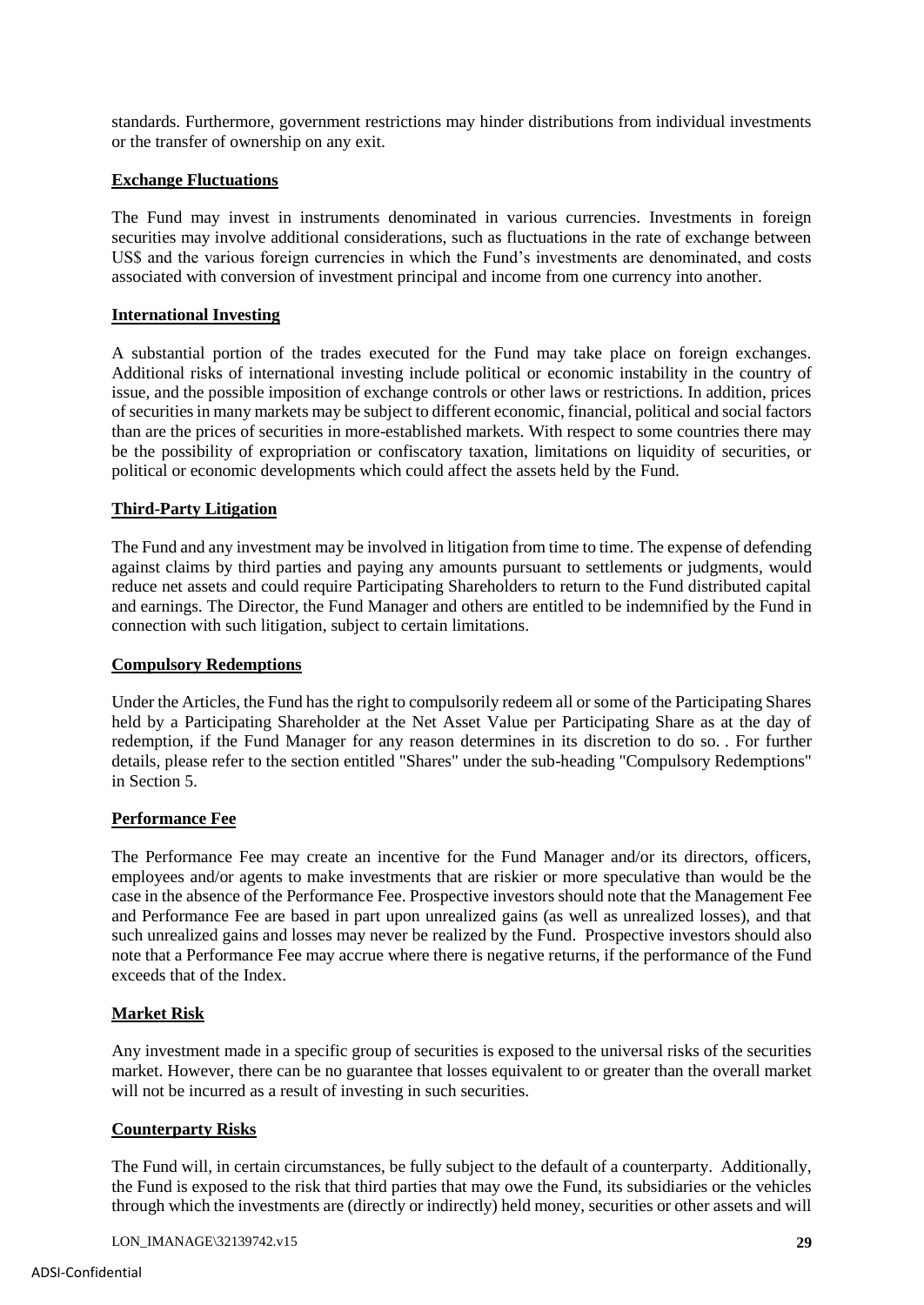not perform their obligations. These parties include (but are not limited to) trading counterparties, clearing agents, exchanges, clearing houses, brokers, custodians, developers and contractors. These parties may default on their obligations to the Fund, its subsidiaries or the vehicles through which the investments are (directly or indirectly) held, due to bankruptcy, lack of liquidity, operational failure or other reasons.

## **Illiquid Assets**

Fixed income securities are relatively illiquid and majority of the trading is concentrated to a limited number of instruments. As a result, the Fund Manager may be unable to realize the fair market value of a particular instrument at the time of liquidation.

#### **Authentication Of Securities And Nominee Risk**

In instances involving the physical deliveries of unlisted and listed securities, there may be difficulties in establishing the authenticity of such securities. Accordingly, although the Fund Manager will endeavor to check that, on its face, any such instrument appears genuine, no responsibility can be taken for verifying the validity or authenticity of any such instrument.

## **Credit Risk**

Fixed income instruments are rated by independent agencies based on the market conditions, operating performance, corporate actions, and debt servicing abilities. Changes in credit rating due to business risks, management changes and delays in debt repayments may affect credit ratings. Any downgrade in the credit rating may adversely impact the market value of sukuk and the Fund's Net Asset Value. In addition, the obligation of the issuer may be structurally subordinate, in which case the priority of the repayment will be secondary to other senior debt notes. An issuer may default on the payment of profit or principal. In the event of a default by an issuer, the Fund Manager reserves the right to pursue repayment or settlement by taking legal action.

## **Credit And Credit Rating Reduction Risks**

In case the credit rating of any third party with which the Fund transacts with is reduced, the Fund may be subject to credit risks whereby such third party may not be able to perform its obligations, fully or partially, when due. As a result, the performance of the Fund may be detrimentally effected and the value of its investment may be reduced.

## **Investment Concentration Risks**

Focusing the Fund's investments in certain companies and market sectors renders the Fund's performance vulnerable to sharp fluctuations due to changes in the companies and sectors invested in by the Fund, which negatively affects the Fund's investments, performance and the Net Asset Value.

## **Technical Risks**

The Fund Manager depends on the use of technology in managing the Fund. However, its information systems may be hacked or be attacked by viruses or suffer from partial or complete shutdown, which consequently leads to minimizing the Fund Manager's ability to manage the Investments of the Fund effectively. This would negatively affect the performance of the Fund and in turn affect the Net Asset Value.

## **Electronic Communications**

The Fund, the Fund Manager and the Administrator may provide to Participating Shareholders statements, reports and other communications relating to the Fund and to such Participating Shareholder's investment in the Fund in e-mail or other electronic form. While reasonable care will be taken, such communications may be intercepted or interfered with, may contain computer viruses or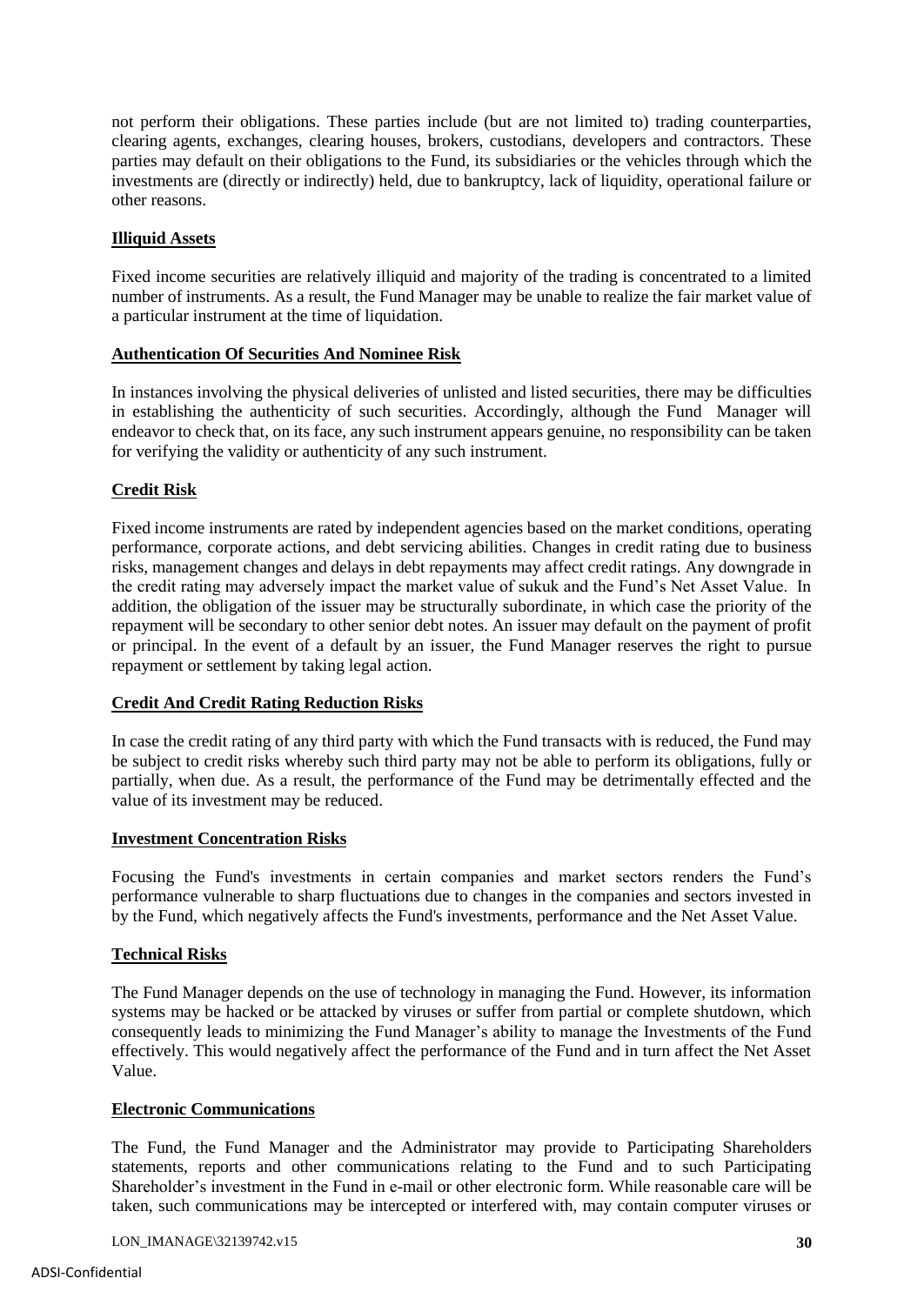other defects and may not be successfully replicated on other systems and the Fund, the Fund Manager and the Administrator each give no warranties in relation to these matters.

## **Forward-Looking Statements**

This Memorandum may contain forward-looking statements relating to future events or the future performance of the Fund. In some cases, forward-looking statements can be identified by terminology such as "anticipate," "believe," "continue," "estimate," "expect," "intend," "may," "plans," "projects," "should," "will," the negative of such terms or other comparable terminology. These statements are only predictions. Actual events or results may differ materially. In evaluating these statements, prospective investors should specifically consider various factors, including the risks outlined in this Section. These factors may cause actual events or results to differ materially from any forward-looking statement. Although the Fund presently believes that the expectations reflected in the forward-looking statements are reasonable, future results, levels of activity, performance or achievements cannot be guaranteed.

Moreover, none of the Director, the Fund or any of their respective affiliates assumes responsibility for the accuracy and completeness of the forward-looking statements. The Fund, the Director and their respective affiliates are under no duty to update any of the forward-looking statements after the date of this Memorandum to conform such statements to actual results or to changes in expectations.

The projections contained in this Memorandum are based upon a number of estimates and assumptions that are inherently subject to significant uncertainties and contingencies. These projections were not prepared with a view toward compliance with generally accepted accounting principles. No independent accountants have expressed an opinion or any other form of assurance on these projections. Projections are necessarily speculative in nature, and it can be expected that one or more of the estimates on which the projections are based will not materialize or will vary significantly from actual results, and such variances will likely increase over time. Accordingly, actual results during the periods covered will vary from the financial projections, and those variations may be material and adverse.

While the information in this Memorandum is believed to be accurate or based on reasonable assumptions, none of the Fund, the Director or any of their respective affiliates makes any representation or warranty as to the accuracy or completeness of such information, as to the legal, taxation or other consequences of acquiring and holding the Participating Shares or as to the legal, taxation or other consequences of the investment in the Fund. No representation or warranty, express or implied, is given by any of the Fund, the Director or any of their respective affiliates or any of their professional advisers or any promoters or any other person as to the accuracy or completeness of the contents of this Memorandum or of any other document or information supplied at any time in connection with the proposed sale of the Participating Shares hereunder.

# **6.2 Conflicts of Interest**

In light of the potential conflicts of interests arising as a result of the relationships outlined above, the Fund Manager has developed the following Conflicts of Interest Policy.

# *Conflicts of Interest Policy*

## General

The Fund, the Fund Manager, their directors, officers and/or affiliates may from time to time act in a similar capacity to, or otherwise be involved in, other funds or collective investment schemes, some of which may have similar investment objectives to those of the Fund. Thus, each may be subject to conflicting demands in respect of allocating management time, services and other functions between the activities each has undertaken with respect to the Fund and the activities each has undertaken or will undertake with respect to other investors, commodity pools, managed accounts and/or trading advisers. It is therefore possible that any of them may, in the course of their respective businesses, have potential conflicts of interest with the Fund or the Participating Shareholders. Each will at all times have regard

LON\_IMANAGE\32139742.v15 **31**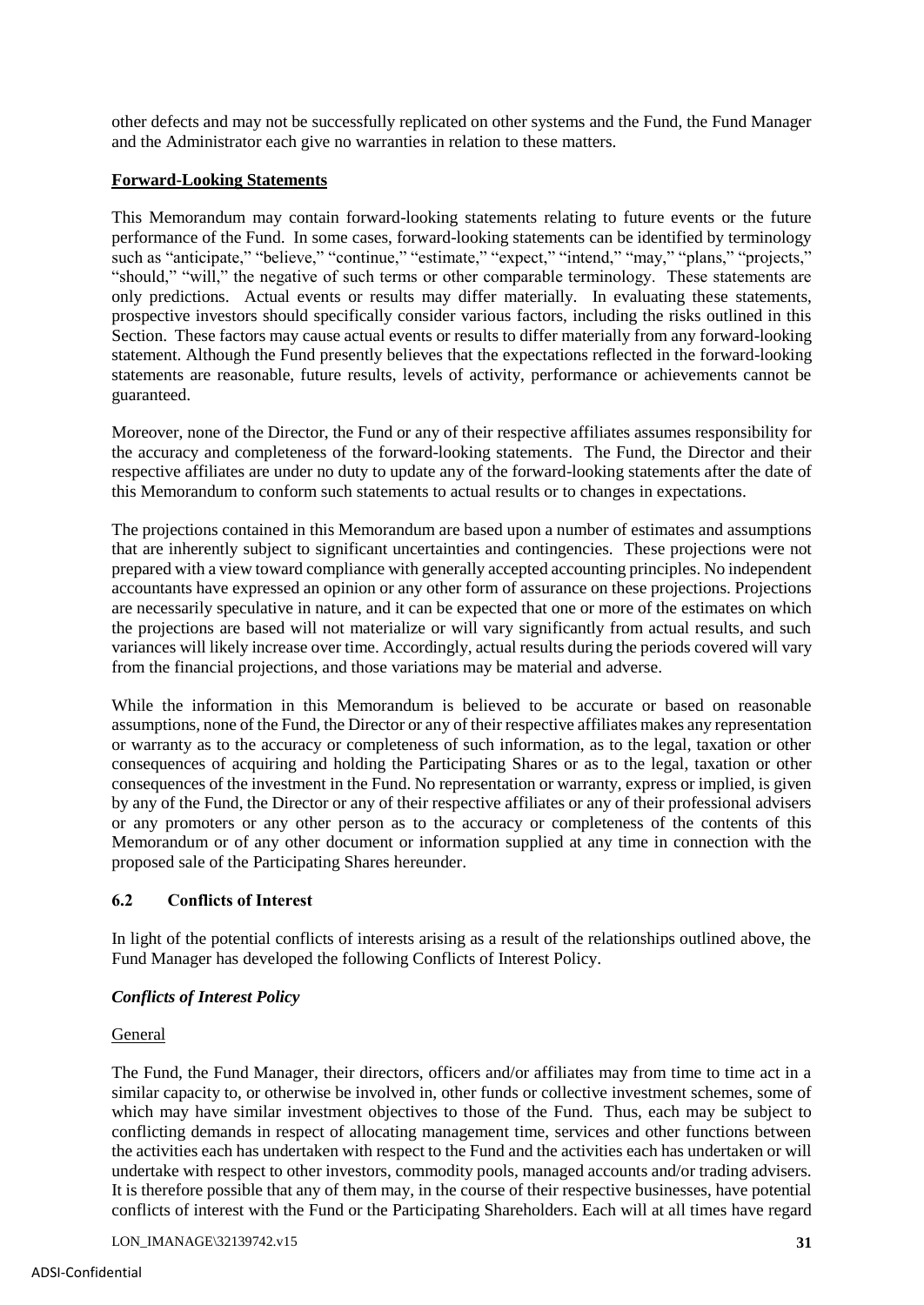to its obligations to the Fund and/or the Participating Shareholders and, in the event that a conflict of interest arises they will, subject to the other provisions of the Conflicts of Interest Policy, the restrictions on transactions with Affected Persons and applicable law, endeavour to ensure that such conflicts are resolved fairly.

#### Affected Persons

The Fund must not enter into a transaction in respect of its assets with the Fund Manager unless the transaction must be on terms at least as favourable to the Fund as any comparable arrangement on normal commercial terms negotiated at arm's length with an independent third party; and issue to the Participating Shareholders a circular containing the details of the transaction.

#### Best Execution and Fair Allocation

When executing or procuring execution of trades for or on behalf of the Fund, the Fund Manager shall ensure the transactions are executed (i) as soon as reasonably practicable after a decision to effect a transaction has been made; and (ii) on the best terms available at the time of dealing. Where the Fund Manager undertakes investment transactions for or on behalf of the Fund and one or more other clients, there is timely and fair allocation of trades to the Fund or client. The Fund Manager shall ensure trading of the investment portfolio of the Fund is not excessive in light of the Fund's investment objective as stated in the most recently issued Memorandum, and any underwriting arrangements it undertakes (if any) are carried out in the best interest of the Fund.

#### Soft Commission Arrangements

The Fund Manager may direct transactions to brokers in return for research services (such as written research reports on companies, sectors, or economies or the subscription of on-line data bases that provide real time, historical pricing information and meetings with portfolio company representatives). In such circumstances, the Fund Manager may enter into soft commission agreements or similar arrangements with such brokers. Under such arrangements, the Fund Manager must ensure that the broker or counterparty to the arrangement has agreed to provide best execution to the Fund. The benefit provided must assist the Fund Manager in its provision of investment services to the Fund.

**THE FOREGOING RISK FACTORS DO NOT PURPORT TO BE A COMPLETE EXPLANATION OF THE RISKS INVOLVED IN THIS OFFERING. POTENTIAL INVESTORS MUST READ THE ENTIRE MEMORANDUM INCLUDING ALL ATTACHMENTS AND MUST CONSULT THEIR OWN PROFESSIONAL ADVISERS, BEFORE DECIDING TO INVEST IN THE FUND.**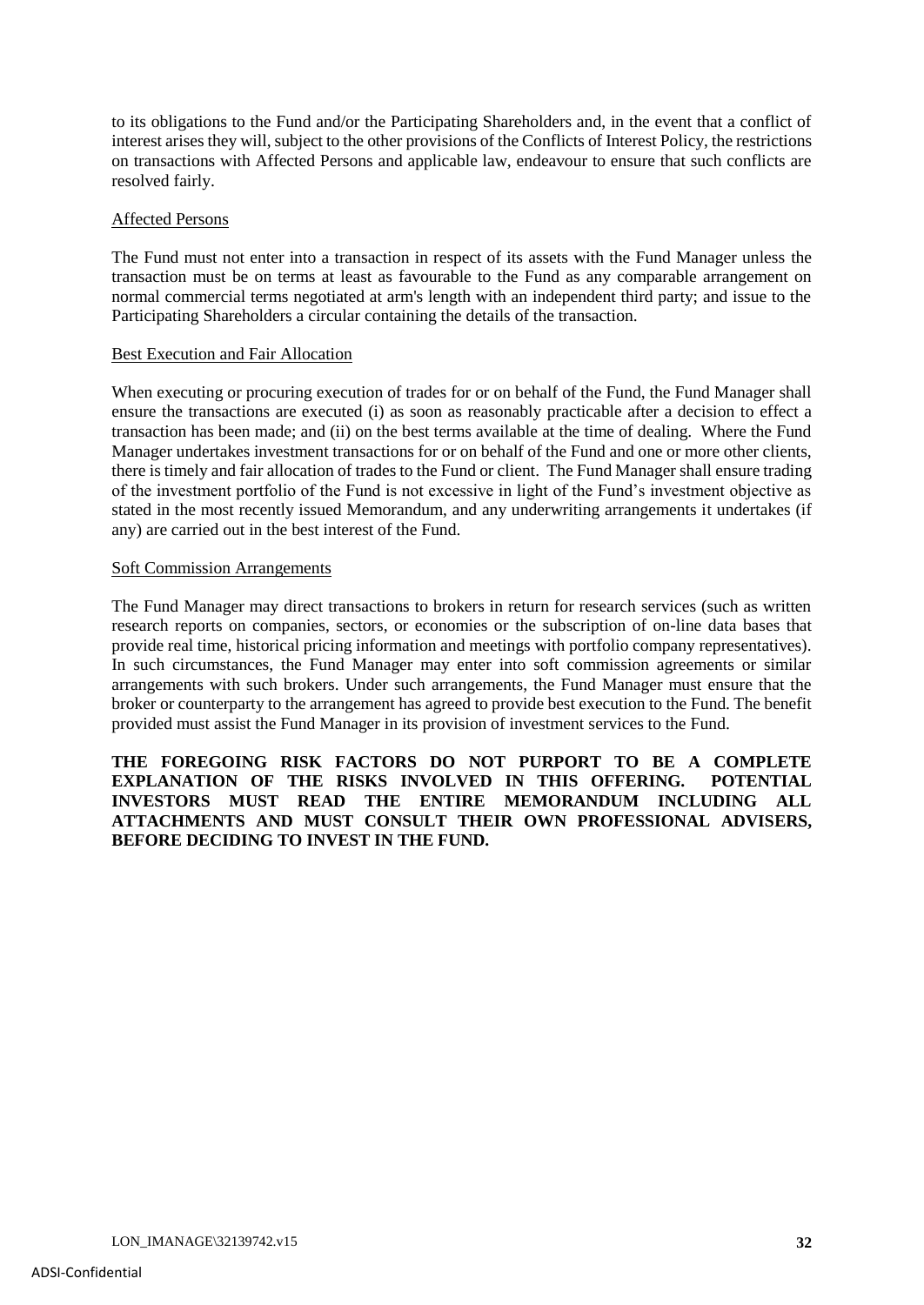# **7. CERTAIN LEGAL, TAX AND REGULATORY MATTERS**

# **7.1 Certain Tax Considerations**

# **Certain Tax Considerations**

It is the responsibility of all persons interested in purchasing Participating Shares to inform themselves as to any tax consequences from their investing in the Fund and the Fund's operations or management, as well as any foreign exchange or other fiscal or legal restrictions, which are relevant to their particular circumstances in connection with the acquisition, holding or disposition of Participating Shares. Investors should therefore seek their own separate tax advice in relation to their holding of Participating Shares and accordingly none of the Fund, the Fund Manager or the Administrator accept any responsibility for the taxation consequences of any investment into the Fund by an investor.

# **Foreign Account Tax Compliance Act**

Foreign financial institutions (which include hedge funds, private equity funds, mutual funds, securitization vehicles and any other investment vehicles regardless of their size) must comply with information reporting rules with respect to their U.S. account holders and investors or confront a withholding tax on U.S. source payments made to them, as provided in Sections 1471 through 1474 of the U.S. Internal Revenue Code and any regulations, official interpretations, and intergovernmental agreements with respect thereto (commonly referred to as "FATCA"). A foreign financial institution or other foreign entity that does not comply with these reporting requirements may be subject to a 30% withholding tax with respect to certain "withholdable payments.'' For this purpose, withholdable payments are U.S.-source payments otherwise subject to nonresident withholding tax and, after December 31, 2018, also include the entire gross proceeds from the sale of any equity or debt instruments of U.S. issuers. The withholding tax will apply regardless of whether the payment would otherwise be exempt from U.S. nonresident withholding tax (e.g., under the portfolio interest exemption or as a payment giving rise to a capital gain).

On 17 June 2015, the United Arab Emirates government entered into an inter-governmental agreement with the US (the "US IGA") in connection with the implementation of FATCA. The US IGA is intended to result in the automatic exchange of tax information under FATCA. The two governments have also signed a Tax Information Exchange Agreement which outlines the legal channels through which tax information will automatically be exchanged.

Investors will be required to provide identifying information to the Fund in order for the Fund to correctly classify the investor for the purposes of FATCA, and should note that in the event an investor does not supply such information on request, such investor may be classified as a 'US Reportable Account' and information pertaining to such investor (and its holding in the Fund) may be passed to the UAE Federal Tax Authority or its delegate (the "FTA") who may then provide it to the United States Internal Revenue Service (the "IRS"). Each investor should also note that any information provided to the Fund which identifies its direct or indirect ownership of an interest in the Fund may be reported to the TIA and/or the IRS.

# *ADGM and UAE Tax Considerations*

There are currently no income tax, corporate tax, capital gains, withholding tax, stamp duty or other tax applicable on an investor's subscription for Shares.

As a company established in the ADGM, the Fund is subject to a zero rate of corporate income tax until 2063.

Value Added Tax ("VAT") has been implemented in the UAE since January 2018 at a standard rate of 5% levied on goods and services. VAT is a tax on domestic consumption which is applied on supplies

LON\_IMANAGE\32139742.v15 **33**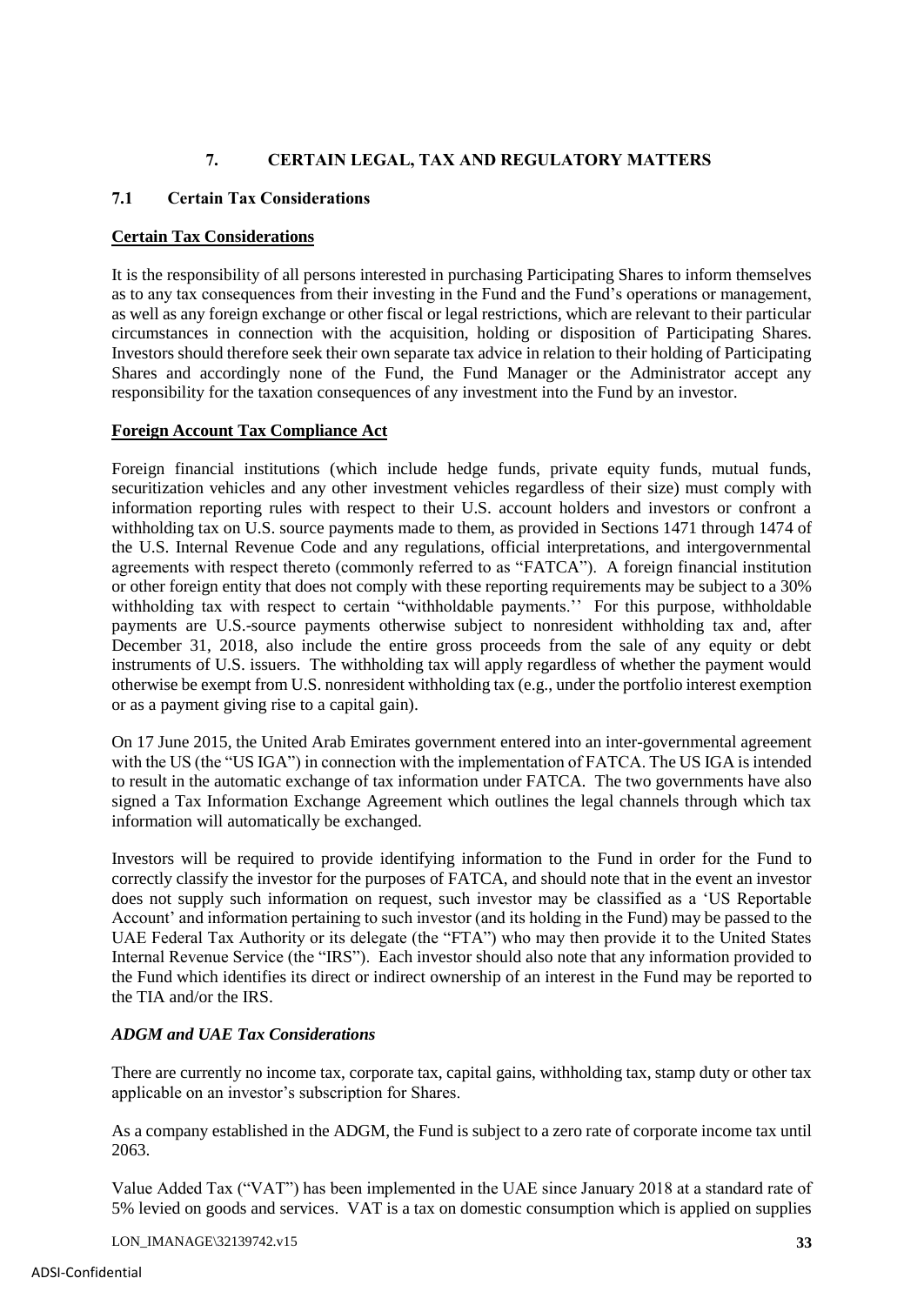of most goods and services. Under the regulations, VAT should not be payable in respect of the acquisition of Class B Shares. However, investors should seek advice in relation to the impact of VAT in relation to their acquisition of Class B Shares. Further, the Fund Manager is expected to be impacted by VAT in relation to its ongoing activities (e.g. operating costs, VAT compliance costs, etc.) and payments to the Fund Manager and other service providers to the Fund may be grossed up for VAT pursuant to the terms of the relevant engagements. VAT included in the price of expenses incurred by the Fund may not be fully recoverable given its expected activities.

## **7.2 Anti-Money Laundering**

'Authorised Firms' under the Anti-Money Laundering, Counter-Terrorist Financing and Sanctions Module of the FSRA Rules (the "**AML**") are required to maintain adequate policies, procedures, systems and controls in place to prevent the activity of money laundering and terrorist financing.

The Fund is not a 'Relevant Person' (as defined in the AML) for the purposes of the AML; however, the Fund Manager is, as it is an 'Authorised Firm'. The Fund Manager therefore is required to comply with the requirements of the AML, which (in addition to maintaining adequate policies, procedures, systems and controls in place) include appointing a Money Laundering Reporting Officer (as defined in the AML) who has been assessed by the FSRA as fit and proper, to be responsible for the Fund Manager's compliance with the requirements under the AML.

Under the AML, the FSRA requires prompt reporting of any suspicious transactions and activities in relation to money laundering or terrorist financing to the Anti-Money Laundering Suspicious Cases Unit of the UAE Central Bank with a notification to the FSRA.

Where there is a breach of the AML, the Fund Manager may be subject to investigations by the FSRA and any sanctions it is authorised to impose, as the FSRA deems appropriate.

Federal Law No. 4 of 2002 Regarding Criminalisation of Money Laundering together with Federal Law No. 7 of 2014 on Combating Terrorism Offences, Federal Decree No. (20) of 2018 on Anti-Money Laundering and Countering the Financing of Terrorism and other UAE criminal laws, applies in the ADGM and as such, any breach under that legislation would result in criminal liabilities. Additionally, the Fund Manager is required to comply with the anti-money laundering regulations and directives of the UAE Central Bank and the UAE Ministry of Economy.

In order to comply with legislation or regulations aimed at the prevention of money laundering the Fund shall adopt and maintain anti-money laundering procedures, and may require subscribers to provide evidence to verify their identity, source of wealth and source of funds. Where permitted, and subject to certain conditions, the Fund may also delegate the maintenance of its anti-money laundering procedures (including the acquisition of due diligence information) to a suitable person, including the Administrator.

The Fund will require a verification of the investor's identity, source of wealth, source of payment for Shares and all such other information as the Fund may require to comply with any "know your customer" requirements and applicable Anti-Money Laundering laws, regulations and obligations in any jurisdiction which are binding upon it.

An investor must agree to promptly provide the Fund with such documentation and information as reasonably requested from time to time for the purposes of compliance with "know your customer" requirements and applicable Anti-Money Laundering laws, regulations and obligations. Each investor must agree to hold the Fund and the Administrator harmless and indemnified against any loss arising from the failure to process its application for Shares if such information has been requested and has not been provided.

An investor is not eligible to subscribe for Shares in the Fund if such investor is: (i) subject to United Nations, Office of Foreign Assets Control or European Union sanctions, including any sanctions countering the financing of terrorism, (ii) a person designated in, or controlled by a person designated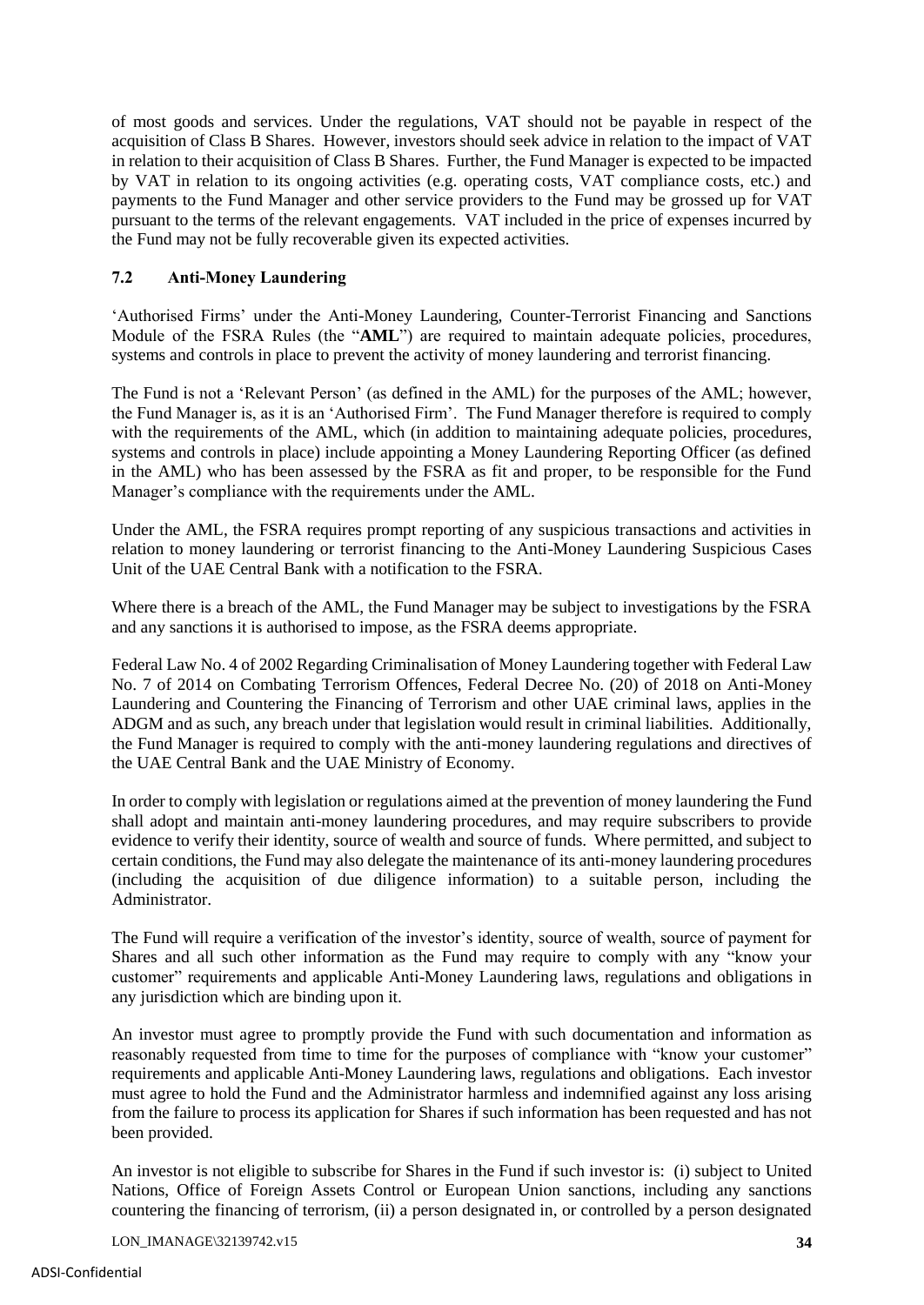in, the ISIL (Da'esh) & Al-Qaida Sanctions List maintained by the United Nations Security Council Committee pursuant to resolutions 1267 (1999), 1989 (2011) and 2253 (2015) concerning ISIL (Da'esh), Al-Qaida and associated individuals, groups, undertaking and entities (i.e. the Al-Qaida Sanctions Committee) (the "**UN List**") or (iii) a person designated in, or controlled by a person designated in, any list similar in intent to the UN List or any other list of sanctioned individuals that is maintained by any United Arab Emirates authority, including the UAE Central Bank, the ADGM or the FSRA. For purposes of this paragraph, "control" means ownership of ten percent (10%) or more of the relevant entity.

In the event of delay or failure on the part of the subscriber in producing any information required for verification purposes, the Fund may refuse to accept the application, in which case any funds received will be returned without profit to the account from which they were originally debited.

By subscribing, investors consent to the disclosure by the Fund and the Administrator of any information about them to regulators upon request in connection with money laundering and similar matters both in the United Arab Emirates and in other jurisdiction.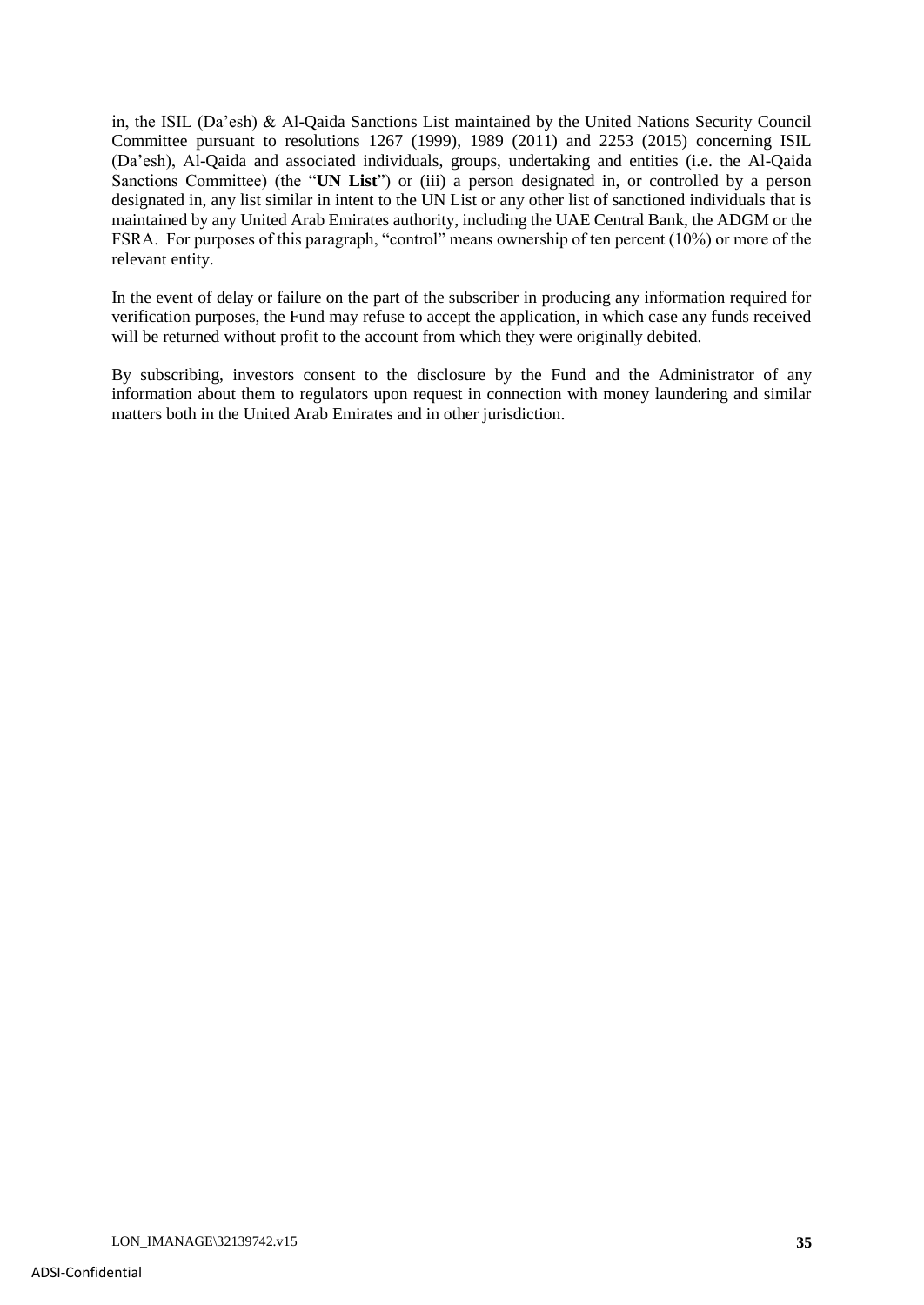# **APPENDIX A – DEFINITIONS**

In this Memorandum, the words set out below have the meanings set opposite to them, if not inconsistent with the subject or context.

| "ADGM"                           | means the Abu Dhabi Global Market.                                                                                                                                                                                                                                             |
|----------------------------------|--------------------------------------------------------------------------------------------------------------------------------------------------------------------------------------------------------------------------------------------------------------------------------|
| "Administrator"                  | has the meaning ascribed to it in Section 3.3.                                                                                                                                                                                                                                 |
| "Administration Agreement"       | means the administration agreement between the Fund and<br>the Administrator.                                                                                                                                                                                                  |
| "Affected Person"                | has the meaning ascribed to it in the Glossary Module of<br>the FSRA Rules.                                                                                                                                                                                                    |
| "Articles"                       | means the articles of association of the Fund, as the same<br>may be amended from time to time.                                                                                                                                                                                |
| "Auditor"                        | has the meaning ascribed to it in Section 5.                                                                                                                                                                                                                                   |
| "Base Net Asset Value per Share" | has the meaning ascribed to it in Section 5.                                                                                                                                                                                                                                   |
| "Business Day"                   | has the meaning ascribed to it in Section 5.                                                                                                                                                                                                                                   |
| "Calculation Period"             | means a period of 12 calendar months commencing on each<br>1 January, provided that the first Calculation Period in<br>respect of any Class B Share will be the period commencing<br>on the date such Class B Share is issued and ending on the<br>next occurring 31 December. |
| "Class"                          | has the meaning ascribed to it in Section 5.                                                                                                                                                                                                                                   |
| "Class A Shares"                 | has the meaning ascribed to it in Section 5.                                                                                                                                                                                                                                   |
| "Class B Shares"                 | has the meaning ascribed to it in Section 5.                                                                                                                                                                                                                                   |
| "Companies Regulations"          | has the meaning ascribed to it in Section 1.                                                                                                                                                                                                                                   |
| "Custodian"                      | means Standard Chartered Bank (DIFC Branch).                                                                                                                                                                                                                                   |
| "Director"                       | has the meaning ascribed to it in Section 3.1.                                                                                                                                                                                                                                 |
| "Eligible Investors"             | means any person that is not a Restricted Person.                                                                                                                                                                                                                              |
| "Equalisation Credit"            | has the meaning ascribed to it in Section 5.                                                                                                                                                                                                                                   |
| "Fiscal Year"                    | has the meaning ascribed to it in Section 5.                                                                                                                                                                                                                                   |
| "FSRA" or "Regulator"            | ADGM Financial<br>Services<br>the<br>Regulatory<br>means<br>Authority.                                                                                                                                                                                                         |
| "FSRA Rules"                     | means the rules of the FSRA including any statutory<br>modification or re-enactment thereof for the time being in<br>force.                                                                                                                                                    |
| "Fund Manager"                   | has the meaning ascribed to it in Section 1.                                                                                                                                                                                                                                   |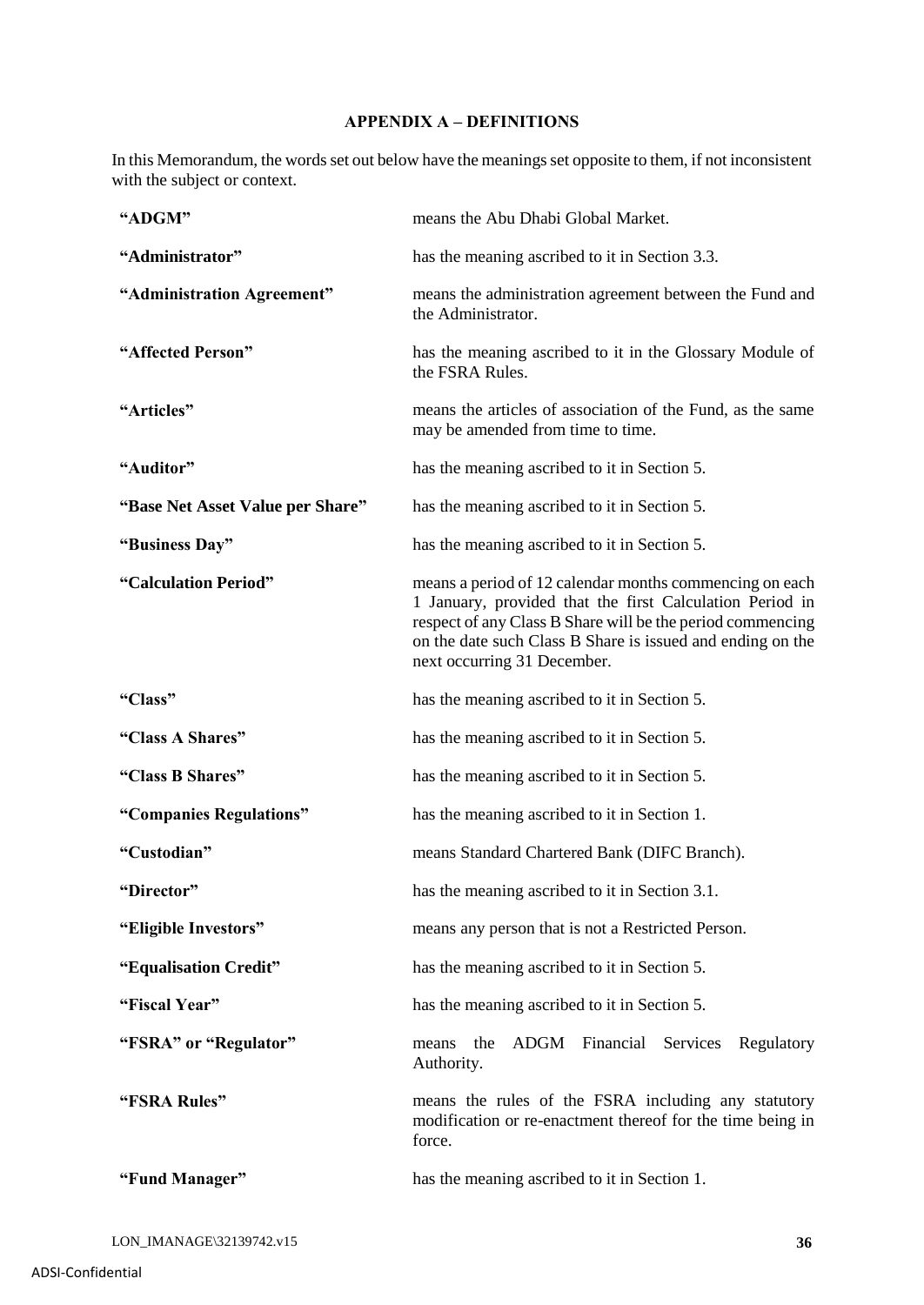| "GCC"                                | means the Gulf Cooperation Council.                                                                                                                                                                                                                                                                       |
|--------------------------------------|-----------------------------------------------------------------------------------------------------------------------------------------------------------------------------------------------------------------------------------------------------------------------------------------------------------|
| "Indemnified Party"                  | has the meaning ascribed to it in Section 3.2.                                                                                                                                                                                                                                                            |
| "Index"                              | has the meaning ascribed to it in Section 1.                                                                                                                                                                                                                                                              |
| "Index Performance"                  | means the appreciation or depreciation of the Index since<br>the end of the last Calculation Period in respect of which a<br>Performance Fee was charged.                                                                                                                                                 |
| "IFRS"                               | has the meaning ascribed to it in Section 5.                                                                                                                                                                                                                                                              |
| "Initial Offering Period"            | has the meaning ascribed to it in Section 5.                                                                                                                                                                                                                                                              |
| "Investment Management<br>Agreement" | has the meaning ascribed to it in Section 3.2.                                                                                                                                                                                                                                                            |
| "Management Fee"                     | has the meaning ascribed to it in Section 5.                                                                                                                                                                                                                                                              |
| "Management Shares"                  | has the meaning ascribed to it in Section 5.                                                                                                                                                                                                                                                              |
| "Maximum Equalisation Credit"        | has the meaning ascribed to it in Section 5.                                                                                                                                                                                                                                                              |
| "Memorandum"                         | has the meaning ascribed to it in the Section herein entitled<br>"Important Notices".                                                                                                                                                                                                                     |
| "Operating Expenses"                 | has the meaning ascribed to it in Section 5.                                                                                                                                                                                                                                                              |
| "Organizational Expenses"            | has the meaning ascribed to it in Section 5.                                                                                                                                                                                                                                                              |
| "Participating Shares"               | has the meaning ascribed to it in Section 5.                                                                                                                                                                                                                                                              |
| "Participating Shareholder"          | has the meaning ascribed to it in Section 5.                                                                                                                                                                                                                                                              |
| "Performance Fee"                    | has the meaning ascribed to it in Section 5.                                                                                                                                                                                                                                                              |
| "Performance Fee Redemption"         | has the meaning ascribed to it in Section 5.                                                                                                                                                                                                                                                              |
| "Redemption Day"                     | has the meaning ascribed to it in Section 5.                                                                                                                                                                                                                                                              |
| "Redemption Notice"                  | means a notice in writing in such form as the Director may<br>from time to time determine from a Participating<br>Shareholder requesting the redemption of part or all of his<br>Shares.                                                                                                                  |
| "Redemption Price"                   | has the meaning ascribed to it in Section 5.                                                                                                                                                                                                                                                              |
| "Restricted Person"                  | means any person holding Shares (or any person who, if<br>they were to hold Shares, would hold Shares):                                                                                                                                                                                                   |
|                                      | (a) in breach of the law or requirements of any country or<br>governmental authority; or                                                                                                                                                                                                                  |
|                                      | (b) in circumstances (whether directly or indirectly<br>affecting such person and whether taken alone or in<br>conjunction with any other person, connected or not, or any<br>other circumstances) which, in the opinion of the Director,<br>might result in the Fund incurring any liability to taxation |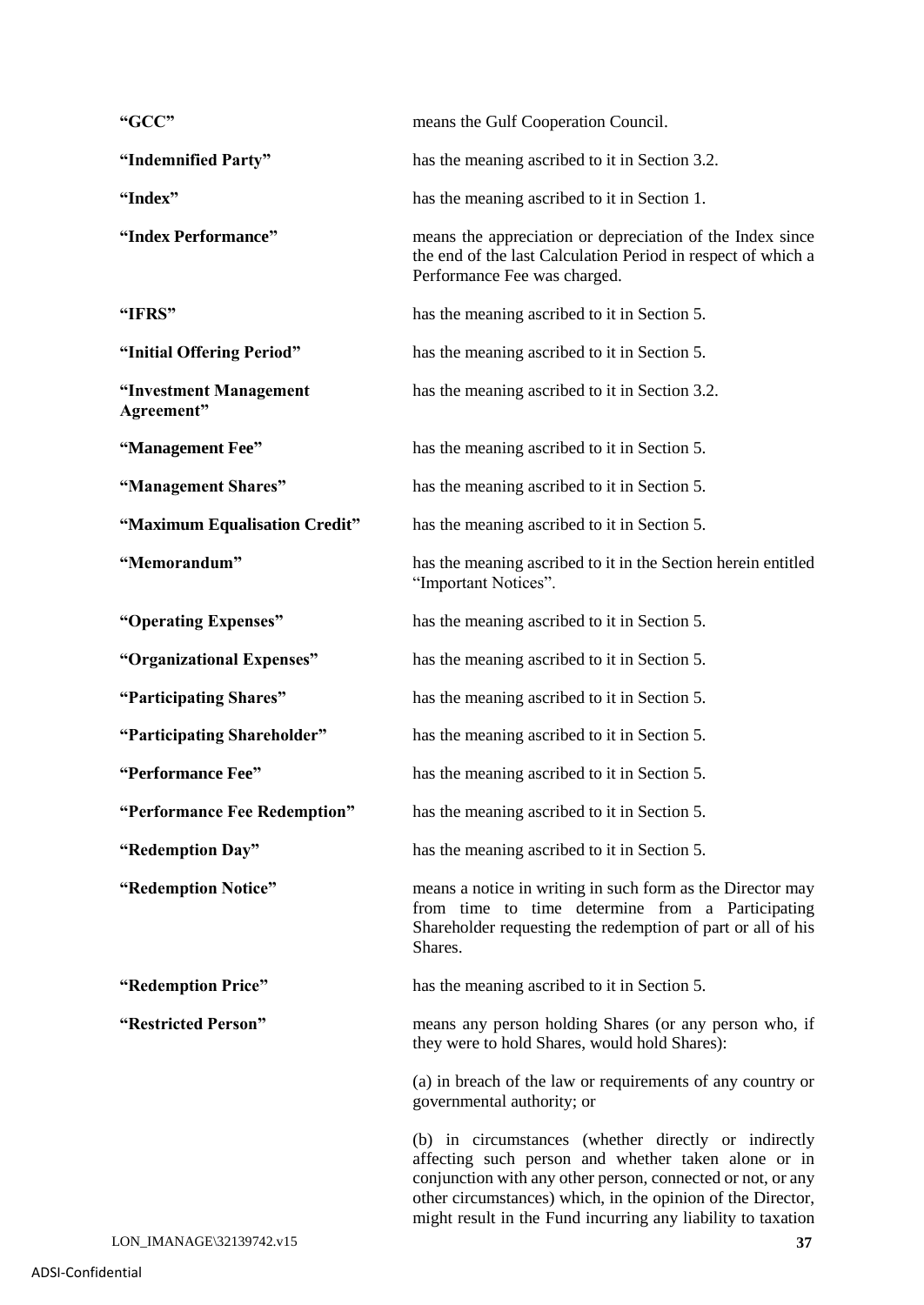|                          | or suffering any other pecuniary, legal, regulatory or<br>administrative disadvantage which the Fund might not<br>otherwise have incurred or suffered.                                                                                                                                                                                                                                                                                                                                                                     |
|--------------------------|----------------------------------------------------------------------------------------------------------------------------------------------------------------------------------------------------------------------------------------------------------------------------------------------------------------------------------------------------------------------------------------------------------------------------------------------------------------------------------------------------------------------------|
| "Share Performance"      | means the appreciation or depreciation in the current Net<br>Asset Value per Share of the Class B Shares from the Net<br>Asset Value per Share of the Class B Shares immediately<br>after the end of the previous Calculation Period in respect<br>of which a Performance Fee was charged (or if no<br>Performance Fee has been charged to date, the appreciation<br>or depreciation in the current Net Asset Value per Share of<br>the Class B Shares from the initial offer price of the Class<br>B Shares, being \$10). |
| "Shares"                 | means the shares in the share capital of the Fund.                                                                                                                                                                                                                                                                                                                                                                                                                                                                         |
| "Subscription Agreement" | means the subscription agreement between the Fund and an<br>investor in the form approved by the Director from time to<br>time.                                                                                                                                                                                                                                                                                                                                                                                            |
| "Subscription Day"       | has the meaning ascribed to it in Section 5.                                                                                                                                                                                                                                                                                                                                                                                                                                                                               |
| "Subscription Fee"       | has the meaning ascribed to it in Section 5.                                                                                                                                                                                                                                                                                                                                                                                                                                                                               |
| "Subscription Price"     | has the meaning ascribed to it in Section 5.                                                                                                                                                                                                                                                                                                                                                                                                                                                                               |
| "UAE"                    | means the United Arab Emirates.                                                                                                                                                                                                                                                                                                                                                                                                                                                                                            |
| "Underlying Fund"        | has the meaning ascribed to it in Section 5.                                                                                                                                                                                                                                                                                                                                                                                                                                                                               |
| "U.S."                   | means the United States of America.                                                                                                                                                                                                                                                                                                                                                                                                                                                                                        |
| "US\$" or "USD"          | means the lawful currency of the U.S.                                                                                                                                                                                                                                                                                                                                                                                                                                                                                      |
| "Valuation Day"          | has the meaning ascribed to it in Section 5.                                                                                                                                                                                                                                                                                                                                                                                                                                                                               |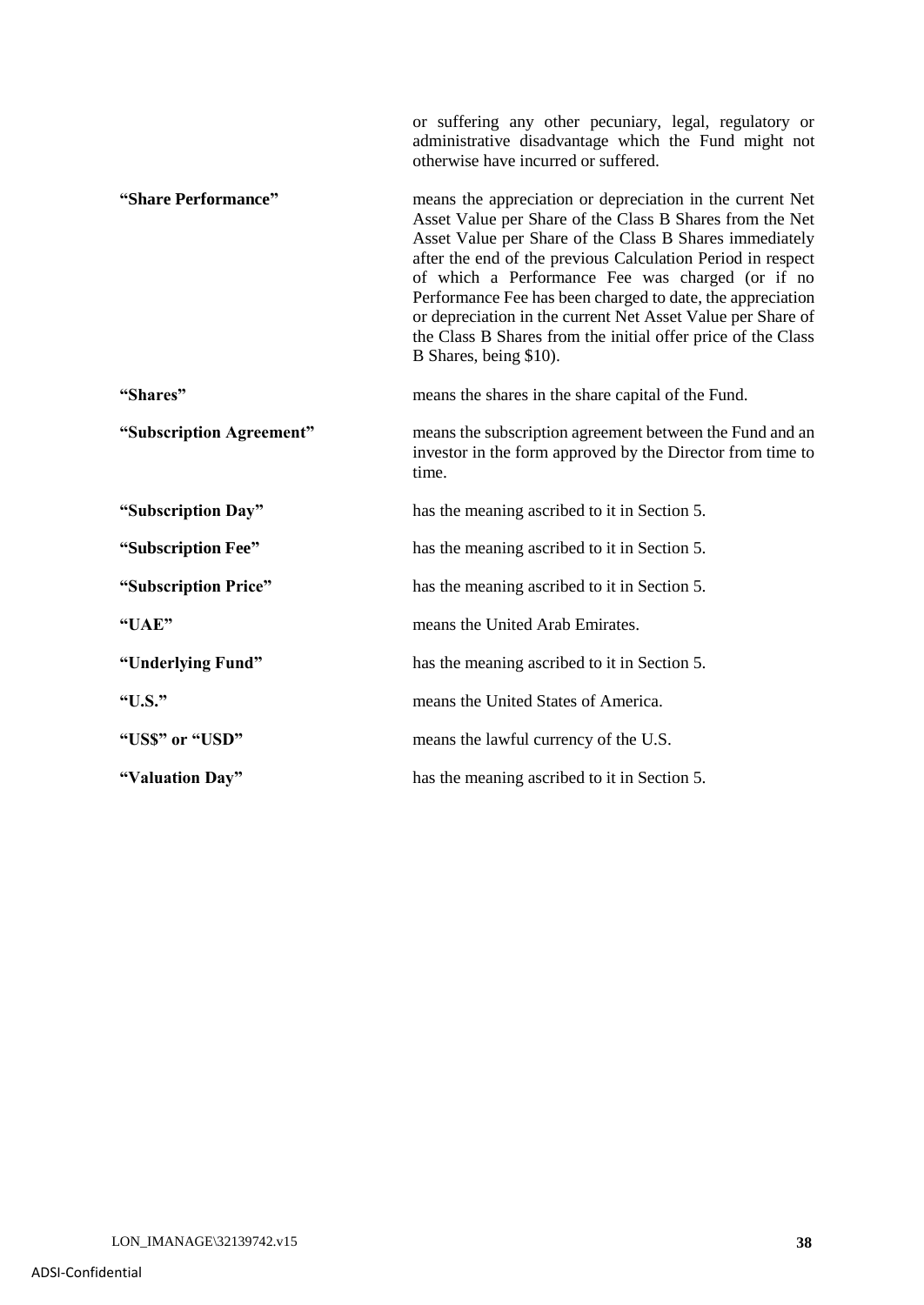## **APPENDIX B – OFFERING RESTRICTIONS IN CERTAIN JURISDICTIONS**

Except for the Abu Dhabi Global Market, the Dubai International Financial Centre, Saudi Arabia and the United Arab Emirates, the provisions set forth in this Appendix were not prepared by King & Spalding LLP and King & Spalding LLP is not responsible for the contents of such provisions.

## **NOTICE FOR PROSPECTIVE INVESTORS OF THE ABU DHABI GLOBAL MARKET**

This Memorandum relates to an Exempt Fund in accordance with the Financial Services and Markets Regulations and the Fund Rules of the Regulator. The Regulator has no responsibility for reviewing or verifying any Memorandum or other documents in connection with this Domestic Fund. Accordingly, the Regulator has not approved this Memorandum or any other associated documents nor taken any steps to verify the information set out in this Prospectus, and has no responsibility for it. The Shares to which this Memorandum relates may be illiquid and/or subject to restrictions on their resale. Prospective purchasers of the Shares offered should conduct their own due diligence on the Shares. If you do not understand the contents of this document you should consult an authorised financial adviser.

## **NOTICE FOR PROSPECTIVE INVESTORS OF THE KINGDOM OF BAHRAIN**

All applications for investment should be received, and any allotments should be made, in each case from outside the Kingdom of Bahrain. This Memorandum has been prepared for private information purposes of intended investors only who will be high net worth individuals and institutions. The Fund represents and warrants that it has not made and will not make any invitation to the public in the Kingdom of Bahrain and that this Memorandum will not be issued, passed to, or made available to the public generally. The Central Bank of Bahrain has not reviewed, nor has it approved, this Memorandum or the marketing of the Participating Shares in the Kingdom of Bahrain. Accordingly, the Participating Shares may not be offered or sold in the Kingdom of Bahrain to residents thereof except as permitted by Bahrain law. The Central Bank of Bahrain is not responsible for the performance of the Fund.

# **NOTICE FOR PROSPECTIVE INVESTORS OF THE DUBAI INTERNATIONAL FINANCIAL CENTRE**

The DFSA has no responsibility for reviewing or verifying any Prospectus or other documents in connection with this Fund. Accordingly, the DFSA has not approved this Prospectus or any other associated documents nor taken any steps to verify the information set out in this Prospectus, and has no responsibility for it. The Shares to which this Prospectus relates may be illiquid and/or subject to restrictions on their resale. Prospective purchasers of the Shares offered should conduct their own due diligence on the Shares. If you do not understand the contents of this Prospectus you should consult an authorised financial adviser. No offer or promotion of the Fund or the Shares has been or will be made in or from the DIFC except by an "Authorised Firm" on a private placement basis in accordance with the laws and regulations of the DIFC.

## **NOTICE FOR PROSPECTIVE INVESTORS OF THE UAE**

By receiving this Memorandum, any person or entity in the UAE to whom it has been issued acknowledges and agrees that it has initiated the issue of the Memorandum and the offering of Participating Shares, and that any purchase of Participating Shares was not made as a result of promotional activities by the Fund, the Fund Manager or other person authorised to promote or distribute the Participating Shares. Neither this Memorandum nor the Fund has been approved by the UAE Securities and Commodities Authority (the "**SCA**"), the UAE Central Bank or any other regulatory body of the UAE, nor has any placement agent or other person been authorised or licensed by the SCA, the UAE Central Bank or any other regulatory authority in the UAE to promote the Participating Shares in the UAE.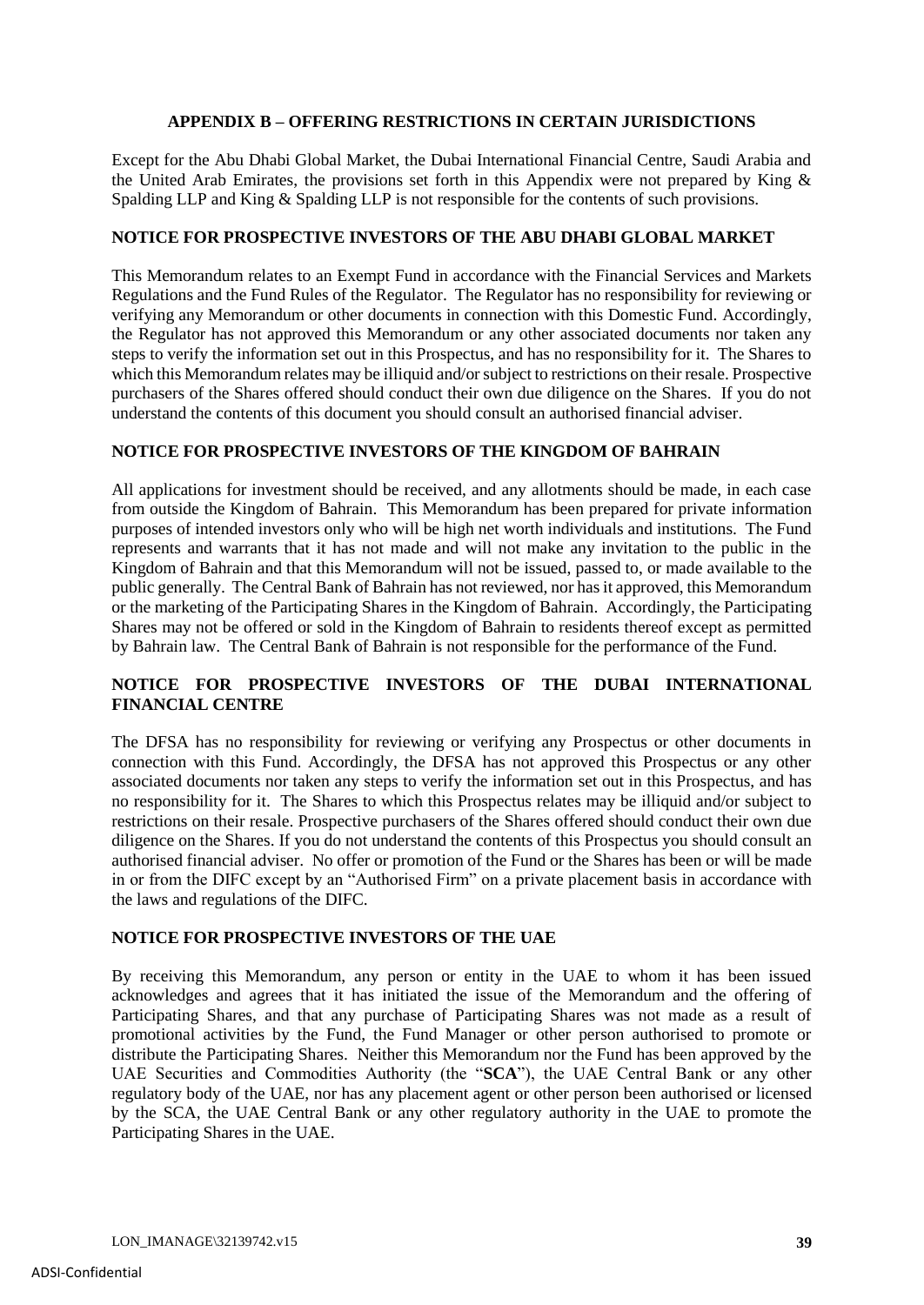## **NOTICE FOR PROSPECTIVE INVESTORS OF THE STATE OF KUWAIT**

This Memorandum is strictly private and confidential and does not constitute an offer or invitation to subscribe for, or purchase, any securities (including units in investment funds) (regardless of nomenclature) in the State of Kuwait. The Fund Manager, its agents and representatives have not been registered, licensed, or authorised to market, sell, or offer securities (including units in investment funds) (regardless of nomenclature) in the State of Kuwait where it is unlawful to make such an offer or market securities unless all necessary approvals from the competent authorities in the State of Kuwait pursuant to Law No. 7 of 2010, and its executive bylaws (each as amended) in addition to the various resolutions, regulations, directives and instructions issued pursuant thereto, or in connection therewith (regardless of nomenclature) and any other applicable law or regulation directly or indirectly regulating this matter in the State of Kuwait (together, the "**Securities Regulations**"), have been given.

No services relating to the offering, including the receipt of applications and/or the allotment of Participating Shares may be rendered (or deemed to have been rendered) within the State of Kuwait by the Manager, its agents and representatives. Interested investors in the State of Kuwait who approach the Fund Manager, its agents and representatives acknowledge the restrictions under the Securities Regulations.

The subscription of Participating Shares, contemplated in this Memorandum by investors in the State of Kuwait, shall not be (a) deemed to have taken place in the State of Kuwait for whatever reason; (b) governed in any way by the laws of the State of Kuwait; (c) subject to the jurisdiction of the Courts of the State of Kuwait, as the subscription agreements (and any other document related thereto) will be entered into outside the jurisdiction of the State of Kuwait.

Investors from the State of Kuwait shall be precluded from the disclosure or distribution of any materials or information in relation to this Memorandum to any other person in the State of Kuwait.

Interested investors from the State of Kuwait would be deemed to have taken sound legal advice to the foregoing effect*.*

## **NOTICE FOR PROSPECTIVE INVESTORS OF THE SULTANATE OF OMAN**

The information contained in this Memorandum neither constitutes a public offer of securities in the Sultanate of Oman as contemplated by the Commercial Companies law of Oman (Sultani decree 4/74) or the Capital Market Law of Oman (Sultani decree 80/98), nor does it constitute an offer to sell, or the solicitation of any offer to buy non-Omani securities in the Sultanate of Oman as contemplated by articles 125 and 139 of the Executive Regulations to the Capital Market Law (issued via ministerial decision no 1/2009). Additionally, this Memorandum is not intended to lead to the conclusion of any contract of whatsoever nature within the territory of the Sultanate of Oman. The Participating Shares, this Memorandum or any other offering material relating to the Participating Shares may not be distributed to any person in the Sultanate of Oman without prior consent of the Capital Market Authority of Oman, and then only in accordance with any terms and conditions of such consent.

## **NOTICE FOR PROSPECTIVE INVESTORS OF THE STATE OF QATAR**

In the State of Qatar, the offer contained herein is made on an exclusive basis to the specifically intended recipients thereof for personal use only and shall in no way be construed as a general offer for the subscription for interests to the public or an attempt to do business, as a bank, investment company or otherwise in the State of Qatar. The Fund is not registered in the State of Qatar, and this offering has not been approved or licensed by the Qatar Central Bank or any other relevant licensing authorities in the State of Qatar and does not constitute a public offer of securities in the State of Qatar under Qatari law.